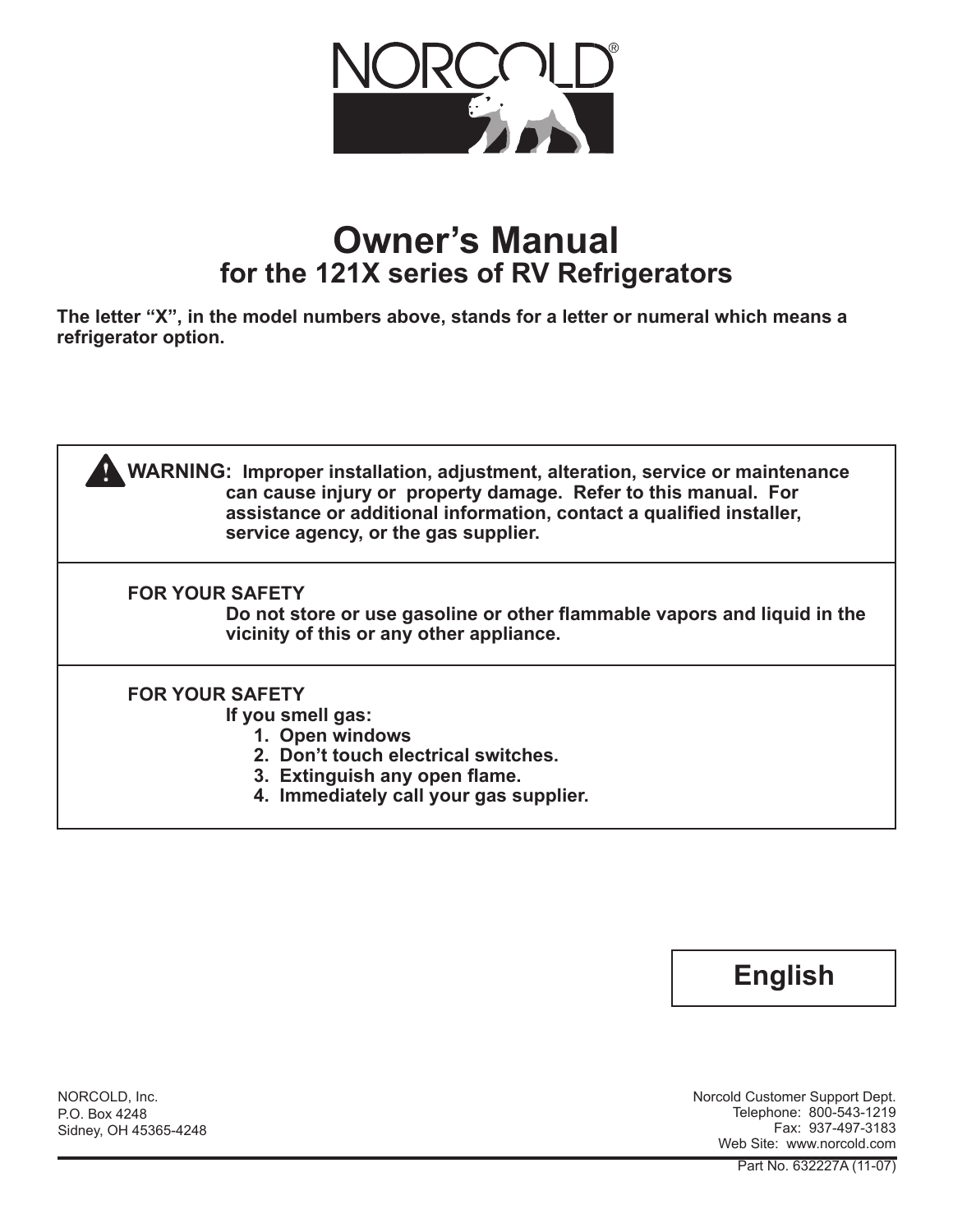For defined warranty terms, please see the one page warranty statement included in the product information packet.

| Cleaning 14 |  |
|-------------|--|
|             |  |
|             |  |
|             |  |
|             |  |
|             |  |
|             |  |
|             |  |
|             |  |
|             |  |
|             |  |
|             |  |
|             |  |
|             |  |
|             |  |
|             |  |
|             |  |
|             |  |
|             |  |
|             |  |
|             |  |
|             |  |
|             |  |
|             |  |
|             |  |
|             |  |
|             |  |
|             |  |
|             |  |
|             |  |
|             |  |
|             |  |
|             |  |
|             |  |
|             |  |
|             |  |
|             |  |
|             |  |
|             |  |
|             |  |
|             |  |
|             |  |
|             |  |
|             |  |
|             |  |
|             |  |
|             |  |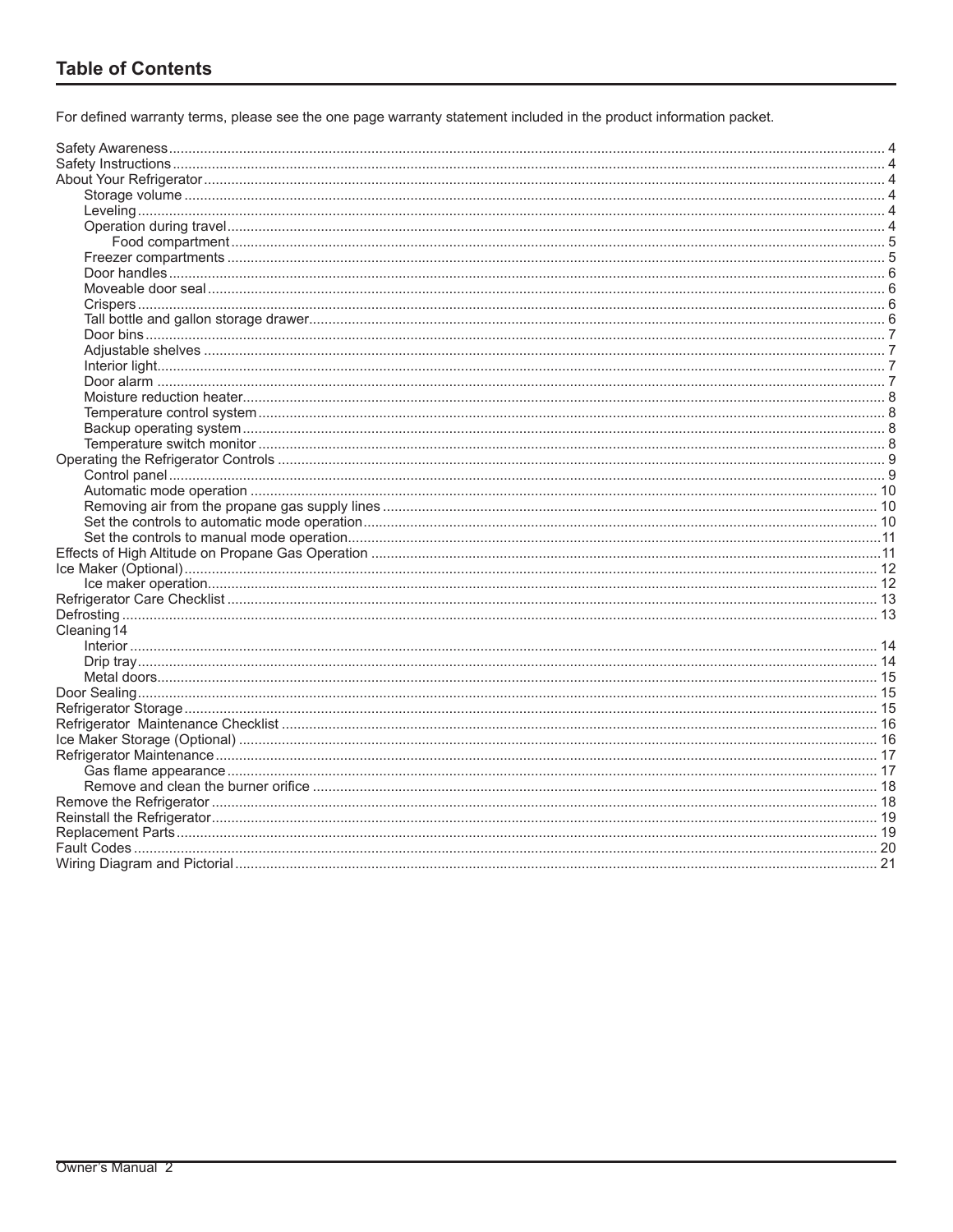# **Safety Awareness**

Read this manual carefully and understand the contents before you use the refrigerator.

Be aware of possible safety hazards when you see the safety alert symbol on the refrigerator and in this manual. A signal word follows the safety alert symbol and identifies the danger of the hazard. Carefully read the descriptions of these signal words to fully know their meanings. They are for your safety.



**WARNING:** This signal word means a hazard, which if ignored, can cause dangerous personal injury, death, or much property damage.

**!**

**CAUTION:** This signal word means a hazard, which if ignored, can cause small personal injury or much property damage.

# **Safety Instructions**



- The storage of flammable materials behind or around the refrigerator creates a fire hazard. Do not use the area behind the refrigerator to store anything, especially flammable materials (gasoline, cleaning supplies, etc.)
- Do not remove the round ground prong from the AC power cord of the refrigerator or the ice maker (optional). Do not use a two prong adapter or an extension cord with either AC power cord.
- A circuit overload can result in an electrical fire if the wires and/or fuses are not the correct size. Use only the wire and fuse sizes as writtten in the "Installation Manual".
- Incorrect installation, adjustment, change to, or maintenance of this refrigerator can cause personal injury, property damage, or both. Have service and maintenance work done by your dealer or by an Norcold authorized service center.
- Disconnect both the AC and DC power sources before doing any maintenance work on the refrigerator. All service work on this refrigerator must be done by a qualified service technician.
- Do not bypass or change the refrigerator's electrical components or features.
- When you discard an appliance, remove all doors to prevent accidental entrapment and suffocation.
- Do not spray liquids near electrical outlets, connections, or the refrigerator components. Many liquids are electrically conductive and can cause a shock hazard, electrical shorts, and in some cases fire.
- The refrigerator cooling system is under pressure. Do not try to repair or to recharge a defective cooling system. The cooling system contains sodium chromate. The breathing of certain chromium compounds can cause cancer. The cooling system contents can cause severe skin and eye burns, and can ignite and burn with an intense flame. Do not bend, drop, weld, move, drill, puncture, or hit the cooling system.
- At regular intervals, make sure that the refrigerator flue the burner, the vent areas, and the ventilation air pathway between the vents are completely free from any flammable material or blockage. After a period of storage, it is especially important to check these areas for any flammable material or blockage caused by animals.



- The rear of the refrigerator has sharp edges and corners. To prevent cuts or abrasions when working on the refrigerator, be careful and wear cut resistant gloves.

# **About Your Refrigerator**

## **Storage Volume:**

This refrigerator is made for storage of foods and frozen food and for making ice.

Total capacity 12.0 cubic feet Freezer Compartments 3.6 cubic feet total Fresh Food Compartment 8.4 cubic feet

## **Leveling:**



**CAUTION:** The refrigerator is made to operate within 3° off level side-to-side and 6° off level front-to-back (as looking at the front of the refrigerator). Operating it at more than these limits can cause damage to the cooling system and create a risk of personal injury or property damage. Make sure the vehicle is level before you operate the refrigerator.

## **Operation during travel:**

While the refrigerator should be level when the vehicle is stopped, performance during travel is not usually effected.

## **Food compartment:**

Start up the refrigerator (see "Operating the Refrigerator Controls")and let it cool for eight hours before loading with food. If the refrigerator does not start to cool down after about two hours, contact your dealer or a Norcold authorized service center.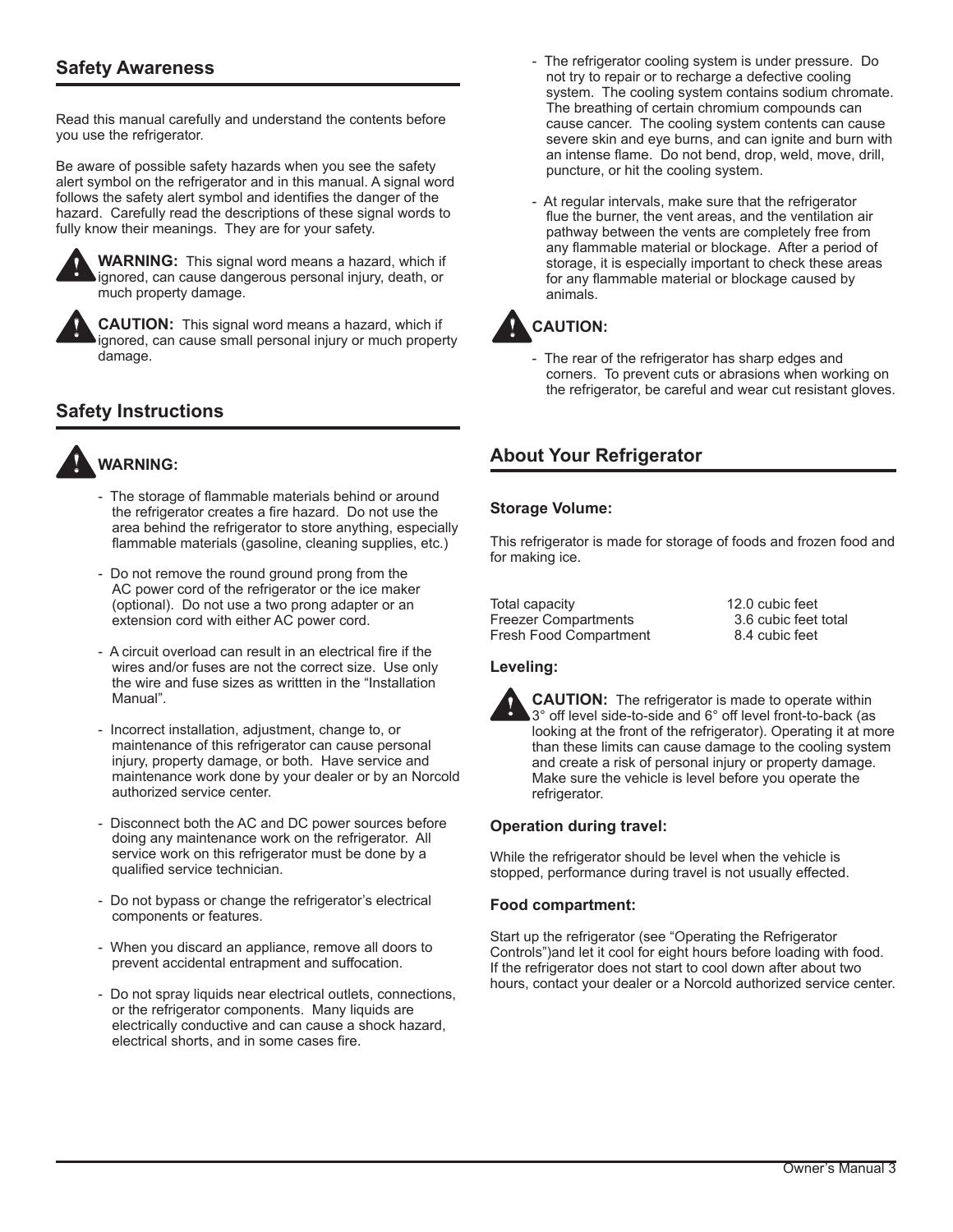For the best cooling performance:

- Let air move freely inside the entire food compartment.
- Do not cover the shelves with plastic, paper, etc.

To decrease the amount of ice that collects on the cooling fins:

- Cover all liquids and moist foods.
- Let all hot foods cool before putting them in the refrigerator.
- Do not open the door any longer than necessary.

## **Freezer compartments:**

The freezer compartments are made to keep pre-frozen food frozen and not to quick freeze food.

NOTE: Do not put other items on the ice tray while the water is freezing. The water freezes more rapidly if the thermostat is at the COLDEST position.

## **Door handles:**

During travel, the door latch prevents the door from opening. When closing each door, push the door toward the refrigerator until you hear a "click" sound.

To open each door, pull the handle away from the refrigerator (See Art00990).

During storage, the storage latch prevents the door from completely closing. Use it to prevent odors when the refrigerator is stored for an extended period of time.

To operate the storage latch (see Art00991), open each door about 1/2 inch, hold the door handle in the open position, and push the storage latch [55] into the cutout [56] of the strike plate. Do not use the storage latch as a travel latch because the doors will not be fully closed.

## **Movable door seal:**

The movable door seal [134] is located on the left door of the fresh food compartment (See Art01789). It provides the correct seal when both doors of the fresh food compartment are closed. When the left door of the fresh food compartment opens, the movable door seal moves so that it is flat against the edge of the door. To avoid possible damage to the movable door seal, make sure that it is flat against the edge of the door before you close the door

## **Crispers:**

The crispers are located at the bottom left side of the fresh food compartment and supply a storage area to preserve fruit and vegetable freshness. Make sure that you always push the crispers fully in. The glass crisper covers are made so that you can remove them.

NOTE: Do not wash the crispers in a dishwasher. The crispers are not dishwasher safe.

To remove the glass crisper covers [135] (See Art01790):

- Remove the crispers [136].
- Remove the screw from the top right side of the crisper support wall [137].
- Remove the screws [41] from the retainer [54] on the left side of the refrigerator (See Art00992).









Art01789



Art01790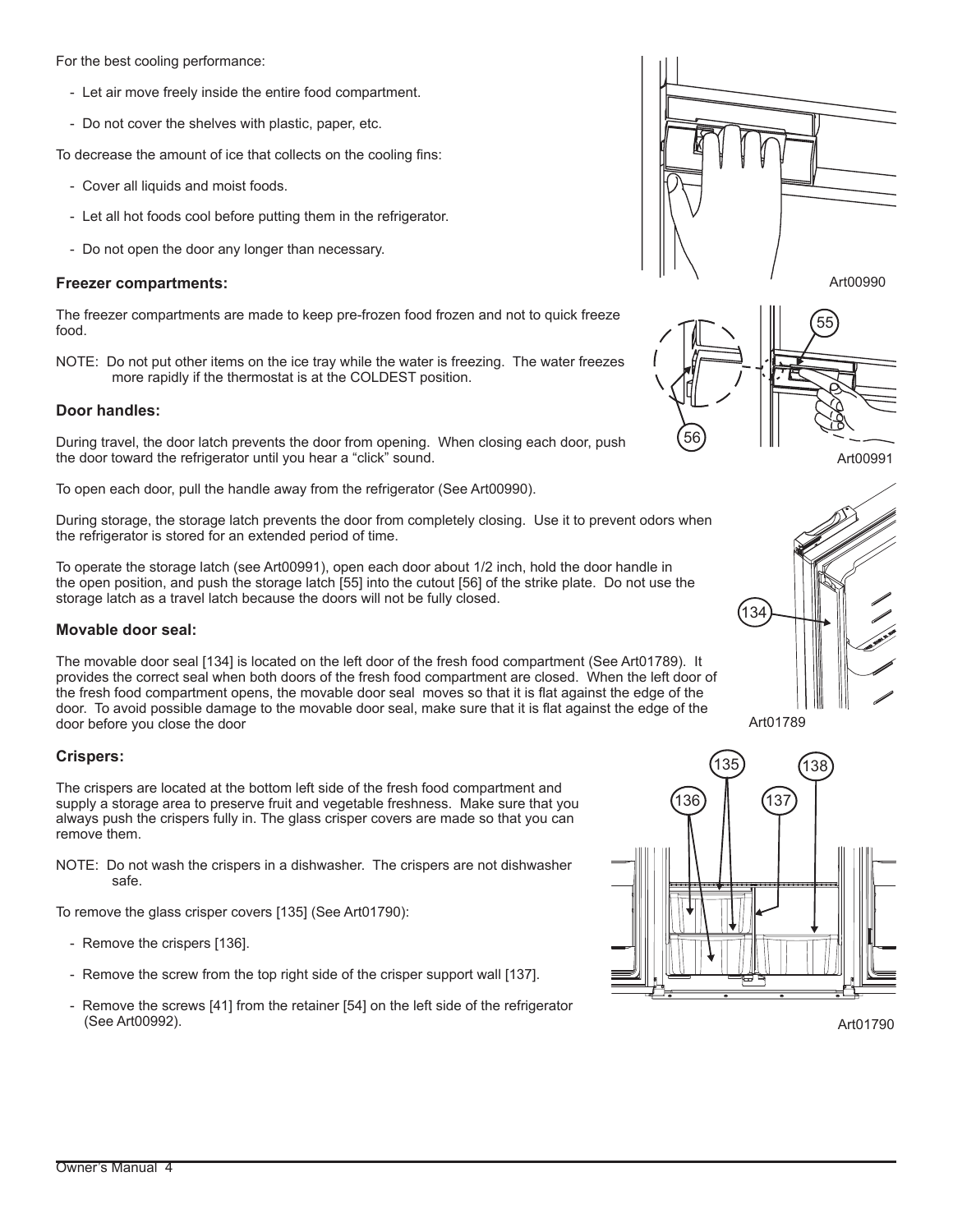- Remove the retainer.
- Remove the glass crisper covers.
- Remove the crisper support wall.

## **Tall bottle and gallon storage drawer:**

The tall bottle and gallon storage drawer [138] is located at the bottom right side of the fresh food compartment and supplies a storage area for items such as 2-liter bottles or gallon milk containers (See Art01790). This drawer has a divider which prevents items from moving and/or overturning while the vehicle is in transit. Make sure that you always push the drawer fully in.

The divider fits down into grooves on the inside of the drawer. The divider also fits at the rear of the drawer so that you can use all of the capacity of the drawer.

NOTE: Do not wash the drawer or divider in a dishwasher. The drawer and divider are not dishwasher safe.

## **Door bins:**

You may put the door bins [52] of the freezer and fresh food compartment in a location that best meets your needs (See Art01114). To remove the bins, lift them over the locator and pull them forward. To install the bins, push them onto the locator.

NOTE: Do not wash the door bins in a dishwasher. The door bins are not dishwasher safe.

## **Adjustable shelves:**

The shelves in the freezer and the fresh food compartment are made so you can remove them or move them.

To remove or move the shelf of the freezer:

- Pull the shelf forward out of the slot.
- Push it fully into the slot that you wish.

To remove or move the shelves of the fresh food compartment:

- Remove the screws [41] from each retainer [54] on the side of the refrigerator (See Art00992).
- Remove both retainers.
- Pull each shelf forward out of the slot.
- Push each fully into the slot that you wish.
- Install both retainers with the screws.

## **Interior light:**

The interior light is at the top of the fresh food compartment. It comes on when the refrigerator is ON and the door is open. To replace the bulb:

- 1. Remove the DC power supply wires from the power board at the rear of the refrigerator.
- 2. Remove the cover [57] by pulling it toward the front of the refrigerator (See Art00988).
- 3. Remove the light bulb [58] from the holder [59].





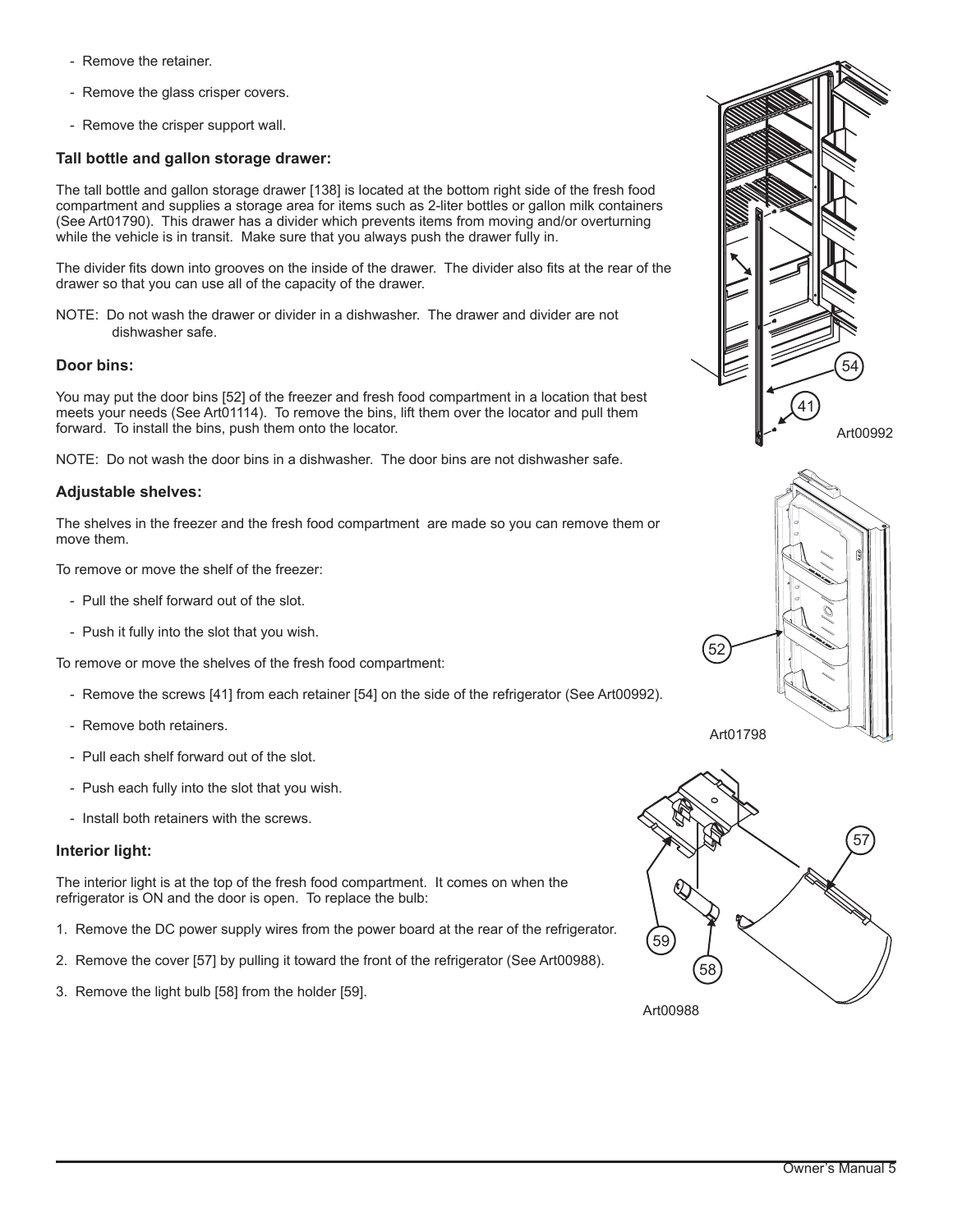NOTE: Use only a GE#214-2 bulb as the replacement bulb. This bulb is available at most retail automotive parts centers.

4. Install the replacement bulb.

5. Install the cover.

6. Connect the DC power supply wires to the power board at the rear of the refrigerator.

## **Door alarm:**

The refrigerator has an alarm to alert you if the fresh food compartment door is not closed. The refrigerator continues to operate, but if the fresh food compartment door is open and the interior light remains on for two minutes:

- An audible alarm starts.
- "dr" appears in the center display.
- The interior light automatically turns off.

Close the door to silence the alarm.

## **Moisture reduction heaters:**

The refrigerator has heaters that prevent moisture from forming on the center divider between the two doors of the freezer compartment and on the movable door seal. The heaters operate only when the refrigerator is ON and the DC power is sufficient. The heater in the movable door seal also only operates when the left door of the fresh food compartment is closed.

## **Temperature control system:**

Although the refrigerator is not frost -free, it is made to limit frost on the cooling fins. At regular intervals, the temperature control system automatically melts most of the frost from the cooling fins. The water from the cooling fins drains into a collection cup that is attached to the back of the refrigerator. The heat of the cooling system evaporates the water from the collection cup.

## **Backup operating system:**

This refrigerator has a backup operating system. The backup operating system allows the refrigerator to continue to cool if the temperature sensor of the refrigerator should fail.

If this failure occurs:

- The refrigerator automatically changes to the backup operating system.
	- When you push the SET TEMP button, the temperature setting flashes in the center display for ten seconds.
	- After the temperature setting flashes, the mode of operation appears in the center display.
- The backup operating system can overfreeze or thaw the contents of the freezer and the fresh food compartment.
	- Make sure the temperatures of the freezer and the fresh food compartment are satisfactory.
	- NOTE: If you open the door(s) too often, the temperatures inside the freezer and fresh food compartment do not become stable. Allow the refrigerator to operate for about one hour after each adjustment change before you examine the contents. The number "9" is the coldest temperature setting.
		- If the temperature is too warm, push and hold the SET TEMP button to raise the temperature setting by one number.
		- If the temperature is too cold, push and hold the SET TEMP button to lower the temperature setting by one number.
- Have the refrigerator serviced by your dealer or a Norcold authorized Service Center as soon as possible.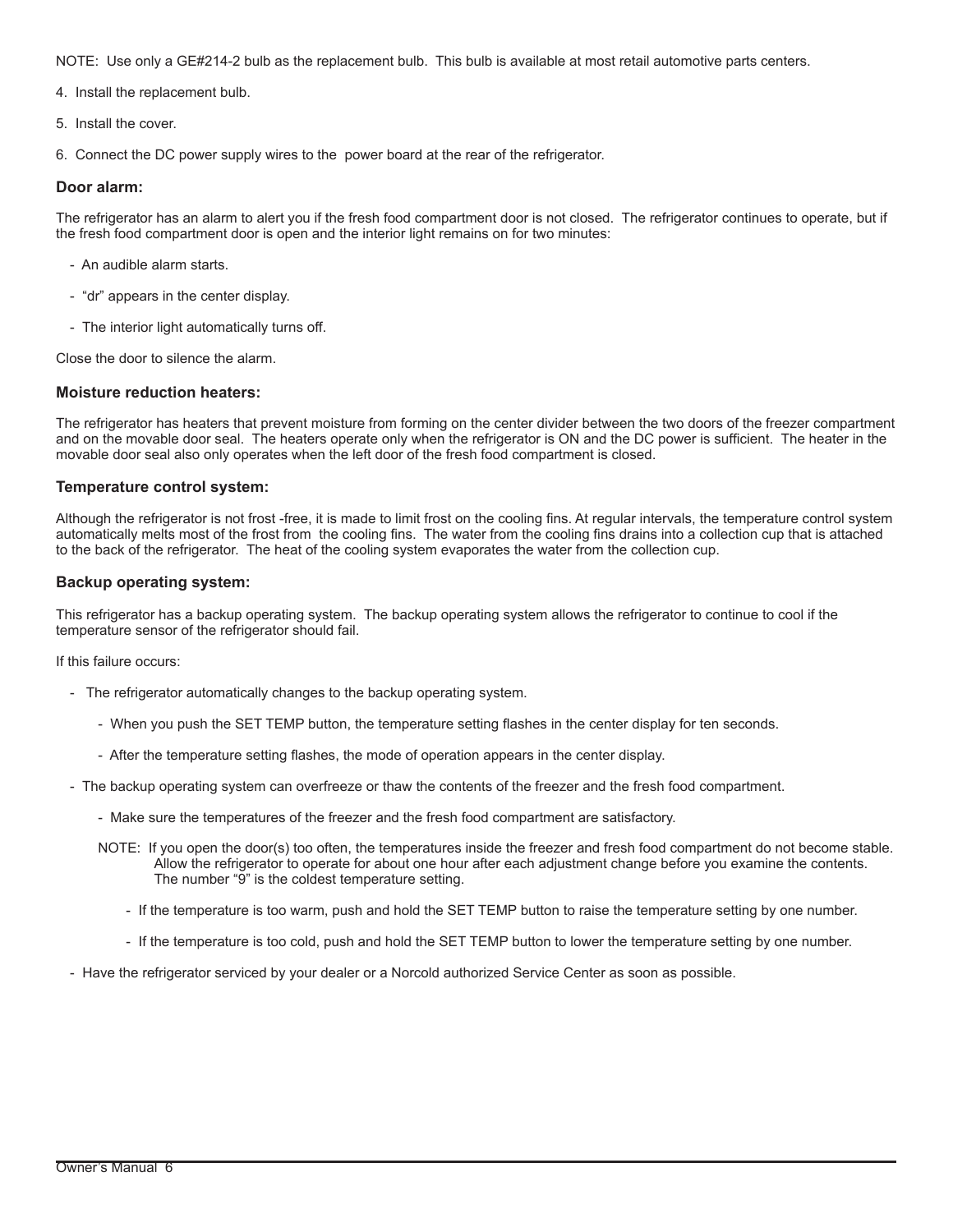## T**emperature switch monitor:**

The refrigerator is equipped with a temperature switch [142] for overheating protection (See Art01851) . A Norcold authorized service technician can determine if this switch has been triggered.

# Art01851 (142

# **Operating the Refrigerator Controls**

| AC Operation           | 120 volts AC                                 | $(108 \text{ volts min} - 132 \text{ volts max.})$                                         |
|------------------------|----------------------------------------------|--------------------------------------------------------------------------------------------|
| Propane gas operation: | Propane gas<br>12 volts DC - control voltage | (11 inches water column pressure)<br>$(10.5 \text{ volts min.} - 15.4 \text{ volts max.})$ |

The refrigerator operates on these energy sources. Operation out of these limits can damage the refrigerator electrical components and will void the warranty.

## **Control panel:**

The refrigerator control panel (See Art01333) is between the freezer compartment and the fresh food compartment. To maintain the operating control functions of the refrigerator, a 12 volt DC power supply is necessary. The refrigerator receives DC power from the 12 volt system of the vehicle; either an auxillary battery, a converter, or the vehicle engine battery.



The ON / OFF button [30] starts and shuts down the refrigerator:

- To turn on the refrigerator, push and release the ON / OFF button.
- To turn off the refrigerator, push the ON / OFF button for one second and then release.

The SET TEMP button [32] controls the temperature adjustment of the freezer and the fresh food compartment. The temperature adjustment that you select does not change if the operation mode of the refrigerator changes.

- Push the SET TEMP button and the temperature setting (the numbers "1-9") show in the center display [33].
	- The number "9" is the coldest temperature setting.
- Push and hold the SET TEMP button and the temperature setting changes.
- Release the SET TEMP button when the temperature setting that you wish appears.
- After ten seconds, the temperature setting will go out and only a green power ON light remains.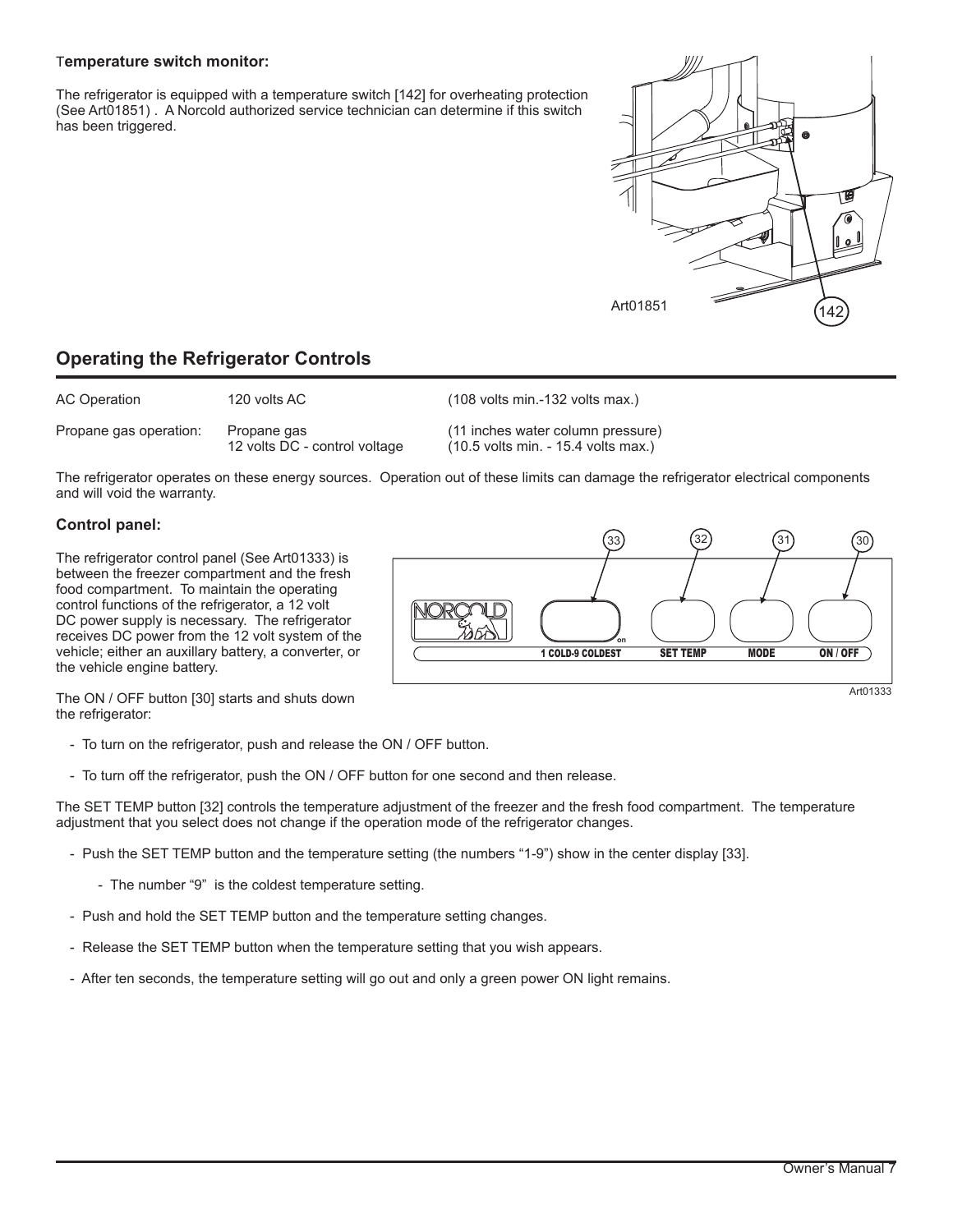The MODE button [31] controls the operation mode of the refrigerator:

- Push and hold the MODE button and each of the operating modes of the refrigerator show one at a time in the center display.
	- There is one automatic mode of operation and two manual modes of operation.
	- When the mode of operation that you wish shows in the center display, release the MODE button.
		- NOTE: If you should forget in what mode your refrigerator is operating, push and release the MODE button to show the current mode of operation in the center display for 10 seconds.

## **Automatic mode operation:**

When the refrigerator is in AUTO mode, it automatically uses the most efficient energy source that is available for operation. During operation, if a more efficient energy source becomes available, the refrigerator controls change from the current energy source to the more efficient energy source as follows:

- The first choice is AC operation if 120 volts AC is available to the refrigerator.
- The second choice is propane gas operation if 120 volts AC is not available to the refrigerator.

## **Removing air from the propane gas supply lines:**

For safety reasons, the burner is made to ignite on propane gas within a specified amount of time. When starting the refrigerator for the first time, after storage, or after replacing propane gas tank, the propane gas supply lines can have air in them. Due to the air in the gas supply lines, the burner may not ignite on propane gas within the specified amount of time.

To remove the air from the propane gas supply lines:

- Make sure that valve of the propane gas tanks(s) is open.
- Push the ON / OFF button to turn the refrigerator on.
- Push and hold the MODE button until the letters "LP" show in the center display.
	- This means that the refrigerator is operating on propane gas.
	- If the air in the propane gas supply lines prevents the burner from ignition on propane gas, the fault codes "no" and then "FL" will appear in the center display and you will hear an alarm sound.
	- Push and hold the ON / OFF button for one second and then release to silence the alarm.
- Push the ON / OFF button to turn the refrigerator on.
	- The refrigerator will start a 30 second trial for ignition.
	- During the 30 second trial for ignition, the refrigerator controls open the gas safety valve and the igniter makes sparks.
- When no fault code shows and only the power indicator remains, this means that the refrigerator is operating on propane gas in the manual mode.
	- At this time, all of the air is removed from the propane gas supply lines and you may select AUTO mode of operation if you wish.
- Depending on how much air may be in the propane gas supply lines, you may need to repeat the 30 second trial for ignition two or three times.
- If the burner does not ignite on propane gas after two or three attempts, stop and consult your local dealer or an authorized Norcold Service Center.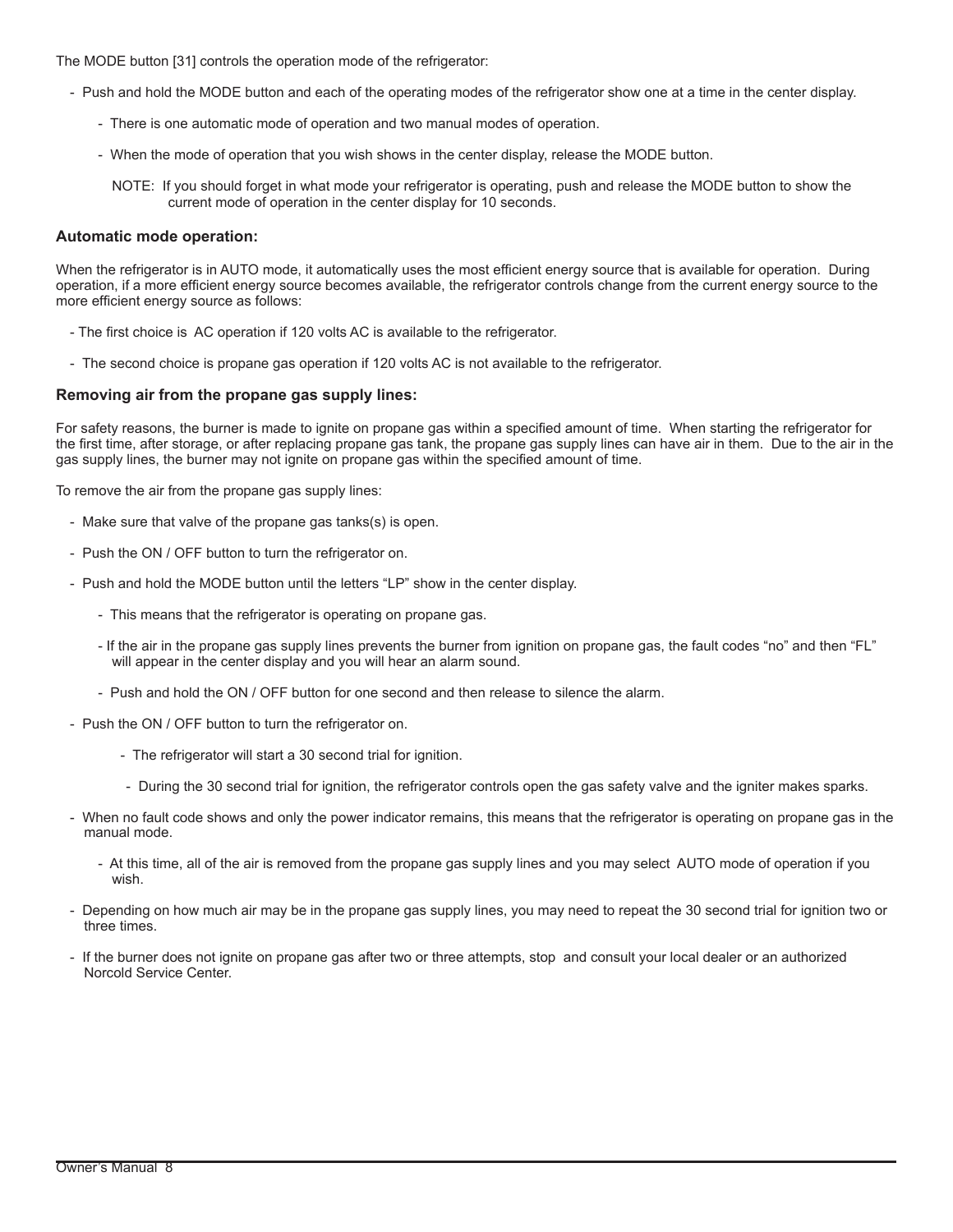## **Set the controls to automatic mode operation:**

- Push the ON / OFF button to turn the refrigerator on.
- Push and hold the MODE button until the letters "AU" show in the center display and then release.
- If 120 volts AC is available to the refrigerator:
	- The letters "AU" and then "AC" show in the center display.
	- After ten seconds, the "AU" and then "AC" go off and only a green power ON light remains.
	- This means that the refrigerator is operating on AC electric.
- If 120 volts AC is not available to the refrigerator:
	- The letters "AU" and then "AC" show in the center display.
	- After five seconds, the "AU" and then "LP" show in the center display.
	- After ten seconds, the "AU" and the "LP" go off and only a green power ON light remains.
	- This means that the refrigerator is operating on propane gas.
- If neither 120 volts AC nor propane gas is available to the refrigerator:
	- The fault codes "no" "AC" and then "no" "FL" show in the center display and an audible alarm sounds.

If an energy source is available to the refrigerator, but is not operating correctly:

- A fault code shows in the center display.
- The refrigerator controls try to change to a less efficient energy source.
- If a less efficient energy source is not available:
	- An audible alarm starts.
	- A fault code shows in the center display.
	- Refer to the "Fault Codes" section of this manual.

## **Set the controls to manual mode operation:**

- Push the ON / OFF button to turn the refrigerator on.
- Push and hold the MODE button until the letters " AC" show in the center display and then release.
	- After ten seconds, the "AC" goes off and only a green power ON light remains.
- Push and hold the MODE button until the letters "LP" show in the center display and then release.
	- After ten seconds, the "LP" goes off and only a green power ON light remains.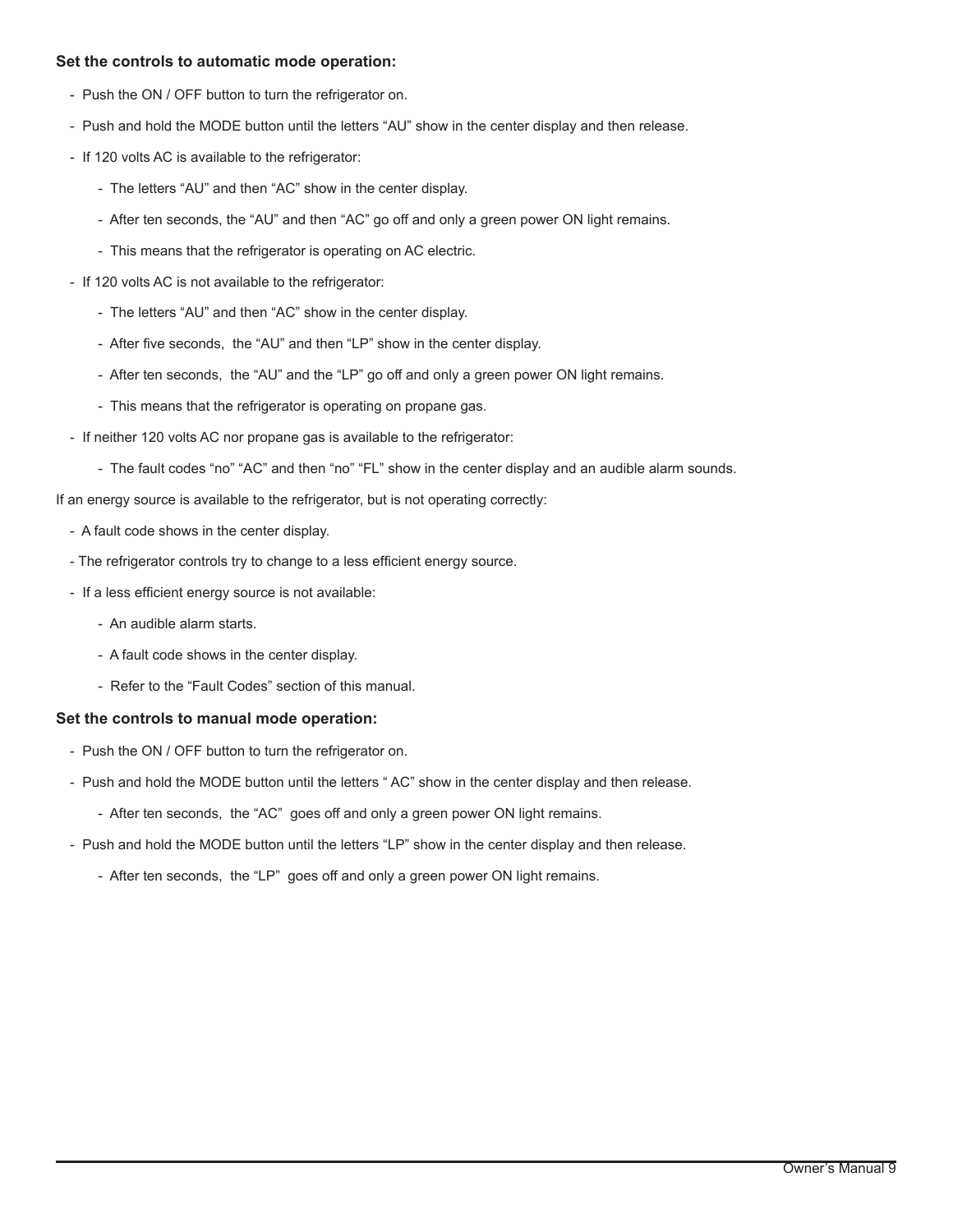When you operate the refrigerator on propane gas at altitudes higher than 5500 feet above sea level:

- You may experience reduced cooling performance of the refrigerator.
- You may experience burner outages.

To avoid these possible problems, Norcold recommends that you operate the refrigerator on AC when at altitudes higher than 5500 feet above sea level.

# **Ice Maker (Optional)**

The ice maker is assembled to the refrigerators at the factory as optional equipment. If the refrigerator does not have a factory installed ice maker, one cannot be added to the refrigerator at a later time.

The ice maker is fully automatic and will operate in ambient temperatures as low as  $0^\circ$  F. To allow operation at temperatures between 0° F and 32° F., the ice maker has a heater on the solenoid water valve and on the water line between the solenoid valve and the ice maker. At temperatures below 0° F, store the ice maker as written in the "Ice Maker Storage" section of this manual.



**!**

**CAUTION:** The water line heater does not protect the water supply line from the vehicle shut off valve to the solenoid valve on the back of the refrigerator.

When the freezer temperature of the refrigerator is low enough, the ice maker opens the water solenoid valve and fills the mold. The ice maker ejects the frozen ice into a storage bin. As the storage bin fills, the ice raises the shut-off arm until it turns off the ice maker. As you use the ice and lower the ice level in the storage bin, the shut-off arm also lowers. This turns the ice maker ON and begins the process of making ice.

The ice maker operates on:

- Cold potable water at a pressure of 15 psi 125 psi.
- 120 Volts AC (108 VAC min. 132 VAC max.).

## **Ice maker operation:**

- 1. Make sure the ice maker AC power cord is plugged into a receptacle.
- 2. Open the water shut off valve of the vehicle.
- NOTE: Make sure that the ice maker arm can move freely and does not touch the frozen foods in the freezer.
- 3. Push the ice maker arm down to the ON position [60] (See Art01015).

**CAUTION:** If you operate the refrigerator without connecting the water supply line and/or opening the water shut off valve of the vehicle, make sure the ice maker arm is up in the OFF position.

- 4. Allow the freezer to cool enough and ice production will begin to fill the storage bin [61].
- NOTE: New plumbing connections and/or impurities in the water supply line after winterizing can cause the first ice to be discolored or have an odd flavor.
- 5. To stop the ice maker, push the ice maker arm up to the OFF position [62].



Art01015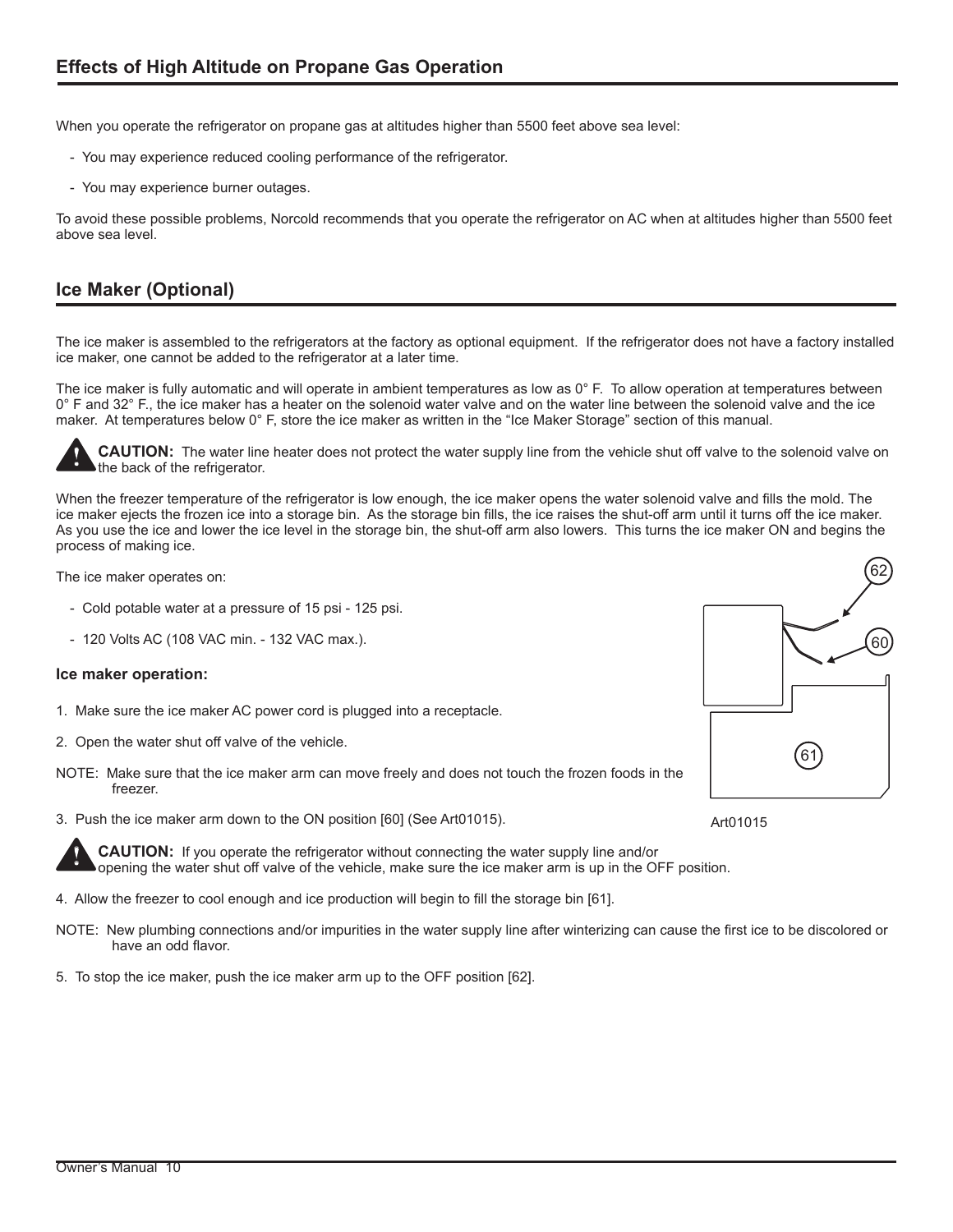Your refrigerator will give you years of trouble free service if you do these simple checks every three to six months:

- Keep the food compartment and the freezer clean. See "Cleaning".
- Defrost the refrigerator as necessary. See "Defrosting".
- Make sure the door seals correctly. See "Door Sealing".
- Be aware of any cooling changes that are not because of weather, loading, or gas control changes. If changes occur, contact your dealer or service center.
- Make sure the gas supply is propane gas only and not butane or a butane mixture.
- When in propane gas operation, examine the appearance of the flame. See "Gas Flame Appearance".
- Make sure the air flow in the lower intake vent, through the refrigerator coils and condenser, and out the upper exhaust vent is not blocked or decreased.
- Make sure the area behind the refrigerator is clear. Do not use the area behind the refrigerator for storage of anything, especially combustible materials, especially gasoline and other flammable vapors and liquids.

# **Defrosting**

The cooling fins of the refrigerator operate at below freezing temperature and will naturally form frost from humidity, which is always present in the air. The humidity inside the refrigerator increases:

- with higher outside temperature and humidity.
- with the storage of non-sealed fresh foods or warm foods.
- with the amount of time that the door(s) are open.
- with any air leakage into the refrigerator.

Although the refrigerator is not frost -free, it is made to limit frost on the cooling fins. At regular intervals, the temperature control system automatically melts most of the frost from the cooling fins. The water from the cooling fins drains into a collection cup that is attached to the back of the refrigerator. The heat of the cooling system evaporates the water from the collection cup.

It is normal for frost to collect inside the freezer. Excess frost decreases the cooling performance of the refrigerator. Defrost the refrigerator and freezer as necessary:

- Remove all food from the refrigerator.
- Turn the refrigerator OFF.

NOTE: Defrosting the refrigerator makes excess water inside the refrigerator.

- Remove the drain hose from the drip cup at the rear of the refrigerator.
- Put the drain hose into a half-gallon or larger container to capture water.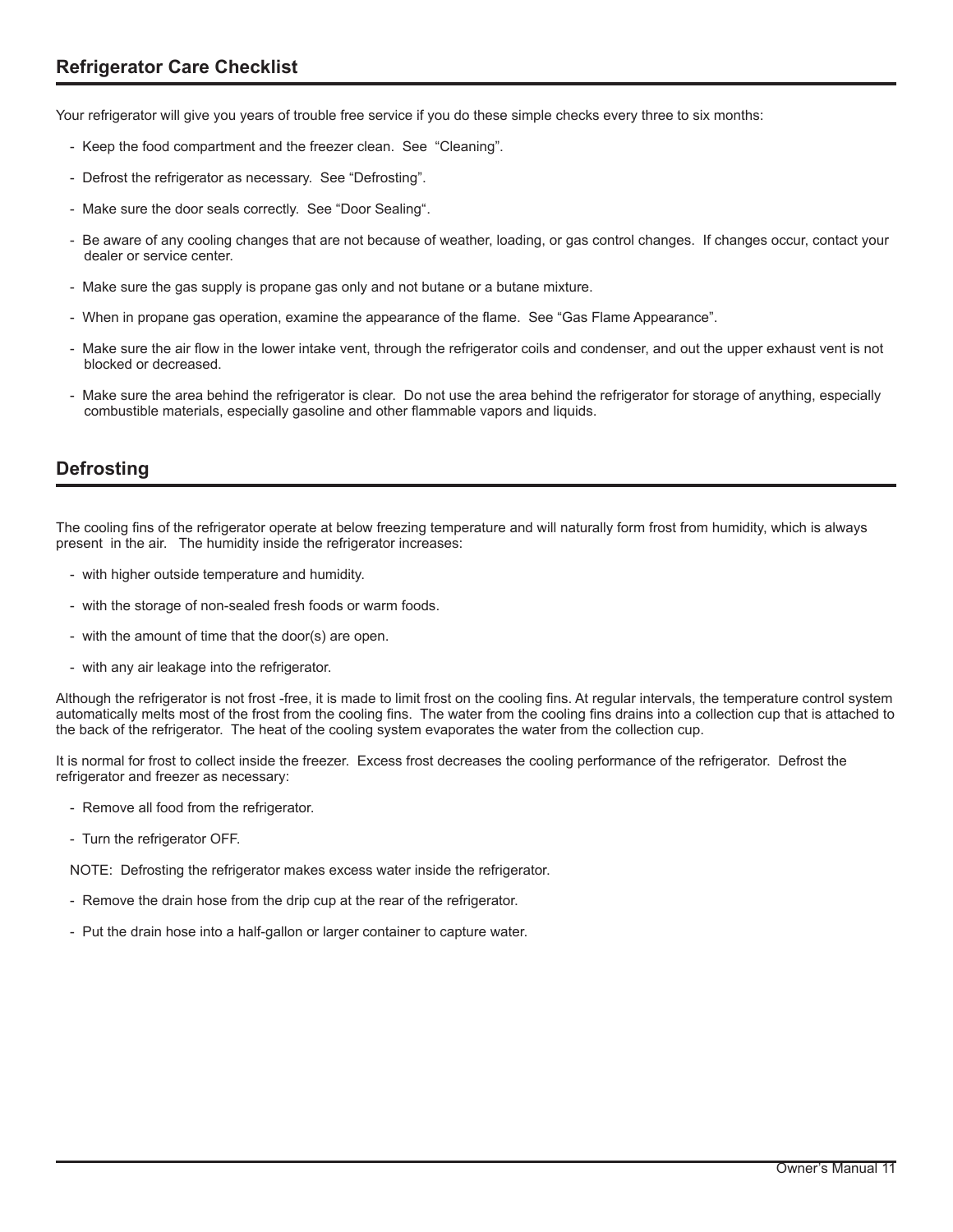- Put dry towels (etc.) inside the refrigerator and freezer to absorb melted frost.

**CAUTION:** High temperatures can cause the inside surfaces of the refrigerator to warp or melt. Do not use pans of HOT water, a hair dryer, or any other high temperature devices to defrost the refrigerator. Do not use any hard or sharp objects to remove frost. Damage to the interior of the refrigerator can occur. **!**

- To increase the speed of defrosting, put pans of WARM water in the refrigerator and freezer.
- Remove the wet towels (etc.) and dry the interior.
- Remove the drain hose from the large container and put the drain hose back into the drip cup.
- Remove the large container from the enclosure.
- Start up the refrigerator.
- Allow the refrigerator to cool down.
- Return all food to the refrigerator.

## **Cleaning**

## **Interior:**

A good time to clean the refrigerator is just after you defrost it. Clean the inside of the refrigerator as often as necessary to avoid food odors:

- Remove all food from the refrigerator.

## **NOTE: Do not use abrasive cleaners, chemicals, or scouring pads because they can damage the interior of the refrigerator.**

- Wash the interior with a mild cleaner or a solution of liquid dish detergent and warm water.
- Rinse with a solution of baking soda and clean water.
- Dry with clean cloth.
- Put all food in the refrigerator.

## **Drip tray:**

To remove and clean the drip tray:

- Remove the screws [41] from the retainers [54] on each side of the refrigerator (See Art00992).
- Remove the retainers.
- Pull the self that is in front of the drip tray forward to remove from the refrigerator
- Make sure that the drip tray is empty of water.
- Pull the drip tray out of the drain hose.
- Pull the drip tray forward to remove from the slots in the refrigerator cabinet.
- Clean the drip tray.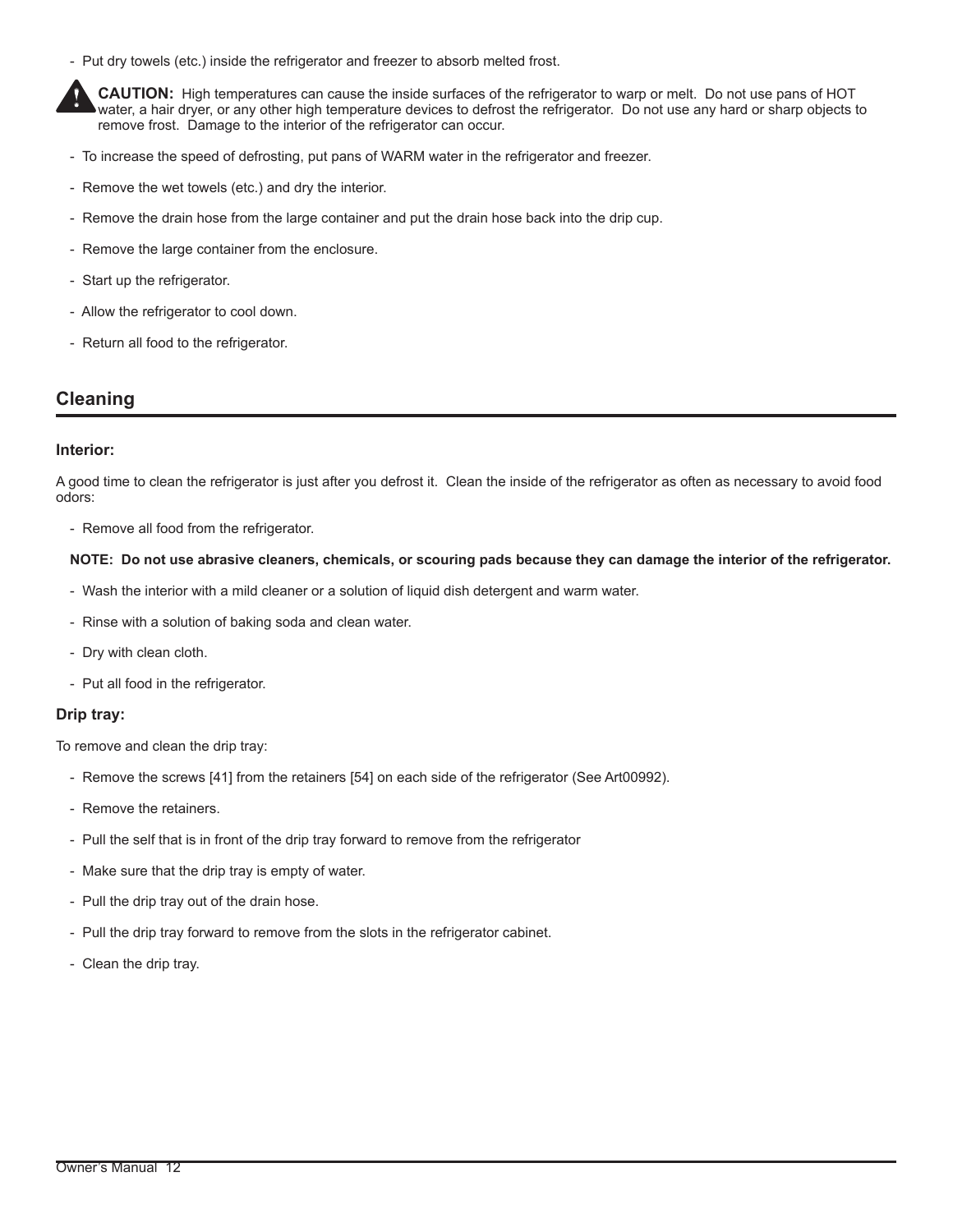- Push the drip tray back into the slots in the refrigerator cabinet.
- Push the drip tray back into the drain hose.
- Put the wire shelf back in the original position.
- Install the retainers with the screws.

## **Metal doors:**

To clean the metal doors:

- Wash the doors with a mild cleaner or a solution of liquid dish detergent and warm water.
- Rinse with clean water.
- Dry with clean cloth.

**NOTE: Do not use abrasive cleaners, chemicals, or scouring pads because they can damage the metal doors.**

# **Door Sealing**

Check the seal of the doors (See Art00980).

If either door does not seal correctly, excess frost will collect inside the refrigerator. Make sure the doors seal correctly:

- Close each door on a piece of paper that is about the size and thickness of a dollar bill.
- Gently pull the paper.
	- You should feel a slight drag between the gasket and the cabinet.
	- Do this on all four sides of the door.
	- If you do not feel a slight drag on the paper, the door does not seal correctly.
	- Have your dealer or an authorized Norcold Service Center correct the seal of the door.

# **Refrigerator Storage**

Before the refrigerator is stored for an extended (seasonal) period of time:

- Defrost and clean the interior of the refrigerator.
- Close the doors with the storage latch.

If the refrigerator is stored for an extended period of time, before start up:

- Make sure there are no obstructions in the vents, the ventilation air pathway, the burner, the orifice, or the flue area.

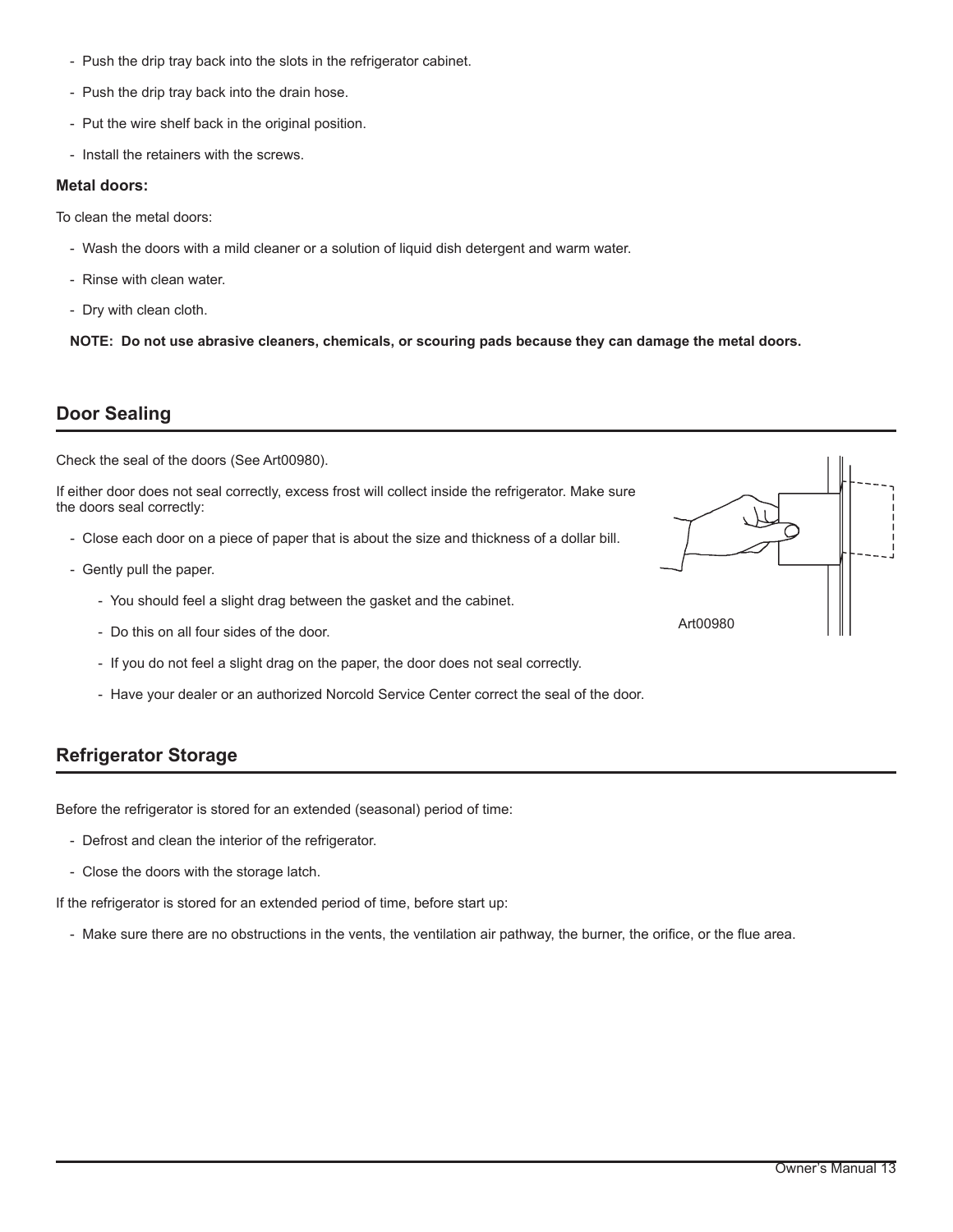Read and understand the following maintenance sections of this manual.

## **NOTE: Norcold is not responsible for installation, adjustment, alteration, service, or maintenance performed by anyone other than a qualified RV dealer or a Norcold authorized service center.**

Have a qualified RV dealer or a Norcold authorized service center do these annual safety and maintenance checks:

- Examine the gas supply lines for leaks.
	- Replace or repair if needed.
- Make sure the propane gas pressure is 11 inches water column.
	- Adjust if needed.
- Make sure the combustion seal is complete and intact.
	- Replace or repair it if needed.
- Make sure the burner and the burner orifice are clean.
	- Clean if needed.
- Make sure the electrode is clean and the spark gap is 1/8 3/16 inch.
	- Adjust if needed.
- Make sure the AC voltage is 108 -132 volts and the DC voltage is 10.5 15.4 volts.

# **Ice Maker Storage (Optional)**

To prepare the ice maker for seasonal storage:

- 1. Close the vehicle water supply valve to the ice maker.
- 2. Push the ice maker arm up until it locks into the OFF position.
- 3. Remove the garden hose adapter from the water solenoid valve.
- 4. Remove the ice maker water line from the water solenoid valve
	- Do not unwrap the water line heater wires from around the water solenoid valve.
- 5. Drain all of the water from both the water supply line and the ice maker water line.
- 6. Put the end of the water supply line, the end of the ice maker water line, and the water solenoid valve each into a clean plastic bag.
- 7. Use tape to close each plastic bag around the water lines and the water solenoid valve.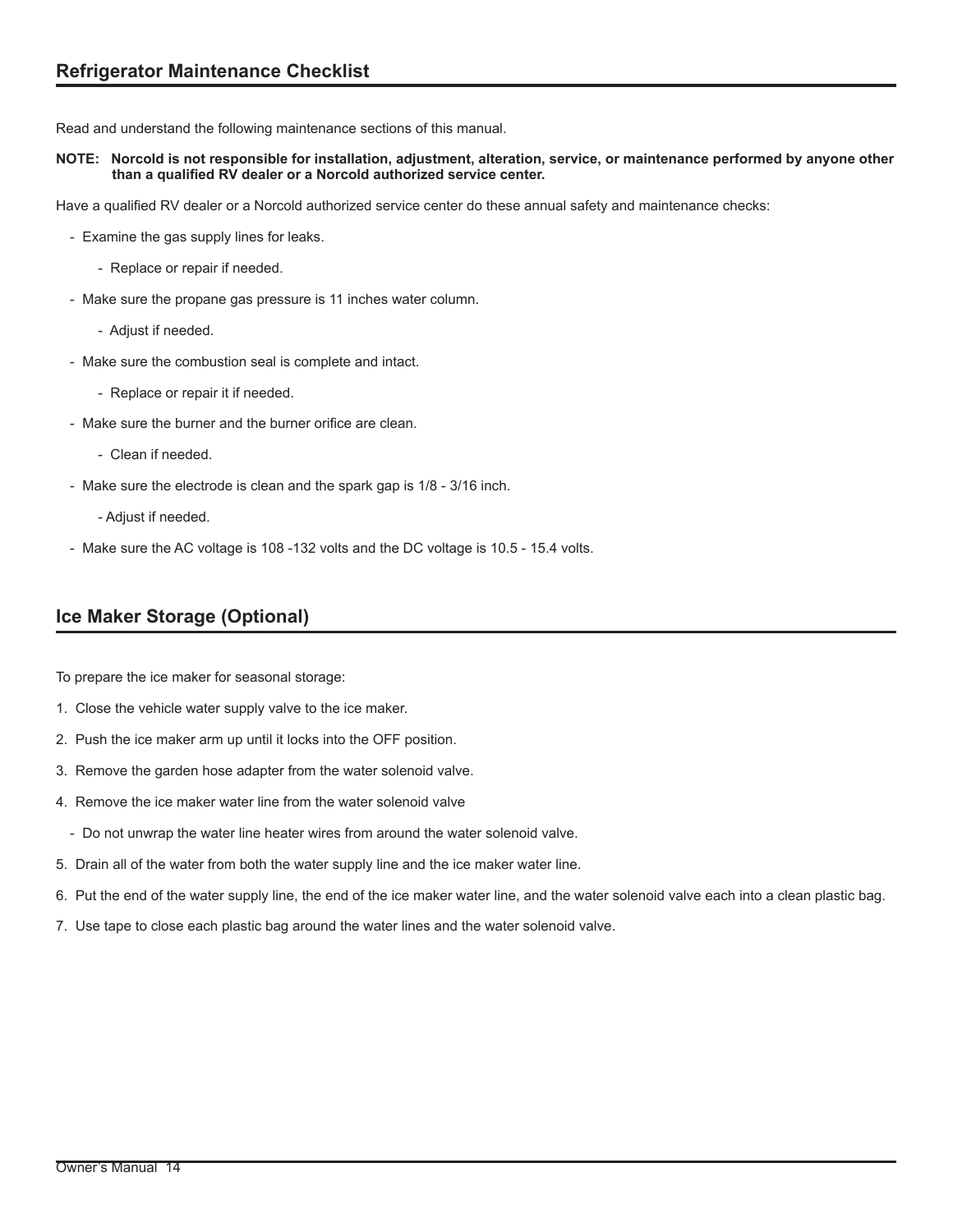To use the ice maker after seasonal storage:

**CAUTION:** Do not operate the ice maker when the ambient air temperature is 0° F. or lower. Damage to the water solenoid valve and the water supply line can occur. **!**

- 1. Remove the tape and plastic bags from the end of the water supply line, the end of the ice maker water line, and the water solenoid valve.
- 2. Connect the ice maker water line to the water solenoid valve.
- 3. Connect the garden hose adapter to the water solenoid valve.
- 4. Push the ice maker arm down into the ON position.
- 5. Open the vehicle water supply valve to the ice maker.
- NOTE: You should discard and not use the first two batches of ice cubes. It will take about three cycles for the ice maker to make fully formed and clean ice cubes.

# **Refrigerator Maintenance**

## **Gas flame appearance:**

**!**

While in LP GAS operation, examine the appearance of the gas flame:

- Push the TEMP SET button until the number "9" appears in the center display.
- Open the lower intake vent.

**CAUTION:** The burner box cover can be hot. Wear gloves to avoid burns.

- Look at the gas flame [75] (See Art00955).
	- The flame should be:
		- a darker blue color on the inside of the flame and a lighter blue color on the outside of the flame.
		- a constant shape without flickering.
	- Contact your dealer or Norcold authorized service center if the flame is:
		- yellow
		- flickering or changing shape.
	- Make sure the flame does not touch the inside of the flue tube [76].
	- If the flame touches the inside of the flue tube, contact your dealer or Norcold authorized service center.
- Close the burner box door.

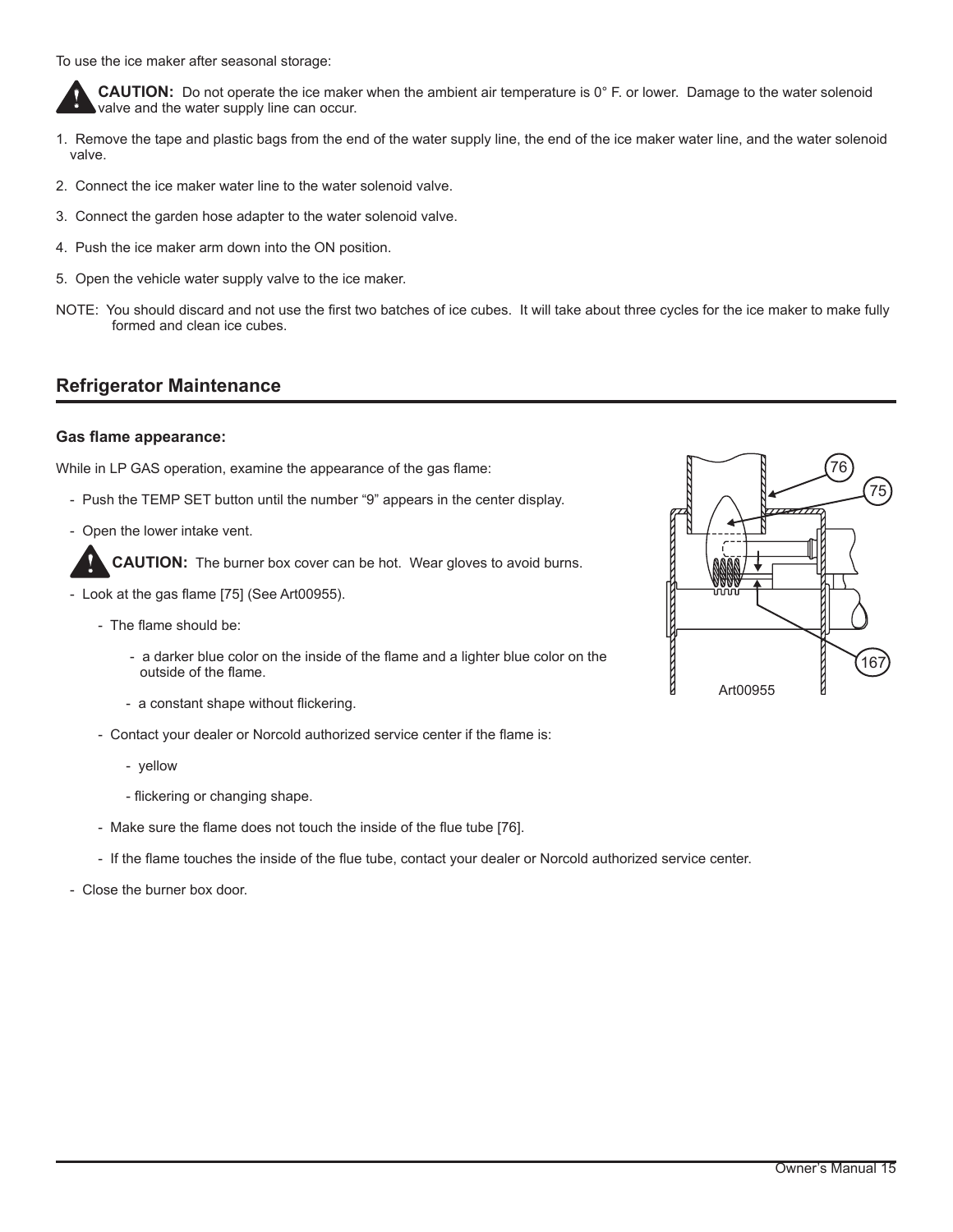## **Remove and clean the burner orifice:**

Your dealer or Norcold authorized service center must do this procedure.

Remove and clean the burner orifice (See Art00956):

- Close the valve at the propane gas tank(s).
- Push the ON / OFF button to shut down the refrigerator.
- Open the lower intake vent.

**!**

**CAUTION:** The burner box cover can be hot. Wear gloves to avoid burns.

Remove the burner box cover by removing the screw(s).

**WARNING:** To avoid possible propane gas leaks, always use two wrenches to loosen and tighten the gas supply line connections. **!**

- Remove the flare nut from the orifice assembly [77] (See Art00956).
- Remove the orifice assembly from the burner [78].

**WARNING:** Do not try to remove the orifice [79] from the orifice adapter [80] when cleaning. Removal will damage the orifice and seal of the orifice and can cause a propane gas leak. Leaking propane gas can ignite or explode which can result in dangerous personal injury or death. Do not clean the orifice with a pin or other objects. **!**

- Clean the orifice assembly with air pressure and alcohol only.
- Using a wrench, assemble the orifice assembly to the burner.
- Assemble the flare nut to the orifice assembly.
- Examine all of the connections for gas leaks.
- Assemble the burner box cover.

# **Remove the Refrigerator**

Your dealer or Norcold authorized service center must do this procedure.



**CAUTION:** The rear of the refrigerator has sharp edges and corners. To prevent cuts or abrasions when working on the refrigerator, be careful and wear cut resistant gloves.



**WARNING:** To avoid possible propane gas leaks, always use two wrenches to loosen and tighten the gas supply line connections.

- 1. Close the valve at the propane gas tank(s).
- 2. Remove the black AC power cord and the white ice maker AC power cord (optional) from the receptacle.



Art 00956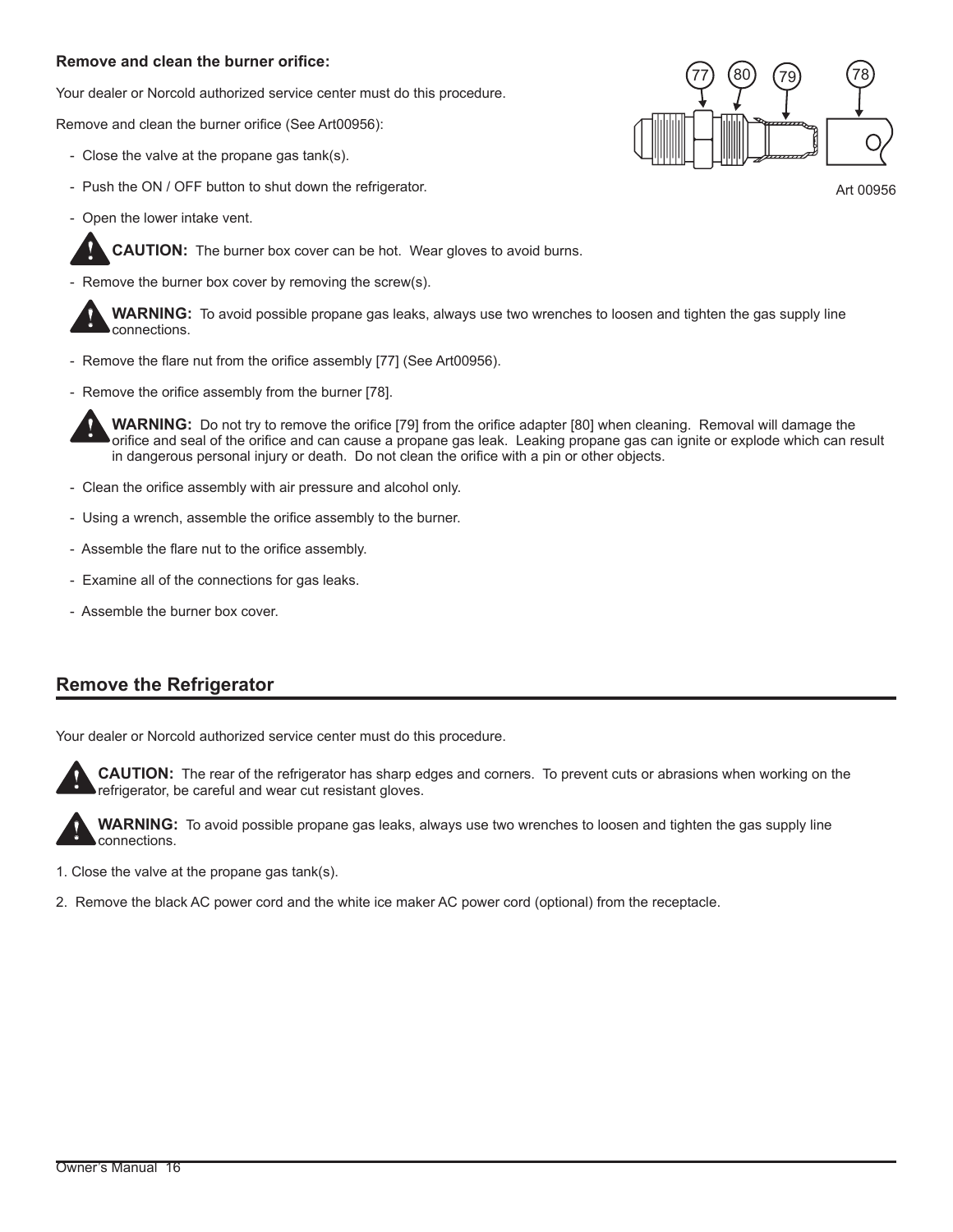- 3. Remove the DC wiring from the refrigerator:
	- Put a mark on the DC wires so you can put them back in the correct location.
	- Remove the DC fuse or remove the DC wiring from the battery or the converter.
	- Remove the DC wires from the refrigerator.
- 4. Open the lower intake vent and remove the gas supply line from the bulkhead fitting of the refrigerator.
- 5. Remove the plastic plugs from the mounting flanges of the refrigerator.
- 6. Remove the screws from the upper and lower mounting flanges on the front of the refrigerator.
- 7. Remove the screws from the mounting flange at the rear of the refrigerator.
- 8. Remove the refrigerator from the opening.

# **Reinstall the Refrigerator**

Your dealer or Norcold authorized service center must do this procedure.



**WARNING:** Make sure the combustion seal is not broken, is completely around the refrigerator mounting flanges, and is between the mounting flanges and the wall of the enclosure. If the combustion seal is not complete, exhaust fumes can be present in the living area of the vehicle. The breathing of exhaust fumes can cause dizziness, nausea, and in extreme cases, death.

- 1. Push the refrigerator completely into the enclosure.
- 2. Install the screws in the mounting flange at the rear of the refrigerator.
- 3. Install the screws from the upper and then the lower mounting flanges on the front of the refrigerator.
- 4. Put the plastic plugs into the mounting flanges of the refrigerator.



**WARNING:** To avoid possible propane gas leaks, always use two wrenches to loosen and tighten the LP gas supply line connections.

- 5. Attach the gas supply line to the bulkhead fitting of the refrigerator.
- 6. Open the valve at the propane gas tank(s).



**WARNING:** Do not allow the leak checking solution to touch the electrical components. Many liquids are electrically conductive and can cause electrical shorts and in some cases, fire.

- 7. Using a leak detecting solution, examine the gas supply line for leaks.
- 8. Connect the DC wiring to the refrigerator:
	- Connect the DC wires to the refrigerator.
	- Install the DC fuse or connect the DC wiring to the battery or the converter.
- 9. Connect the black AC power cord and the white ice maker AC power cord (optional) to the receptacle.

# **Replacement Parts**

You may purchase replacement parts through your local RV dealer or authorized Norcold Service Center.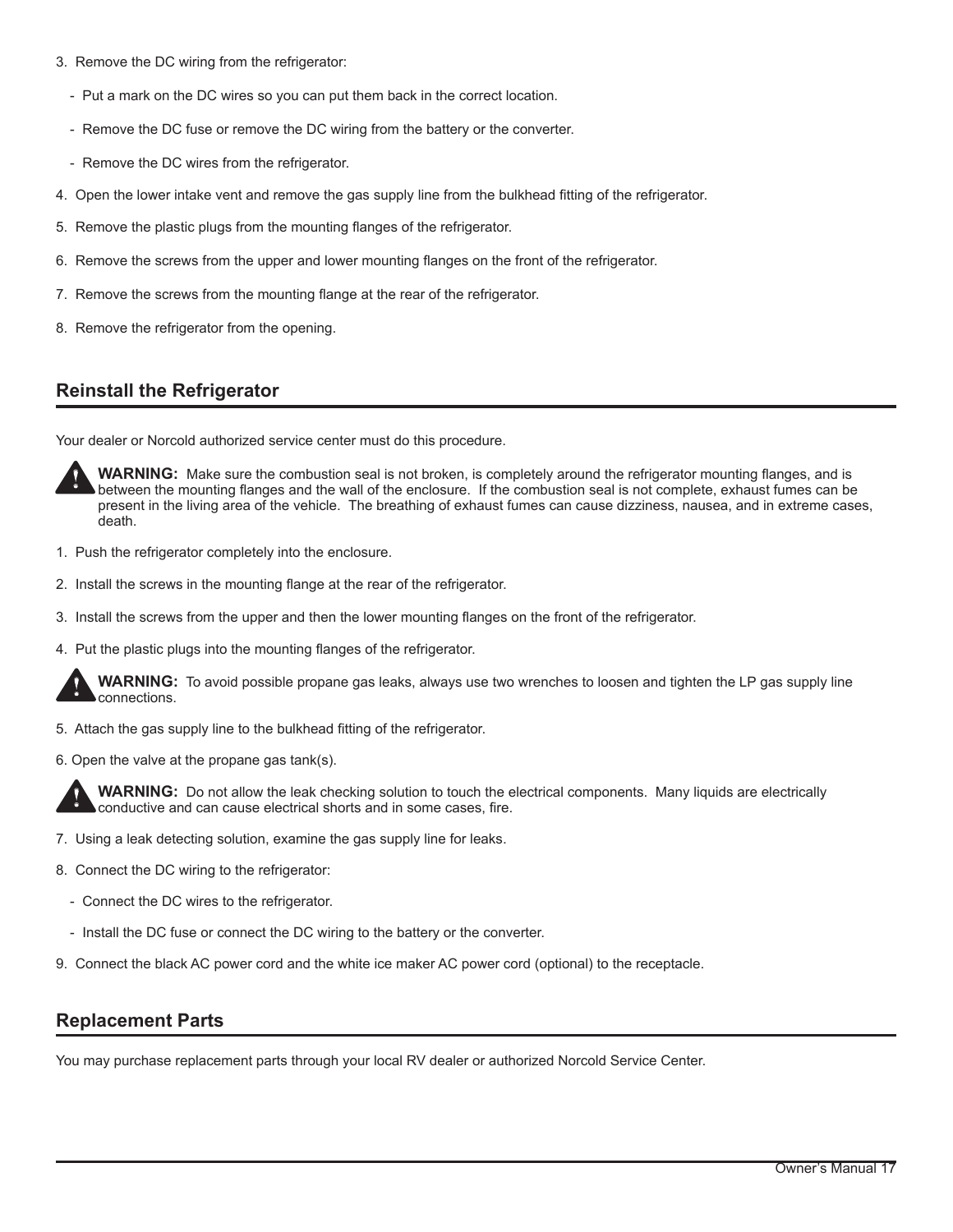# **Fault Codes**

| <b>Fault Codes</b>                                                         | <b>Fault Code Meaning</b>                                                                           | <b>Corrective Actions</b>                                                                                                                                                                                                                                                                                                                                                                     |
|----------------------------------------------------------------------------|-----------------------------------------------------------------------------------------------------|-----------------------------------------------------------------------------------------------------------------------------------------------------------------------------------------------------------------------------------------------------------------------------------------------------------------------------------------------------------------------------------------------|
| No display.                                                                | DC voltage in<br>unavailable to<br>the refrigerator<br>control panel or the<br>refrigerator is OFF. | Check:<br>- That the refrigerstor is ON.<br>- That the battery charging equipment of the vehicle is<br>operational.<br>- That the AC/DC converter is operational (if applicable).<br>- See your dealer or Norcold authorized service center.                                                                                                                                                  |
| "dr"<br>Audible alarm also.                                                | The door was open for<br>more than 2 minutes.                                                       | Close the door.                                                                                                                                                                                                                                                                                                                                                                               |
| "no" "FL"<br>Audible alarm also.                                           | The burner did not<br>ignite or re-ignite.                                                          | Check:<br>- That the valve of the propane gas tank(s) is open.<br>- That the propane gas is at the correct pressure.<br>- That the manual shut off valve of the refrigerator is open.<br>- That there is no air in the propane gas supply ines. See<br>"Removing air from hte propane gas supply lines" section of<br>this manual.<br>- See your dealer or Norcold authorized service center. |
| "no" "AC"<br>Audible alarm also.                                           | AC voltage is<br>unavailable to the<br>refrigerator.                                                | Check:<br>- That the refrigerator is plugged into a serviceable outlet.<br>- That the fuse or circuit breaker is intact.<br>- That the vehicle generator is operational (if applicable).<br>- See your dealer or Norcold authorized service center.                                                                                                                                           |
| "dc" "LO"                                                                  | DC voltage to the<br>refrigerator control<br>panel is too low.                                      | Check:<br>- That the battery charging equipment of the vehicle is<br>operational.<br>- That the AC/DC converter is operational (if applicable).<br>- See your dealer or Norcold authorized service center.                                                                                                                                                                                    |
| "LI" "oP"                                                                  | The high temperature<br>limit switch is open.                                                       | This is not owner serviceable. See your dealer or authorized Norcold Service<br>Center.                                                                                                                                                                                                                                                                                                       |
| Temperature number<br>flashes when SET<br><b>TEMP</b> button is<br>pushed. | The refrigerator is<br>operating on the 'Back<br>Up Operating System".                              | This is not owner serviceable. See your dealer or authorized Norcold Service<br>Center.                                                                                                                                                                                                                                                                                                       |
| "AC" "rE"<br>Audible alarm also.                                           | This is a fault within the<br>refrigertor controls.                                                 | "This is not owner serviceable. See your dealer or authorized Norcold<br>Service Center.                                                                                                                                                                                                                                                                                                      |
| "AC" "HE"<br>Audible alarm also.                                           | This is a fault within the<br>refrigertor controls.                                                 | This is not owner serviceable. See your dealer or authorized Norcold Service<br>Center.                                                                                                                                                                                                                                                                                                       |
| "Sr"<br>Audible alarm also.                                                | This is a fault within the<br>refrigertor controls.                                                 | This is not owner serviceable. See your dealer or authorized Norcold Service<br>Center.                                                                                                                                                                                                                                                                                                       |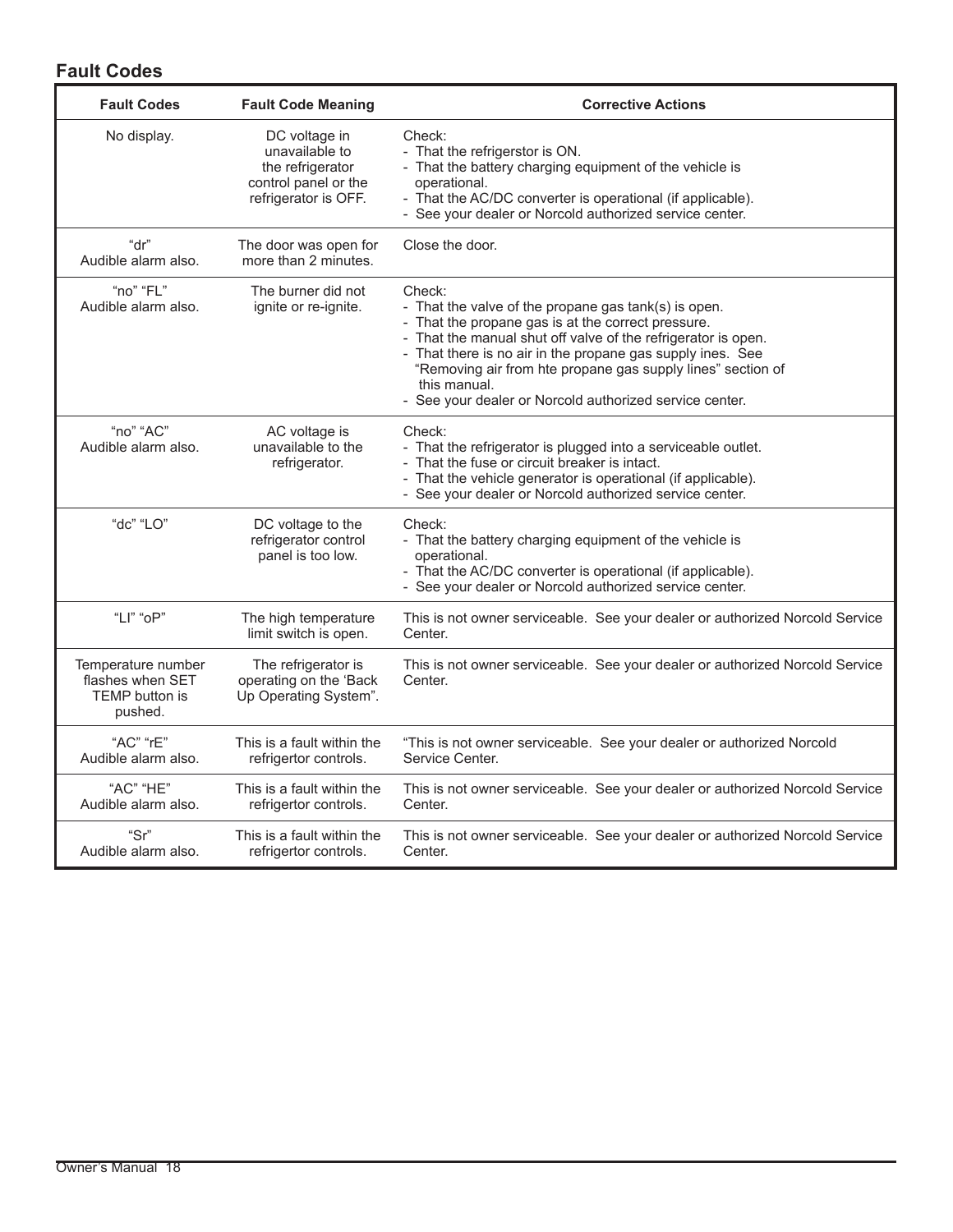The parts of the wiring diagram are (See Art01769):<br>The parts of the wiring pictorial are (See Art01770):

|                                                              | Thermister                    |
|--------------------------------------------------------------|-------------------------------|
|                                                              |                               |
|                                                              | . Divider heater              |
|                                                              | Door contacts                 |
|                                                              | Door switches                 |
|                                                              |                               |
|                                                              | Fans                          |
| continuum contract in the maker water line heater (optional) |                               |
|                                                              | Water valve heater (optional) |
|                                                              |                               |
|                                                              |                               |
|                                                              |                               |
|                                                              |                               |
|                                                              |                               |
|                                                              |                               |
|                                                              |                               |
|                                                              |                               |
|                                                              | Chassis ground                |
|                                                              |                               |
|                                                              |                               |
|                                                              | Switched 12 VDC               |
|                                                              |                               |
|                                                              |                               |
|                                                              |                               |
|                                                              | Auxilliary +12 VDC            |
|                                                              | .Divider + 12 VDC             |
|                                                              | Gas valve + 12 VDC            |
|                                                              | 5 Amp DC fuse                 |
| F <sub>2</sub>                                               |                               |
|                                                              |                               |

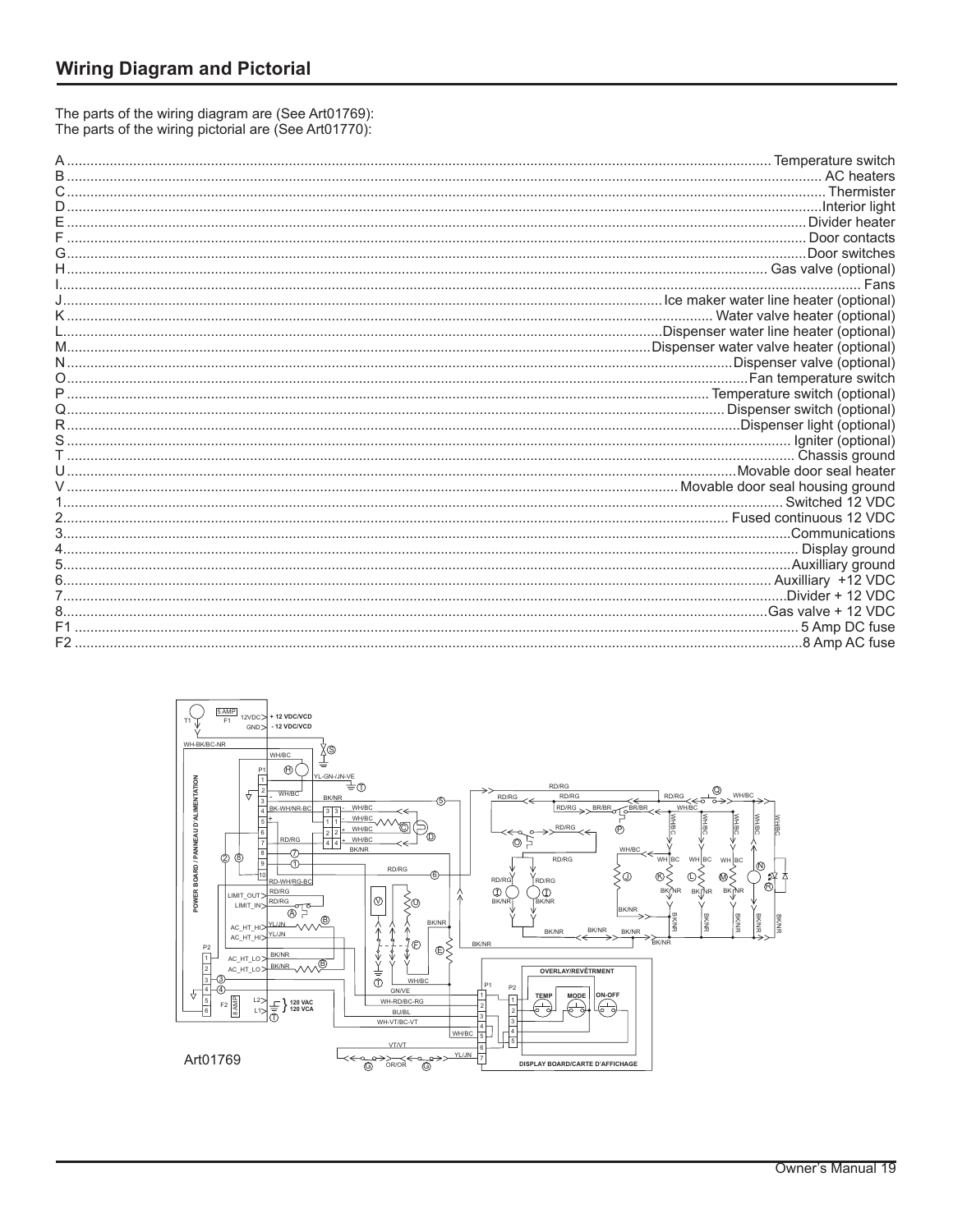

# **Ice Maker Wiring Pictorial and Diagram (Optional)**

The parts of the ice maker wiring pictorial and diagram are (See Art01500):

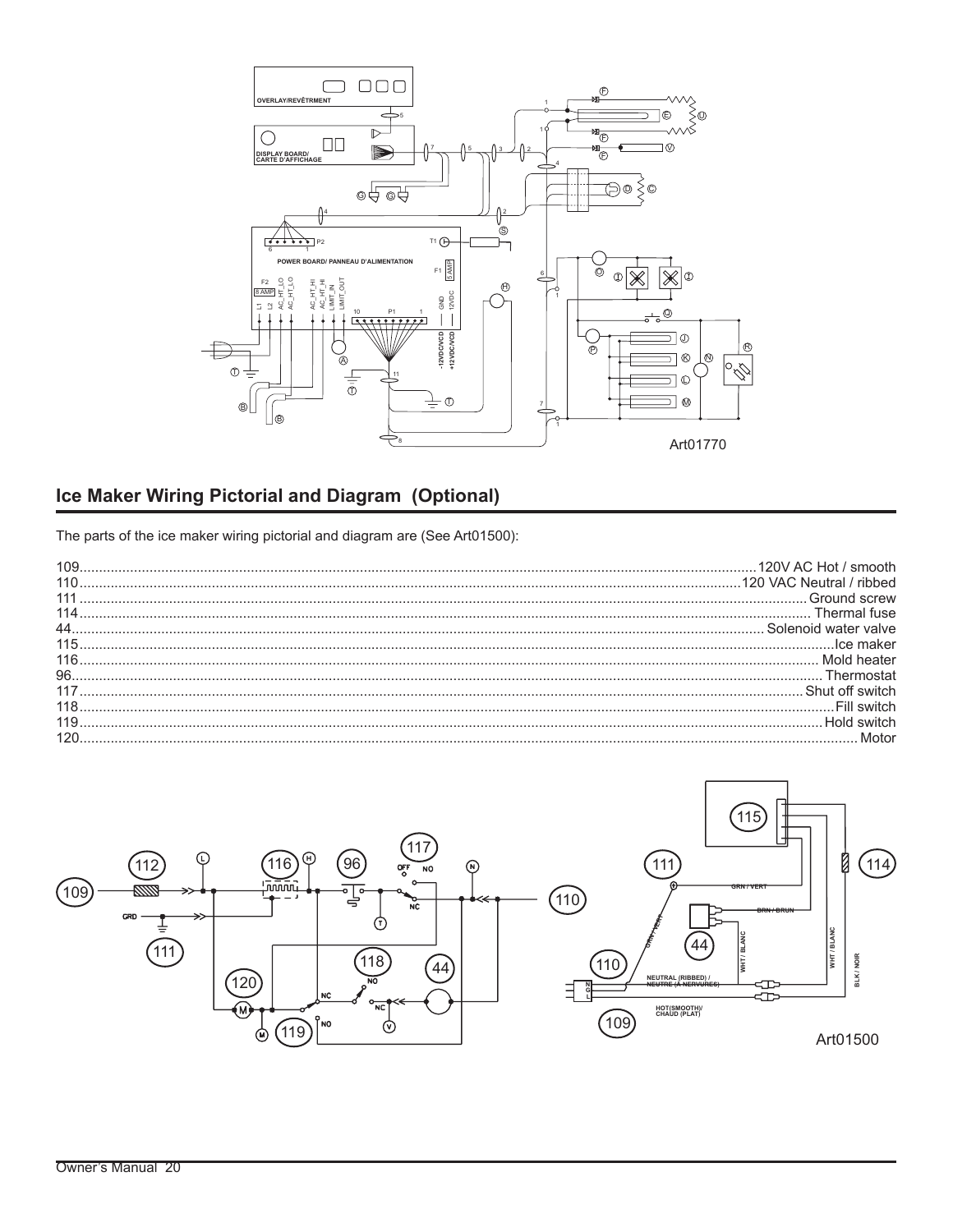

# **Manuel de l'utilisateur/propriétaire pour la série 121X de réfrigérateurs pour les véhicules de loisir**

**La lettre « X », dans les numéros de modèle ci-dessus, représente une lettre ou un chiffre correspondant à une option de réfrigérateur.**

| MISE EN GARDE : Une installation incorrecte, un mauvais réglage, la<br>modification, un manque d'entretien périodique ou courant peuvent<br>entraîner des blessures ou des dégâts matériels. Se reporter aux<br>instructions de ce manuel. Pour tous renseignements ou assistance,<br>entrer en rapport avec un installateur qualifié, un réparateur compétent,<br>ou la compagnie de distribution de gaz. |
|------------------------------------------------------------------------------------------------------------------------------------------------------------------------------------------------------------------------------------------------------------------------------------------------------------------------------------------------------------------------------------------------------------|
| <b>POUR VOTRE SÉCURITÉ</b><br>Ne pas entreposer ni utiliser d'essence ni d'autres liquides ou vapeurs<br>inflammables près de ce réfrigérateur ou de tout autre appareil ménager.                                                                                                                                                                                                                          |
| <b>POUR VOTRE SÉCURITÉ</b><br>En cas d'odeur de gaz :<br>1. Ouvrir les fenêtres<br>2. Ne toucher à aucun interrupteur électrique<br>3. Éteindre toute flamme nue<br>4. Appeler immédiatement la compagnie de distribution de gaz                                                                                                                                                                           |

# **Français**

NORCOLD Inc. Norcold - Service à la clientèle P.O. Box 4248 Téléphone : 800 543-1219 Télécopieur : 937 497-3183 Site Internet : www.norcold.com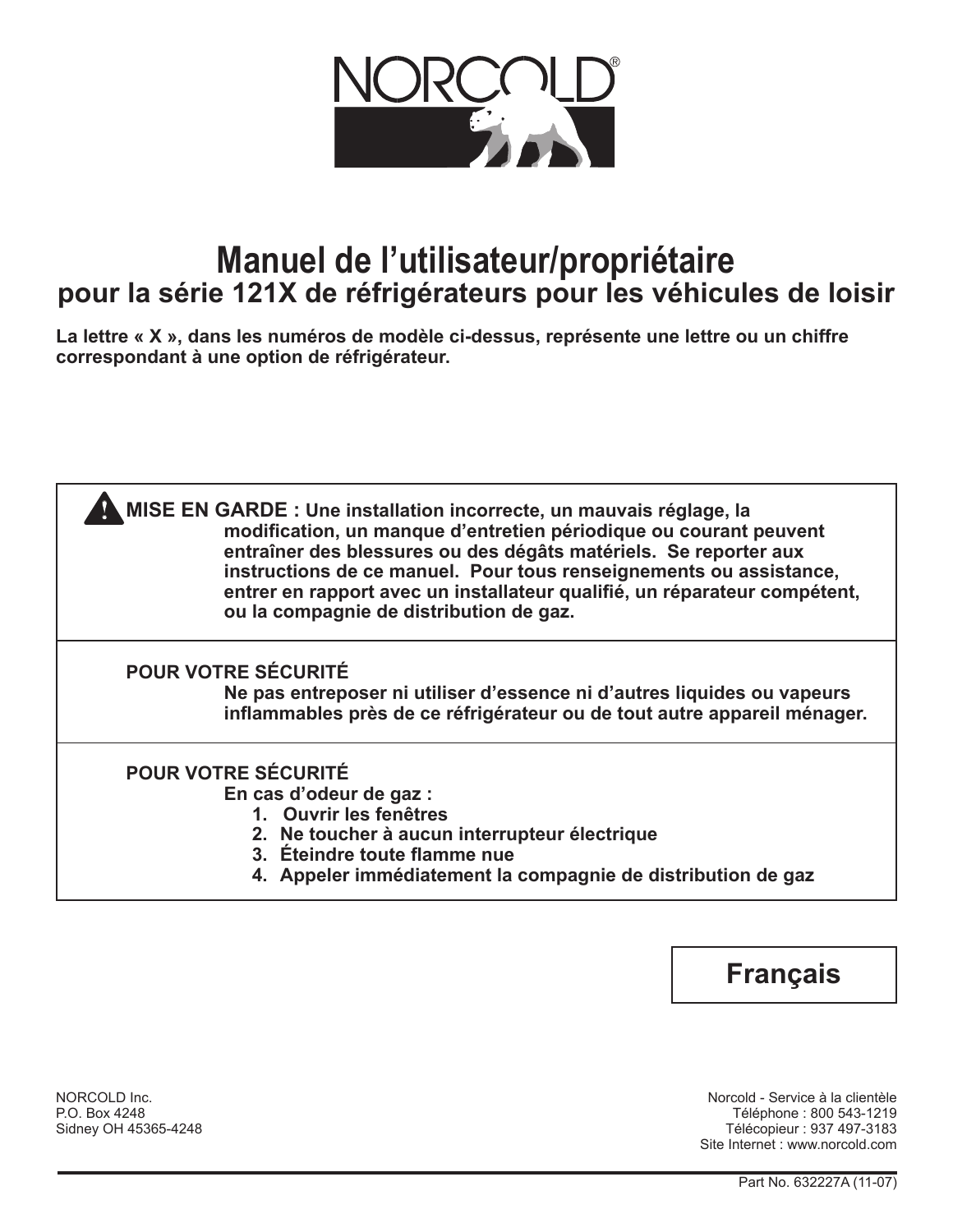Pour s'informer des conditions de garantie, se reporter à la page de l'énoncé de garantie qui se trouve dans la documentation relative au produit.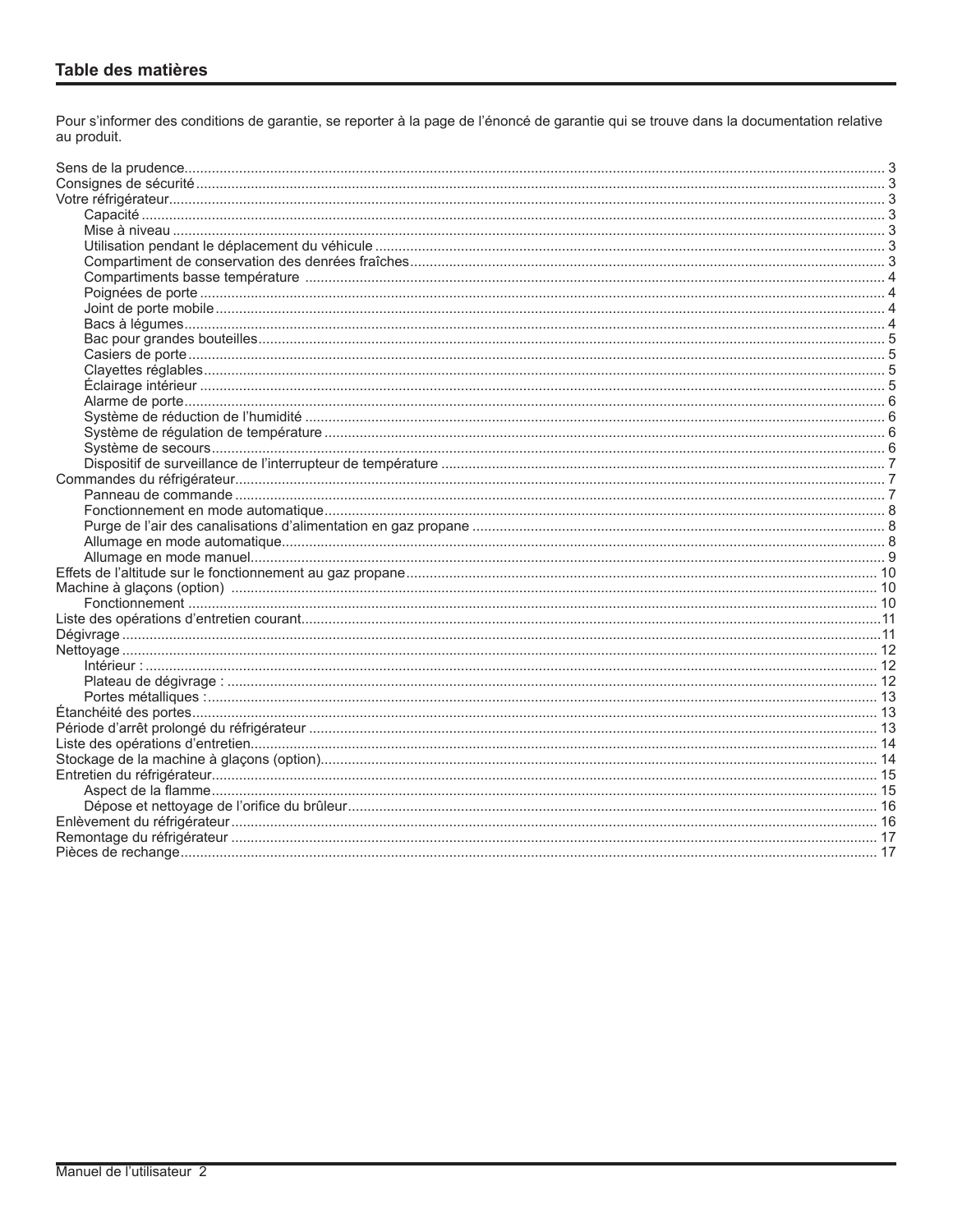# **Sens de la prudence**

Lire attentivement ce manuel et bien comprendre les instructions avant d'installer le réfrigérateur.

Être conscient des risques possibles d'accident lorsque le symbole d'alerte apparaît sur le manuel ou est placé sur le réfrigérateur. Un mot suit le symbole et identifie le type de risque. Lire attentivement la définition de ces risques pour bien les comprendre. Ces symboles ont été placés pour des raisons de sécurité.



**MISE EN GARDE :** Ce mot signifie, que si le risque est ignoré, il existe une possibilité de blessure grave, voire de mort ou de dégâts matériels importants.



**ATTENTION :** Ce mot signifie, que si les risque est ignoré, il existe une possibilité de blessure légère ou de dégâts matériels.

# **Consignes de sécurité**



# **MISE EN GARDE :**

- L'entreposage de produits inflammables derrière ou autour du réfrigérateur crée un risque d'incendie. Ne pas utiliser l'espace à l'arrière du réfrigérateur pour entreposer quoi que ce soit, et, en particulier, des produits inflammables (essence, produits nettoyants, etc.).
- Ne pas enlever la broche ronde de mise à la terre du cordon d'alimentation C.A. du réfrigérateur ni du cordon d'alimentation de la machine à glaçons (en option). Ne pas utiliser d'adapteur à deux broches ni de rallonge électrique avec l'un ou l'autre des cordons d'alimentation.
- Une surcharge de circuit peut déclencher un feu électrique si les fils et/ou fusibles ne sont pas du calibre approprié. N'utiliser que des fils et des fusibles de calibres indiqués dans le manuel d'installation.
- Une installation incorrecte, un mauvais réglage, la modification ou un entretien défectueux du réfrigérateur peuvent être cause de blessures graves, de dégâts matériels ou des deux. Faire faire tous les travaux d'entretien courant et d'entretien par le concessionnaire ou par un Centre d'entretien autorisé Norcold.
- Couper l'alimentation en courant alternatif et en courant continu avant toute opération d'entretien sur le réfrigérateur. Toutes les interventions sur le réfrigérateur doivent être effectuées par un technicien d'entretien qualifié.
- Ne pas remplacer les composants électriques ni modifier les caractéristiques de l'appareil et ne pas effectuer de dérivation.
- Lorsqu'un appareil ménager est mis au rebut, démonter toutes les portes pour éviter tout risque d'accident et de suffocation.
- Ne pas pulvériser de liquides près des prises électriques, raccords, ou près des éléments constitutifs du réfrigérateur. Beaucoup de liquides sont conducteurs et peuvent causer un choc électrique, des courts-circuits, et éventuellement provoquer un incendie.
- Le système de refroidissement du réfrigérateur est sous pression. Ne pas tenter de réparer ou de recharger un système de refroidissement défectueux. Le système contient du chromate de sodium. L'inhalation de certains composés de chrome peut être cause de cancer. Le produit du système de refroidissement peut causer des brûlures sévères des yeux et de la peau et il s'enflamme et brûle avec une flamme intense. Ne pas tordre, laisser tomber, souder, percer, déplacer, fissurer ni faire d'impact sur le système de refroidissement.
- À intervalles réguliers, vérifier que le conduit de fumée du réfrigérateur, le brûleur, les orifices de mise à l'air libre et le passage d'air de ventilation ne sont pas obstrués et qu'aucun produit inflammable ne se trouve à proximité. Après une période de stockage, il est très important de vérifier ces endroits afin de s'assurer que les animaux n'ont pas laissé de résidus inflammables ou qui peuvent obstruer les éléments en question.

## **ATTENTION : !**

- L'arrière du réfrigérateur comporte des angles et des bords effilés. Pour éviter les coupures et l'érosion de la peau lors des travaux sur le réfrigérateur, être très attentif, et porter des gants résistant aux coupures.

# **Votre réfrigérateur**

## **Capacité :**

Ce réfrigérateur a été conçu pour la conservation des denrées fraîches et des surgelés et pour fabriquer des glaçons.

| Capacité totale                                      | 12 pieds cubiques          |
|------------------------------------------------------|----------------------------|
| Compartiments basse<br>température                   | 3.6 pieds cubiques (total) |
| Compartiment de conservation<br>des denrées fraîches | 8,4 pieds cubiques         |

## **Mise à niveau :**

**!**

**ATTENTION :** Cet appareil a été conçu pour fonctionner avec une dénivellation maximale de 3° d'un côté à l'autre et une dénivellation maximale de 6° d'avant en arrière (lorsqu'on regarde l'avant du réfrigérateur). Des dénivellations plus importantes peuvent endommager le système de réfrigération et entraîner un risque de blessures ou de dégâts matériels. S'assurer que le véhicule est de niveau avant d'utiliser le réfrigérateur.

## **Utilisation pendant le déplacement du véhicule :**

Le réfrigérateur doit être de niveau lorsque le véhicule est à l'arrêt, mais la performance du réfrigérateur n'est normalement pas affectée lorsque le véhicule se déplace.

## **Compartiment de conservation des denrées fraîches :**

Mettre en route le réfrigérateur (se reporter à « Commandes du réfrigérateur ») et le laisser refroidir pendant huit heures avant d'entreposer des aliments. Si l'appareil ne produit pas de refroidissement après environ deux heures, entrer en rapport avec le concessionnaire ou un Centre d'entretien autorisé Norcold.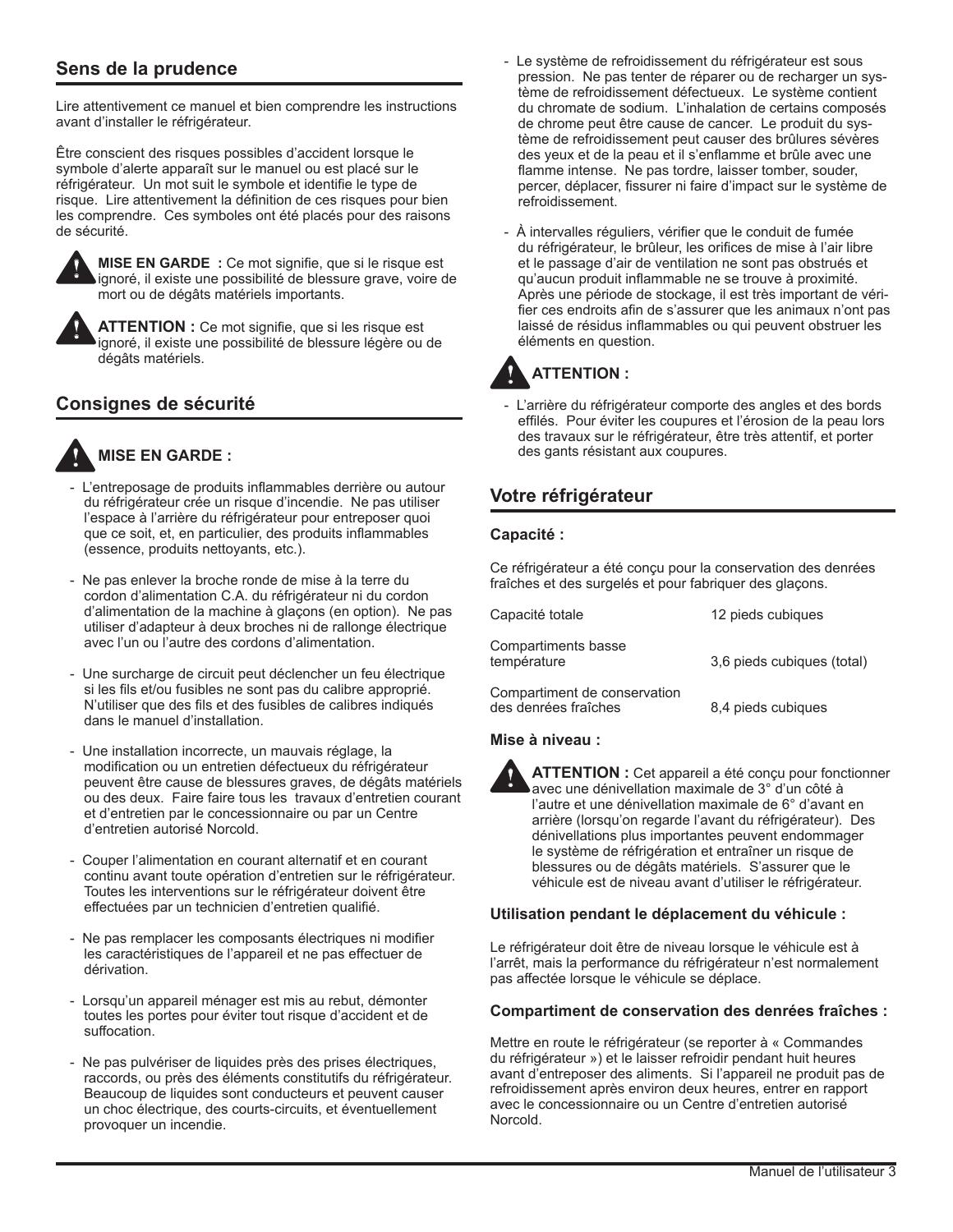Pour obtenir le meilleur refroidissement possible :

- Assurer une bonne circulation de l'air dans tout le compartiment de conservation.
- Ne pas recouvrir les clayettes de plastique, papier, etc.

Pour diminuer la quantité de givre qui se forme sur les ailettes de refroidissement :

- Recouvrir tous les récipients contenant des liquides et des denrées humides.
- Laisser refroidir les aliments chauds avant de les mettre au réfrigérateur.
- Ne pas laisser la porte ouverte plus longtemps que nécessaire.

## **Compartiments basse température :**

Les compartiments basse température servent à la conservation des surgelés, mais pas à congeler les aliments.

REMARQUE : Ne rien poser sur le bac à glace pendant la formation des cubes de glace. L'eau se congèle plus rapidement si le thermostat est à la position correspondant à la température COLDEST.

## **Poignées de porte :**

Pendant le déplacement du véhicule, le dispositif de blocage d'ouverture de porte empêche l'ouverture de la porte. Pour fermer chaque porte, pousser la porte vers le réfrigérateur jusqu'à ce qu'on entende un «clic».

Pour ouvrir chaque porte, tirer sur la poignée (se reporter à Art00990).

Pendant le stockage, le dispositif de blocage d'ouverture de porte empêche la porte de se fermer complètement. Cela est très utile pour éviter les odeurs lorsque le réfrigérateur est arrêté pour une longue période.

Pour utiliser le dispositif de blocage pendant le stockage

(se reporter à Art00991), entrouvrir chaque porte d'environ ½ pouce, maintenir la porte entrouverte et pousser le verrou [55], dans l'ouverture [56] de la platine. Ne pas utiliser le dispositif de blocage pour le stockage comme verrou pendant le déplacement du véhicule parce que les portes ne seront pas complètement fermées.

## **Joint de porte mobile :**

Le joint de porte mobile [134] se trouve sur la porte gauche du compartiment de conservation des denrées fraîches (se reporter à Art01109). Il assure l'étanchéité requise lorsque les deux portes du compartiment de conservation des denrées fraîches sont fermées. Lorsqu'on ouvre la porte gauche du compartiment de conservation des denrées fraîches, le joint mobile se déplace de sorte qu'il soit à plat contre le rebord dela porte. Pour éviter d'endommager le joint mobile, s'assurer qu'il est à plat contre le rebord de la porte avant de fermer cette dernière.

**Bacs à légumes :**

Les bacs à légumes sont situés à la partie inférieure gauche du compartiment de conservation des denrées fraîches et permettent de conserver la fraîcheur des fruits et légumes. S'assurer de bien pousser les bacs à fond. Les couvercles en verre sont amovibles.

REMARQUE : Ne pas nettoyer les bacs au lave-vaisselle, ils ne résistent pas au lavevaisselle.

Pour déposer les couvercles en verre [135] (se reporter à Art01118) :

- Sortir les bacs [136]
- Enlever la vis située à la partie supérieure droite de la cloison de support du bac [137]
- Enlever les vis [41] de la pièce de retenue [54] située du côté gauche du réfrigérateur (se reporter à Art00992).



Art00990









Art01790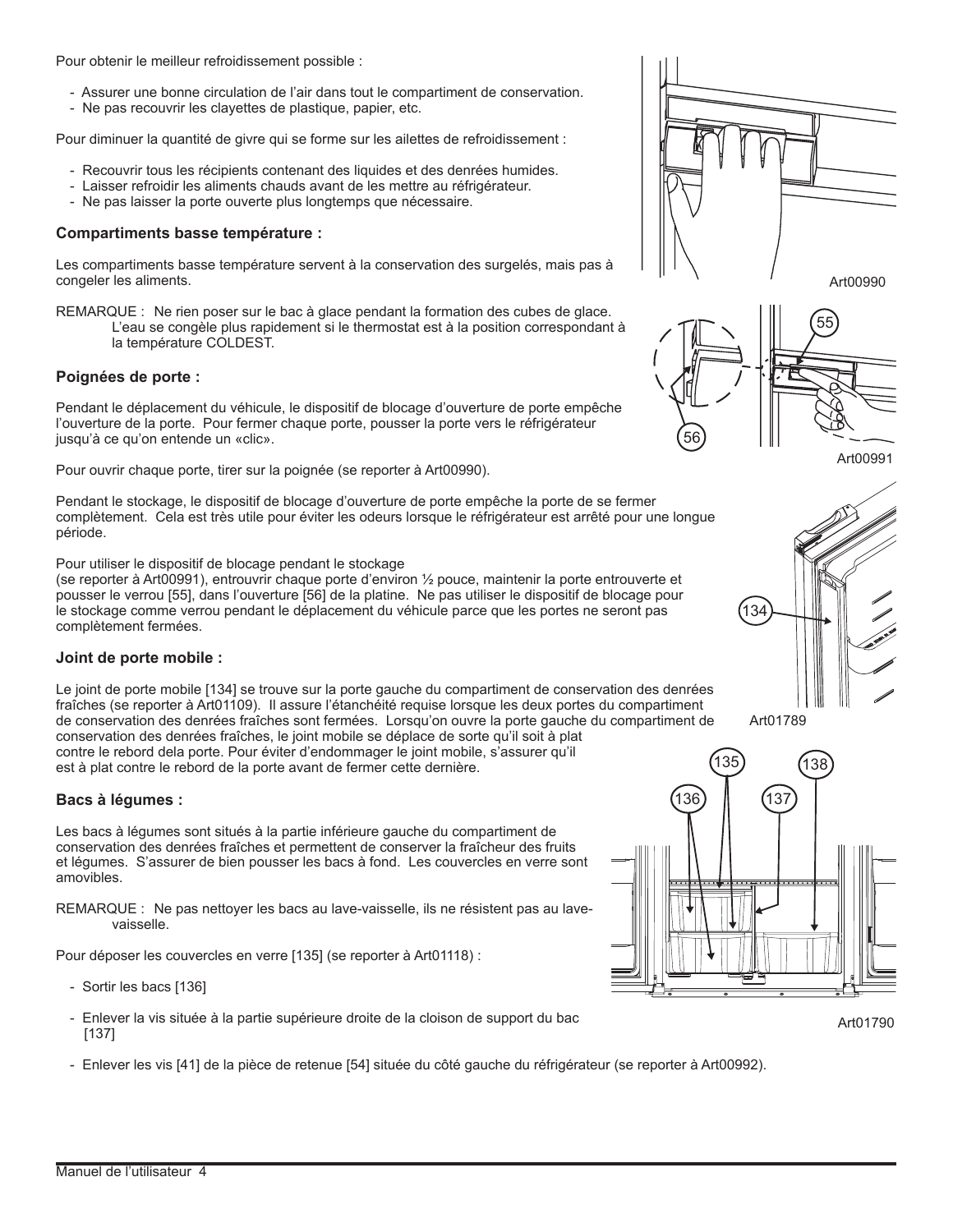- Déposer la pièce de retenue.
- Enlever les couvercles en verre.
- Déposer la cloison de support du bac.

## **Bac pour grandes bouteilles :**

Le bac pour grandes bouteilles [138] est situé à la partie inférieure droite du compartiment de conservation des denrées fraîches et permet d'entreposer les bouteilles de deux litres et les contenants de lait de 1 gallon (se reporter à Art01118).

Ce bac comporte une cloison de séparation qui évite le mouvement et/ou le renversement des bouteilles pendant le déplacement du véhicule. S'assurer de bien pousser le bac à fond.

La cloison de séparation se place dans des rainures à l'intérieur du bac. Elle peut également être placée à l'arrière du bac pour pouvoir utiliser toute la capacité offerte par le bac.

REMARQUE : Ne pas laver le bac ni la cloison de séparation au lave-vaisselle, ils ne résistent pas au lave-vaisselle.

## **Casiers de porte :**

Les casiers de porte [52] du compartiment de conservation des denrées fraîches et des compartiments basse température peuvent être déplacés pour satisfaire les besoins de chaque utilisateur (se reporter à Art01114). Pour enlever un casier, le soulever au-dessus du repère de positionnement et le tirer vers l'avant. Le pousser en place dans les nouveaux repères de positionnement.

REMARQUE : Ne pas nettoyer les casiers au lave-vaisselle, ils ne résistent pas au lave-vaisselle.

## **Clayettes réglables :**

Les clayettes du compartiment de conservation des denrées fraîches et des compartiments basse température sont amovibles et réglables en position.

Pour déposer ou déplacer la clayette des compartiments basse température :

- Sortir la clayette des encoches en la tirant vers l'avant.
- La pousser en place dans les encoches à la position choisie.

Pour déposer ou déplacer les clayettes du compartiment de conservation des denrées fraîches :

- Enlever les vis [41] des pièces de retenue de chaque clayette [54] sur le côté du réfrigérateur (se reporter à Art00992).
- Enlever les deux pièces de retenue.
- Sortir chaque clayette des encoches en la tirant vers l'avant.
- Pousser les clayettes en place à la position choisie.
- Fixer les deux pièces de retenue avec les vis.

## **Éclairage intérieur :**

L'éclairage intérieur se trouve à la partie supérieure du compartiment de conservation des denrées fraîches. La lampe s'allume lorsque le réfrigérateur est en route et que la porte est ouverte. Pour remplacer l'ampoule :

- 1. Débrancher les fils d'alimentation en courant continu du panneau électrique situé à l'arrière du réfrigérateur.
- 2. Pour déposer le couvercle [57], le pousser vers l'avant du réfrigérateur (se reporter à Art 00988).
- 3. Enlever l'ampoule [58] de la douille [59].





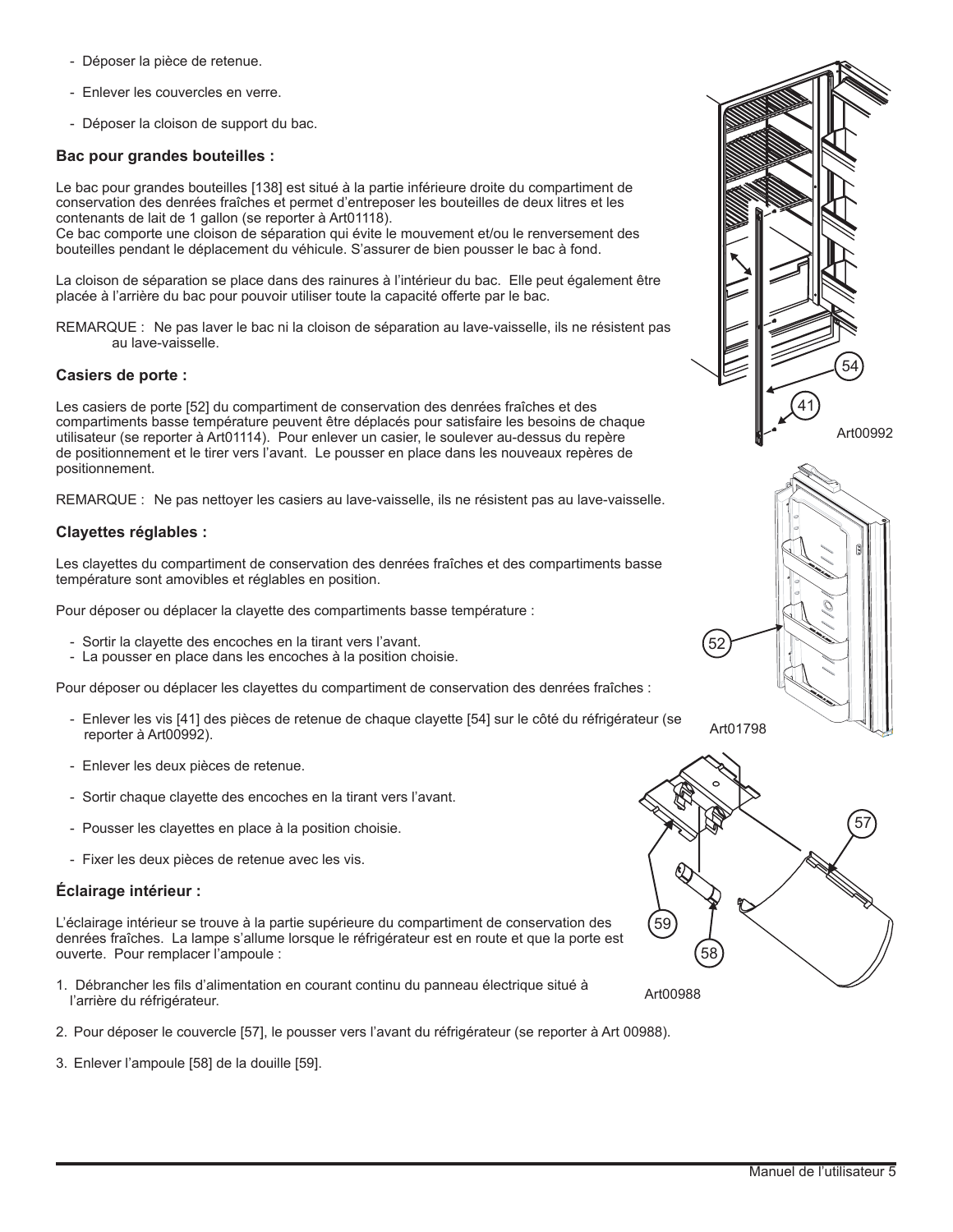- REMARQUE : N'utiliser qu'une ampoule GE n°214-2 comme ampoule de remplacement. Ce modèle est disponible chez la plupart des revendeurs de pièces de rechange pour l'automobile.
- 4. Monter l'ampoule de remplacement.
- 5. Remettre le couvercle en place.

6. Rebrancher les fils d'alimentation en courant continu au panneau électrique situé à l'arrière du réfrigérateur.

## **Alarme de porte :**

Le réfrigérateur est équipé d'un système d'alarme qui se déclenche lorsqu'une porte du compartiment de conservation des denrées fraîches n'est pas fermée. Le réfrigérateur continue de fonctionner, mais lorsqu'une porte est ouverte et que l'éclairage intérieur reste allumé pendant deux minutes :

- Une alarme sonore se fait entendre.
- Le code « dr» apparaît sur l'afficheur central.
- L'éclairage intérieur est automatiquement coupé.

Fermer la porte pour arrêter l'alarme.

## **Système de réduction de l'humidité :**

Le réfrigérateur est équipé d'un système de chauffage qui empêche la formation d'humidité sur la paroi centrale entre les deux portes des compartiments basse température et sur le joint de porte mobile. Ce système de chauffage ne fonctionne que lorsque le réfrigérateur est en route et que l'alimentation en courant continu est suffisante. Le dispositif de chauffage du joint mobile ne fonctionne que lorsque la porte gauche du compartiment de conservation des denrées fraîches est fermée.

## **Système de régulation de la température :**

Le réfrigérateur, bien qu'il ne soit pas du type sans givre, a été conçu pour limiter l'accumulation de givre sur les ailettes de refroidissement. Le système de régulation de la température fait fondre automatiquement à intervalles réguliers la plus grosse partie du givre accumulé sur les ailettes de refroidissement. L'eau ainsi formée s'écoule dans un bac de récupération fixé à l'arrière du réfrigérateur. La chaleur dégagée par le système de refroidissement évapore l'eau du bac de récupération.

## **Système de secours :**

Ce réfrigérateur est équipé d'un système de secours. Ce système permet d'assurer le refroidissement en cas de défaillance de la sonde de température de l'appareil.

En cas de défaillance de la sonde de température :

- Le réfrigérateur sélectionne automatiquement le système de secours.
	- Lorsqu'on enfonce le bouton SET TEMP, la sélection de température affichée clignote pendant dix secondes.
	- Le mode de fonctionnement apparaît sur l'afficheur central après le clignotement de la sélection de température.
- Le système de secours peut congeler ou dégeler les denrées se trouvant dans les compartiments basse température et le compartiment de conservation des denrées fraîches.
	- S'assurer que la température dans les compartiments basse température et de conservation des denrées fraîches est satisfaisante.
- REMARQUE : La température dans le compartiment basse température et celle dans le compartiment de conservation des denrées fraîches peuvent devenir instables lorsqu'on ouvre la porte trop souvent. Laisser le réfrigérateur fonctionner pendant environ une heure après chaque sélection de température avant d'examiner le contenu. Le numéro «9» correspond à la température la plus basse.
	- Si la température est trop élevée, enfoncer et maintenir enfoncé le bouton SET TEMP pour passer au chiffre supérieur.
	- Si la température est trop basse, enfoncer et maintenir enfoncé le bouton SET TEMP pour passer au chiffre inférieur.
	- Faire examiner le réfrigérateur par un Centre d'entretien Norcold ou par le concessionnaire dès que possible.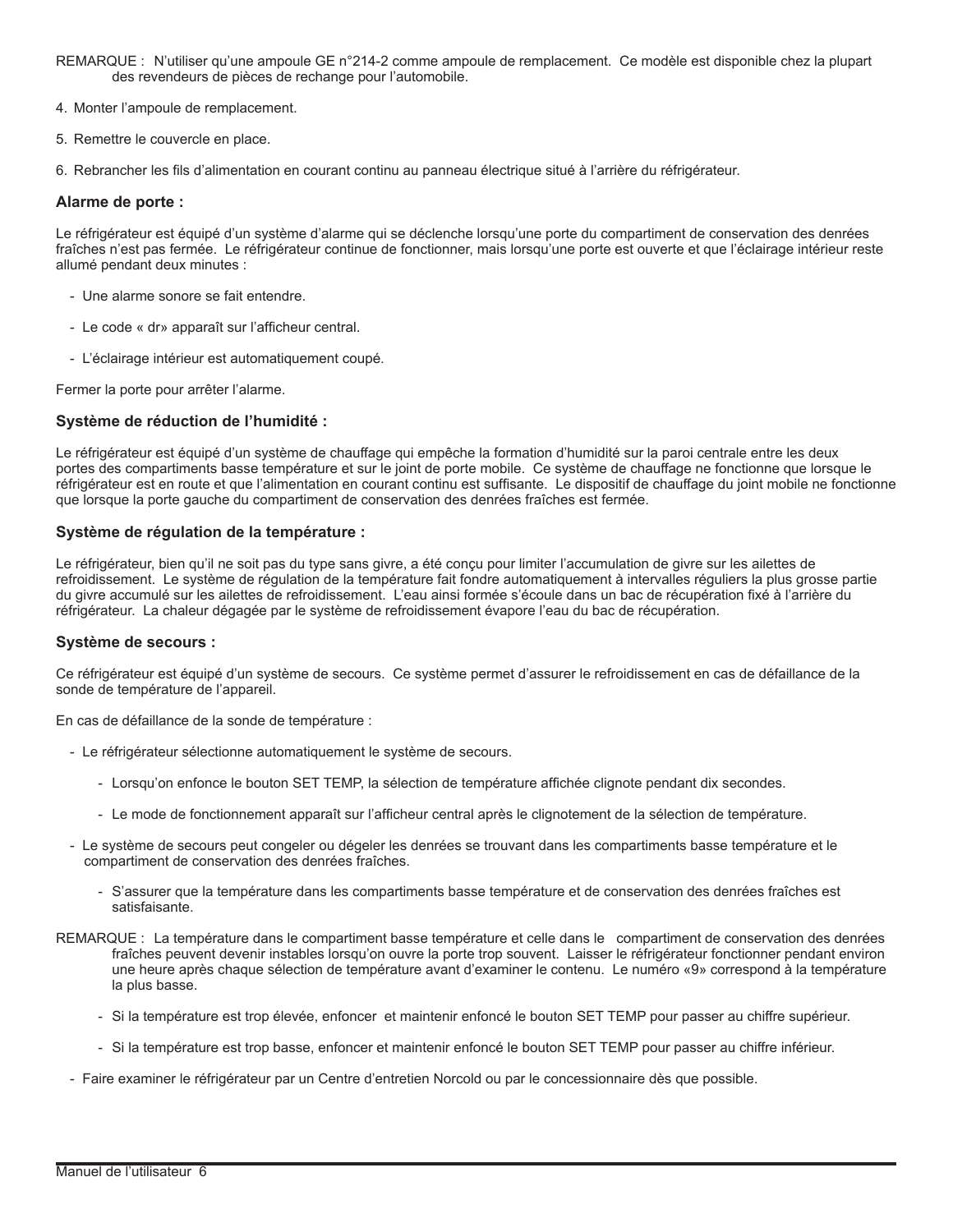## **Dispositif de surveillance de l'interrupteur de température :**

Le réfrigérateur est muni d'un interrupteur de température [142] pour la protection contre la surchauffe (se reporter à Art01851). Un technicien d'entretien agréé Norcold peut déterminer si cet interrupteur s'est déclenché.



# **Commandes du réfrigérateur**

| Fonctionnement sur courant alternatif | 120 V c.a.                                   | (108 V mini, 132 V maxi)                                  |
|---------------------------------------|----------------------------------------------|-----------------------------------------------------------|
| Fonctionnement au gaz propane         | Gaz propane<br>Tension de commande 12 V c.c. | (11 pouces de colonne d'eau)<br>(10.5 V min, 15.4 V maxi) |

Le réfrigérateur utilise ces sources d'énergie. Le fonctionnement de l'appareil à l'extérieur des limites peut endommager les composants électriques du réfrigérateur et annulera la garantie.

## **Panneau de commande :**

Le panneau de commande du réfrigérateur (se reporter à Art01333) se trouve entre le compartiment basse température et le compartiment de conservation des denrées fraîches. Les commandes fonctionnent sur courant continu 12 volts. L'alimentation 12 Vc.c. provient du véhicule, c'est à dire d'une batterie auxiliaire, d'un convertisseur ou de la batterie du moteur du véhicule.



Le bouton ON/OFF [30] sert pour la mise en route et l'arrêt du réfrigérateur :

- Enfoncer, puis relâcher le bouton ON/OFF pour mettre le réfrigérateur en route.
- Enfoncer le bouton ON/OFF pendant une seconde, puis le relâcher pour arrêter le réfrigérateur.

Le bouton SET TEMP [32] contrôle la température du compartiment basse température et du compartiment de conservation des denrées fraîches. Le réglage de température ne change pas lorsque le mode de fonctionnement du réfrigérateur change.

- Enfoncer le bouton SET TEMP, la température choisie (nombre compris entre « 1 » et « 9 » apparaît sur l'afficheur central [33].
	- Le nombre « 9 » correspond à la température la plus basse.
- Enfoncer et maintenir enfoncé le bouton SET TEMP pour changer le réglage de la température.
- Relâcher le bouton SET TEMP lorsque le nombre correspondant à la température choisie apparaît.
- L'affichage de la température s'éteint après dix secondes et seul le voyant vert ON de mise sous tension reste allumé.

Le bouton MODE [31] sélectionne le mode de fonctionnement du réfrigérateur :

- Enfoncer et maintenir enfoncé le bouton MODE pour faire défiler les différents modes de fonctionnement l'un après l'autre sur l'afficheur central.
	- Il existe un mode de fonctionnement automatique et deux modes manuels.
	- Relâcher le bouton MODE lorsque le mode de fonctionnement choisi apparaît sur l'afficheur central.

REMARQUE : En cas d'oubli du mode de fonctionnement du réfrigérateur, enfoncer puis relâcher le bouton MODE. Le mode de fonctionnement actuel sera affiché pendant 10 secondes**.**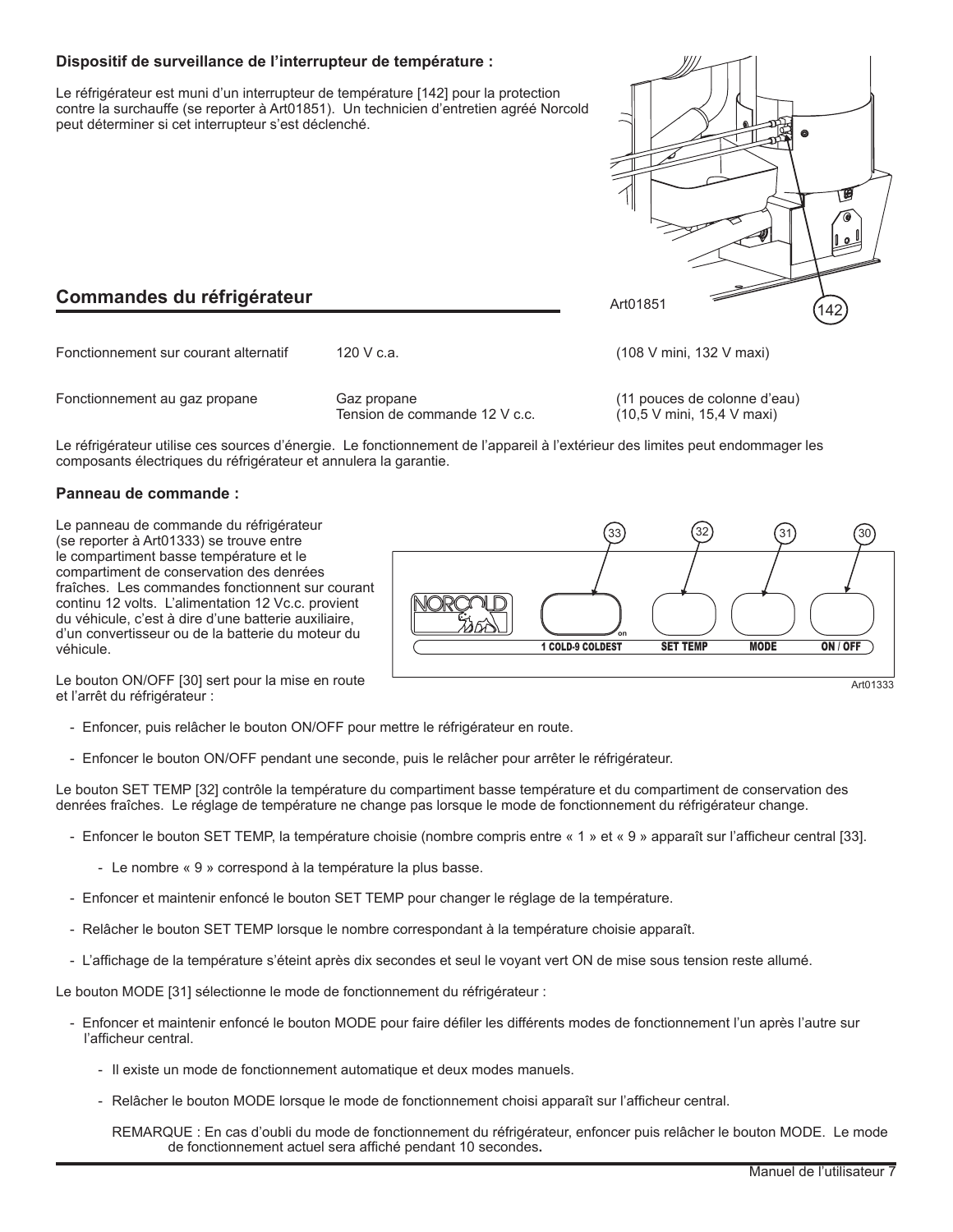## **Fonctionnement en mode automatique :**

Lorsque le réfrigérateur fonctionne en mode automatique, il sélectionne automatiquement la source d'énergie la plus efficace disponible. En cours d'utilisation, si une source d'énergie plus efficace devient disponible, les commandes du réfrigérateur passent de la source actuelle à la source plus efficace de la façon suivante :

- Le premier choix est fonctionnement sur courant alternatif si du 120 Vc.a. est disponible pour le réfrigérateur.
- Le deuxième choix est fonctionnement au gaz propane si du 120 Vc.a. n'est pas disponible pour le réfrigérateur.

## **Purge de l'air des canalisations d'alimentation en gaz propane :**

Pour des raisons de sécurité, le brûleur est conçu pour enflammer le gaz dans un temps donné. À la mise en route initiale du réfrigérateur, après stockage, ou après remplacement du réservoir de gaz propane, les canalisations d'alimentation en gaz peuvent contenir de l'air. La présence d'air dans les canalisations peut empêcher l'allumage du gaz dans le temps spécifié.

Pour purger l'air des canalisations d'alimentation en gaz propane :

- S'assurer que tous les robinets des réservoirs de gaz sont ouverts.
- Enfoncer le bouton ON/OFF pour mettre le réfrigérateur en route.
- Enfoncer et maintenir enfoncé le bouton MODE jusqu'à ce que les lettres « LP » apparaissent sur l'afficheur central.
	- Cela veut dire que le réfrigérateur fonctionne au gaz propane
	- Si l'air emprisonné dans les canalisations d'alimentation en gaz interdit l'allumage du brûleur, les codes de défaillance « no », puis « FL » apparaîtront sur l'afficheur central et une alarme sonore se fera entendre.
	- Enfoncer et maintenir enfoncé le bouton ON/OFF pendant une seconde, puis le relâcher pour arrêter l'alarme.
		- Enfoncer le bouton ON/OFF pour mettre le réfrigérateur en route.
		- Le réfrigérateur commence une séquence d'allumage de 30 secondes.
		- Pendant cette séquence de 30 secondes, les commandes ouvrent la soupape de sûreté du gaz et l'allumeur produit des étincelles.
- Lorsque l'afficheur n'indique aucun code de défaillance et que seul le voyant de mise sous tension est allumé, cela veut dire que le réfrigérateur fonctionne au gaz propane en mode manuel.
	- Tout l'air emprisonné dans les canalisations d'alimentation en gaz est maintenant purgé et le mode AUTO peut être sélectionné si désiré.
- Il peut s'avérer nécessaire de recommencer la séquence de 30 secondes deux ou trois fois suivant la quantité d'air emprisonnée dans les canalisations d'alimentation en gaz.
- Si le brûleur n'enflamme pas le gaz propane après deux ou trois tentatives, ne pas insister et consulter le concessionnaire local ou un Centre d'entretien autorisé Norcold.

## **Allumage en mode automatique :**

- Enfoncer le bouton ON/OFF pour mettre le réfrigérateur en route.
- Enfoncer et maintenir enfoncé le bouton MODE jusqu'à ce que les lettres « AU » apparaissent sur l'afficheur central, puis relâcher le bouton.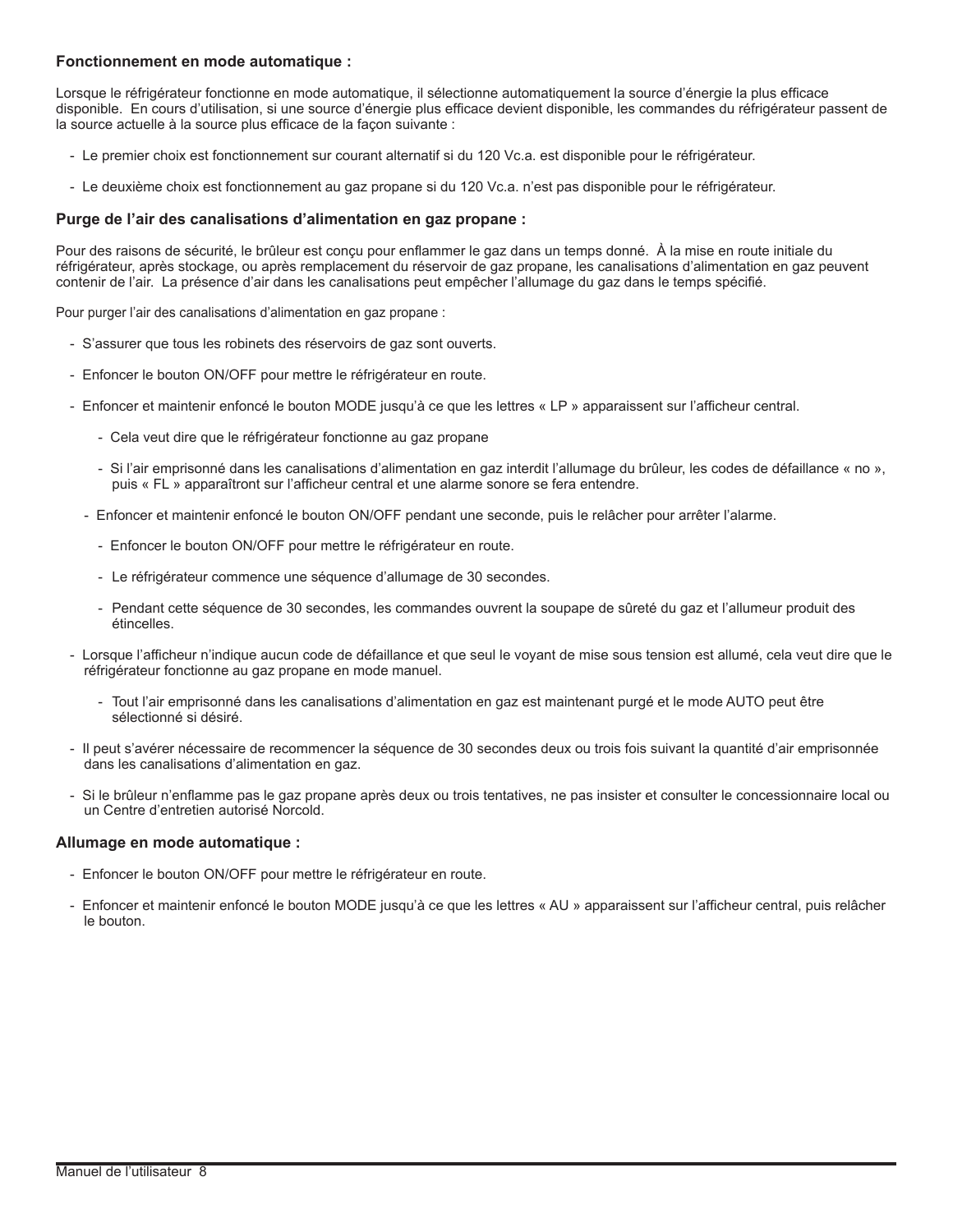- Si du 120 V c.a. est disponible pour le réfrigérateur :
	- Les lettres « AU », puis « AC » apparaissent sur l'afficheur central.
	- Les codes « AU », puis « AC » s'éteindront après dix secondes et seul le voyant vert ON de mise sous tension restera allumé.
	- Cela veut dire que le réfrigérateur fonctionne sur courant alternatif.
- Si du 120 V c.a. n'est pas disponible pour le réfrigérateur :
	- Les lettres « AU », puis « AC » apparaissent sur l'afficheur central.
	- Les lettres « AU », puis « LP » apparaissent cinq secondes plus tard.
	- Les codes « AU », puis « LP », s'éteindront après dix secondes et seul le voyant vert ON de mise sous tension restera allumé.
	- Cela veut dire que le réfrigérateur fonctionne au gaz propane.
- Si ni du 120 V c.a. ni du gaz propane ne sont disponibles pour le réfrigérateur :
	- Les codes de défaillance « no » « AC », puis « no » « FL » apparaissent sur l'afficheur central et une alarme sonore se fait entendre.

Si une source d'énergie est disponible pour le réfrigérateur, mais est déficiente :

- Un code de défaillance apparaît sur l'afficheur central.
- Les commandes du réfrigérateur essaient de passer à une source d'énergie moins efficace.
- Si une source d'énergie moins efficace n'est pas disponible :
	- Une alarme sonore se fait entendre.
	- Un code de défaillance apparaît sur l'afficheur central.
	- Se reporter à la section « Codes de défaillance » de ce manuel.

## **Allumage en mode manuel :**

- Enfoncer le bouton ON/OFF pour mettre le réfrigérateur en route.
- Enfoncer et maintenir enfoncé le bouton MODE jusqu'à ce que les lettres « AC » apparaissent sur l'afficheur central, puis relâcher le bouton.
	- Les lettres « AC » s'éteindront après dix secondes et seul le voyant vert ON de mise sous tension restera allumé.
- Enfoncer et maintenir enfoncé le bouton MODE jusqu'à ce que les lettres « LP » apparaissent sur l'afficheur central, puis relâcher le bouton.
	- Les lettres « LP » s'éteindront après dix secondes et seul le voyant vert ON de mise sous tension restera allumé.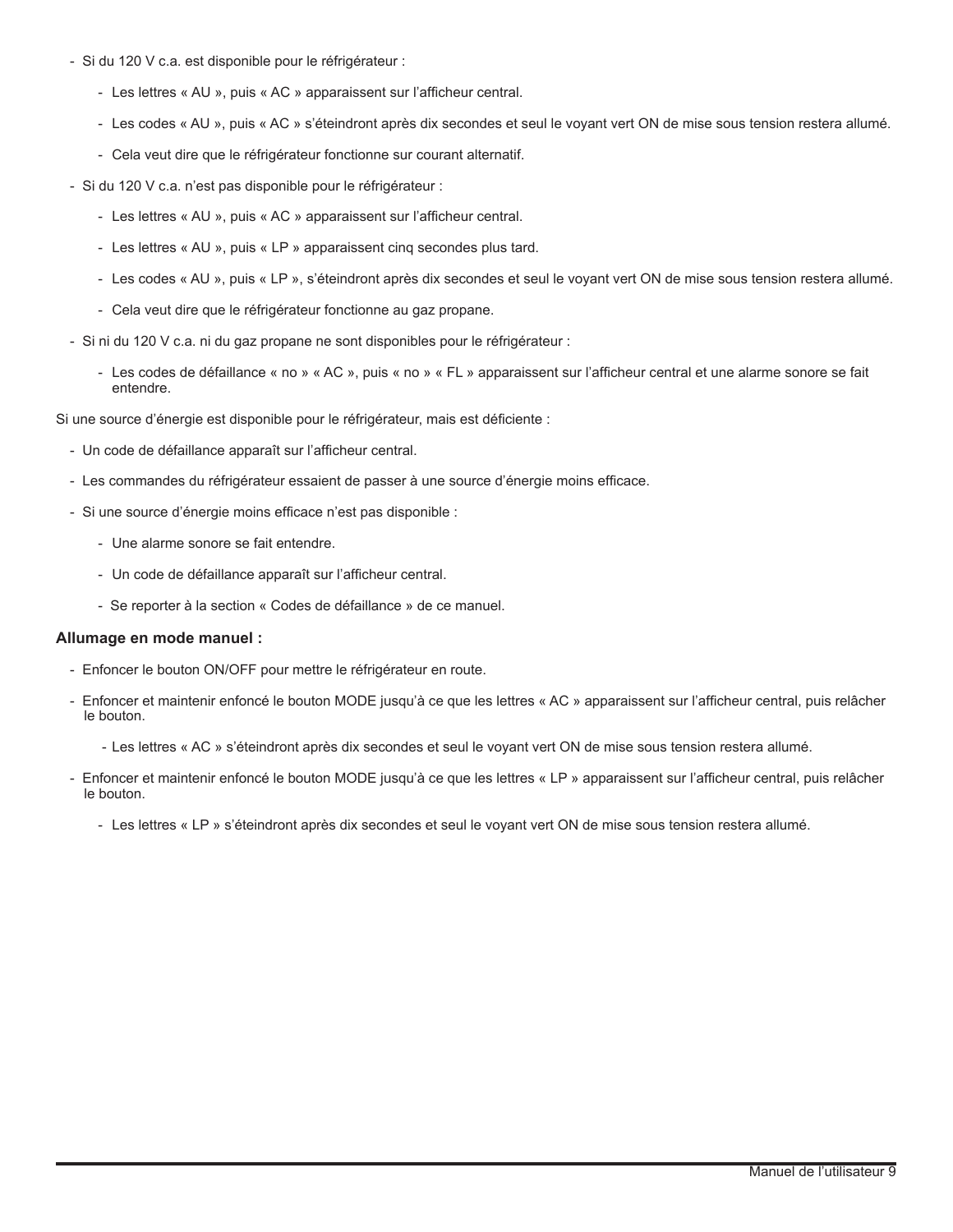Lorsque le réfrigérateur est utilisé en fonctionnement au gaz propane à une altitude supérieure à 5500 pieds au-dessus du niveau de la mer :

- La capacité de refroidissement du réfrigérateur peut se trouver affectée.
- Le brûleur peut s'éteindre.

Pour éviter ces problèmes potentiels, Norcold recommande de faire fonctionner le réfrigérateur sur courant alternatif à des altitudes supérieures à 5500 pieds au‑dessus du niveau de la mer.

# **Machine à glaçons (option)**

La machine à glaçons est installée à l'usine comme équipement en option. Il n'est pas possible d'installer une machine à glaçons sur le réfrigérateur une fois l'appareil sorti d'usine.

La machine à glacons est entièrement automatique et fonctionne à des températures ambiantes aussi basses que 0° F. Pour permettre le fonctionnement à des températures comprises entre 0° F et 32° F, la machine à glaçons est équipée d'un dispositif de réchauffage situé sur l'électrovalve d'eau et sur la canalisation d'eau entre l'électrovalve et la machine à glaçons. Si la température descend sous 0° F, il faut stocker la machine à glaçons en suivant les instructions de la section « Stockage de la machine à glaçons » de ce manuel.

**ATTENTION :** Le dispositif de réchauffage situé sur la canalisation d'eau ne protège pas la canalisation d'alimentation en eau entre le robinet d'arrêt du véhicule et l'électrovalve située à l'arrière du réfrigérateur.

Lorsque la température du compartiment basse température est suffisamment basse, la machine ouvre l'électrovalve d'eau et l'eau remplit le moule. La machine éjecte ensuite les glaçons dans un bac de stockage. Les glaçons relèvent le bras d'arrêt de production de glaçons jusqu'à ce que la machine interrompe la fabrication des glaçons. Le bras d'arrêt s'abaisse au fur et à mesure de l'utilisation des glaçons jusqu'à ce que la machine reprenne la fabrication des glaçons.

Besoins de la machine à glaçons :

- Eau potable froide à une pression comprise entre 15 et 125 lb/po<sup>2</sup>.
- 120 V c.a. (108 V mini 132 V maxi).

## **Fonctionnement :**

- 1. S'assurer que le cordon d'alimentation en courant alternatif de la machine à glaçons (blanc) est branché dans une prise de courant.
- 2. Ouvrir le robinet d'arrêt d'eau du véhicule.
- REMARQUE : S'assurer que le bras de la machine à glaçons peut se déplacer librement et n'entre pas en contact avec les surgelés du compartiment basse température.
- 3. Placer le bras en position basse (ON) [60] (se reporter à Art01015).



Art01015

**!**

**!**

**ATTENTION :** Si le réfrigérateur est utilisé sans que la canalisation d'alimentation en eau

soit raccordée et/ou que le robinet d'arrêt d'eau du véhicule soit ouvert, s'assurer que le bras de la machine à glaçons est à la position OFF.

- 4. Laisser le compartiment basse température refroidir suffisamment et la production de glace pourra démarrer pour remplir le bac de stockage [61].
- REMARQUE : Lorsque la canalisation d'eau vient d'être installée ou suite à la présence d'impunités après hivérisation, les glaçons peuvent être décolorés ou avoir un goût bizarre.
- 5. Pour arrêter la production des glaçons, placer le bras à la position OFF [62].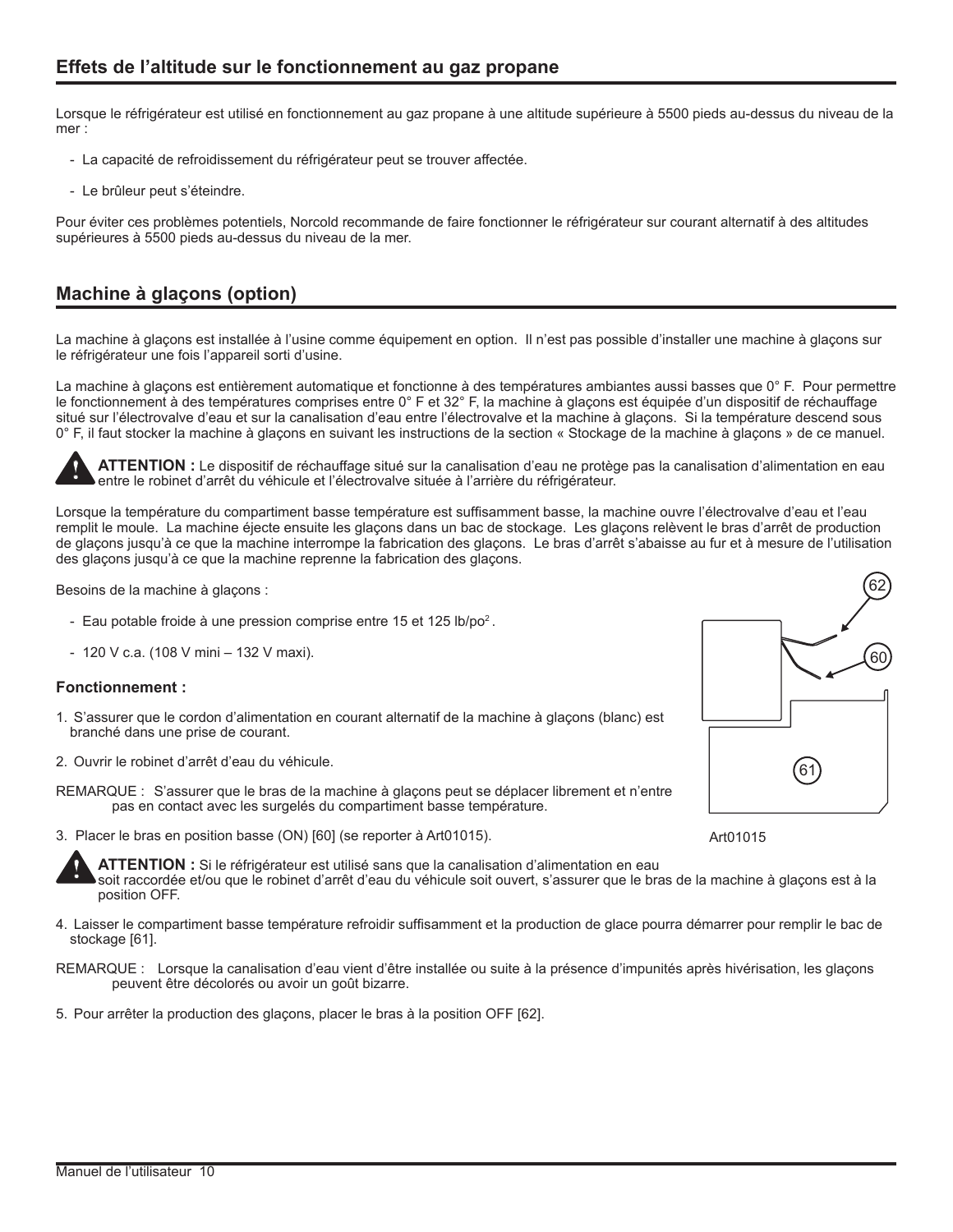Le réfrigérateur peut fonctionner pendant de nombreuses années sans aucun problème si les opérations simples suivantes sont effectuées tous les trois à six mois.

- Conserver le compartiment de conservation des denrées fraîches et le compartiment basse température en bon état de propreté. Se reporter à « Nettoyage».
- Dégivrer le réfrigérateur suivant besoin. Se reporter à «Dégivrage».
- S'assurer que l'étanchéité de la porte est satisfaisante. Se reporter à «Étanchéité des portes».
- Surveiller les changements de qualité du refroidissement qui ne sont pas la conséquence des conditions météorologiques, du chargement ou du débit du gaz. Dans ce cas, entrer en rapport avec le concessionnaire ou avec un Centre d'entretien autorisé Norcold.
- S'assurer que le gaz utilisé est du propane et non du butane ou un mélange de butane.
- En fonctionnement au gaz propane, examiner l'aspect de la flamme. Se reporter à «Vérification de l'aspect de la flamme».
- S'assurer que la circulation de l'air de la prise d'air inférieure, autour du serpentin du réfrigérateur et du condenseur et par le dispositif d'évacuation supérieur n'est pas ralentie ni bloquée.
- S'assurer que l'espace à l'arrière du réfrigérateur n'est pas encombré. Ne pas utiliser l'espace à l'arrière du réfrigérateur pour entreposer des matériaux inflammables, en particulier de l'essence et d'autres liquides et vapeurs inflammables.

# **Dégivrage**

Les ailettes de refroidissement du réfrigérateur fonctionnent à des températures de gel et il est normal qu'au contact de l'humidité de l'air elles se couvrent de givre. L'humidité à l'intérieur du réfrigérateur augmente :

- proportionnellement à la température et à l'humidité extérieures.
- lorsque des aliments frais non recouverts ou des aliments encore chauds sont placés dedans.
- d'autant plus que la ou les portes sont laissées longtemps ouvertes.
- si le réfrigérateur présente des fuites d'air.

Bien qu'il ne s'agisse pas d'un modèle sans givre, ce réfrigérateur est conçu pour limiter l'accumulation de givre sur les ailettes de refroidissement. À intervalles réguliers, le système de commande de température dégivre automatiquement les ailettes de refroidissement. L'eau qui en résulte tombe dans une cuve fixée au dos du réfrigérateur. L'eau de la cuve s'évapore ensuite sous l'effet de la chaleur du système frigorifique.

Il est normal que du givre s'accumule à l'intérieur du congélateur. Un réfrigérateur trop givré risque de ne pas donner d'aussi bons résultats. Dégivrer le réfrigérateur et le congélateur aussi souvent que nécessaire :

- Sortir tous les aliments du réfrigérateur.
- Éteindre le réfrigérateur.

REMARQUE : Le dégivrage rend beaucoup d'eau dans le réfrigérateur.

- Retirer le tuyau de vidange de la cuvette d'égouttage, à l'arrière du réfrigérateur.
- Placer le tuyau de vidange dans un récipient d'au moins un demi-gallon pour récupérer l'eau.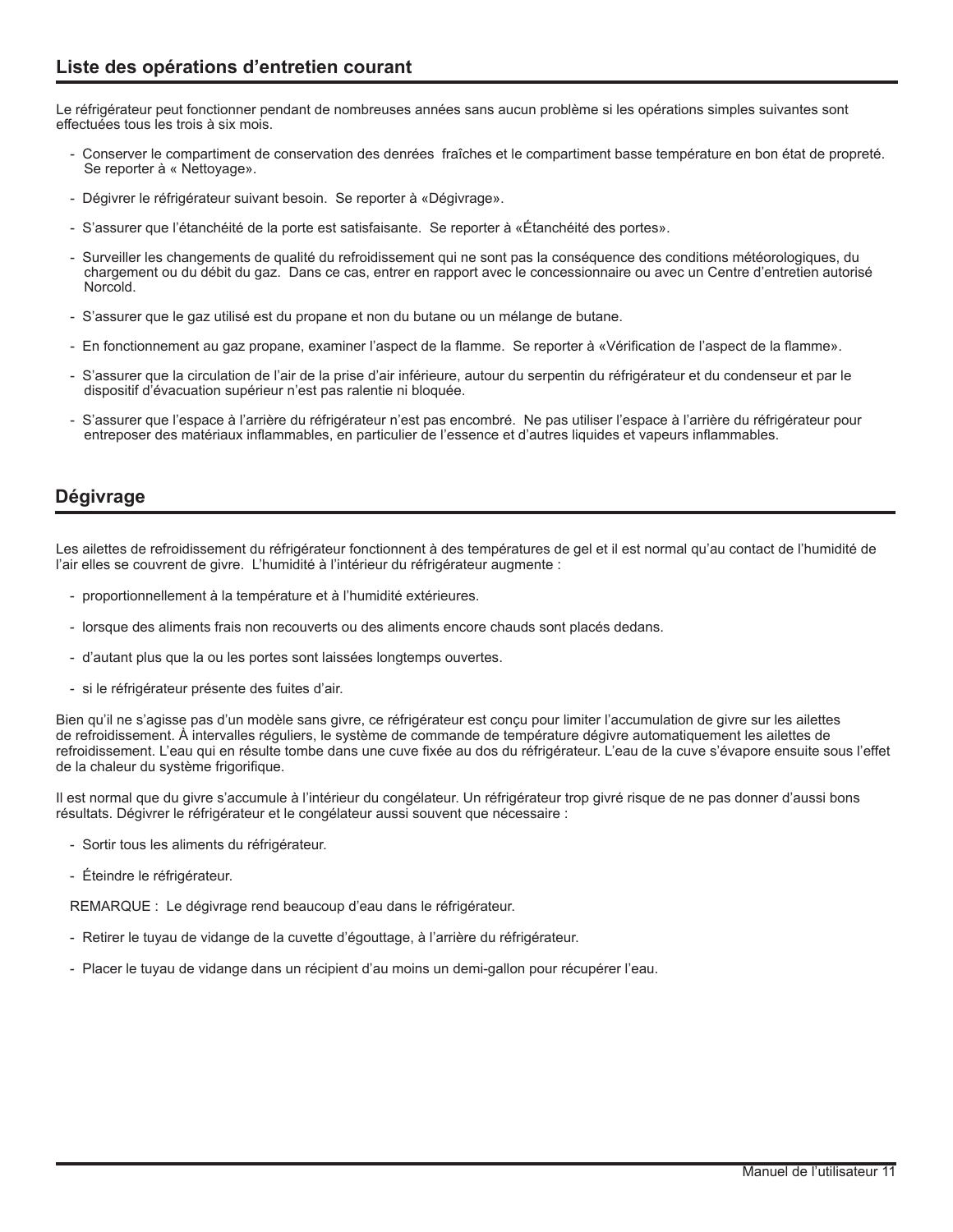- Placer des serviettes sèches (etc.) à l'intérieur du réfrigérateur et du congélateur pour absorber le givre fondu.



- Pour obtenir un dégivrage plus rapide, placer des récipients d'eau CHAUDE dans le réfrigérateur et dans le congélateur.
- Enlever les serviettes humides (etc.) et sécher l'intérieur.
- Retirer le tuyau de vidange du grand récipient et le replacer dans la cuvette d'égouttage.
- Retirer le grand récipient de l'enceinte.
- Remettre le réfrigérateur en route.
- Laisser le réfrigérateur se refroidir.
- Remettre tous les aliments dans le réfrigérateur.

## **Nettoyage :**

#### Intérieur :

Il est recommandé de nettoyer le réfrigérateur après le dégivrage. Nettoyer l'intérieur du réfrigérateur aussi souvent que cela est nécessaire pour éviter les odeurs.

- Vider le réfrigérateur.

## **REMARQUE : Ne pas utiliser de produits de nettoyage abrasifs, de produits chimiques ni de tampons à récurer car ils peuvent endommager l'intérieur du réfrigérateur.**

- Nettoyer l'intérieur avec une solution d'eau tiède et de détergent liquide pour vaisselle.
- Rincer avec une solution d'eau claire et de bicarbonate de soude.
- Sécher avec un chiffon propre.
- Remplir le réfrigérateur.

## Plateau de dégivrage :

Pour retirer le plateau de dégivrage et pour le nettoyer, procéder comme suit :

- Retirer les vis [41] des dispositifs de retenue [54], de chaque côté du réfrigérateur (voir Art00992).
- Enlever les dispositifs de retenue.
- Tirer vers l'avant la clayette qui se trouve devant le plateau de dégivrage pour la sortir du réfrigérateur
- S'assurer que le plateau de dégivrage ne contient plus d'eau.
- Retirer le plateau de dégivrage du tuyau de vidange.
- Tirer sur le plateau de dégivrage pour le sortir des fentes de la caisse du réfrigérateur.
- Nettoyer le plateau de dégivrage.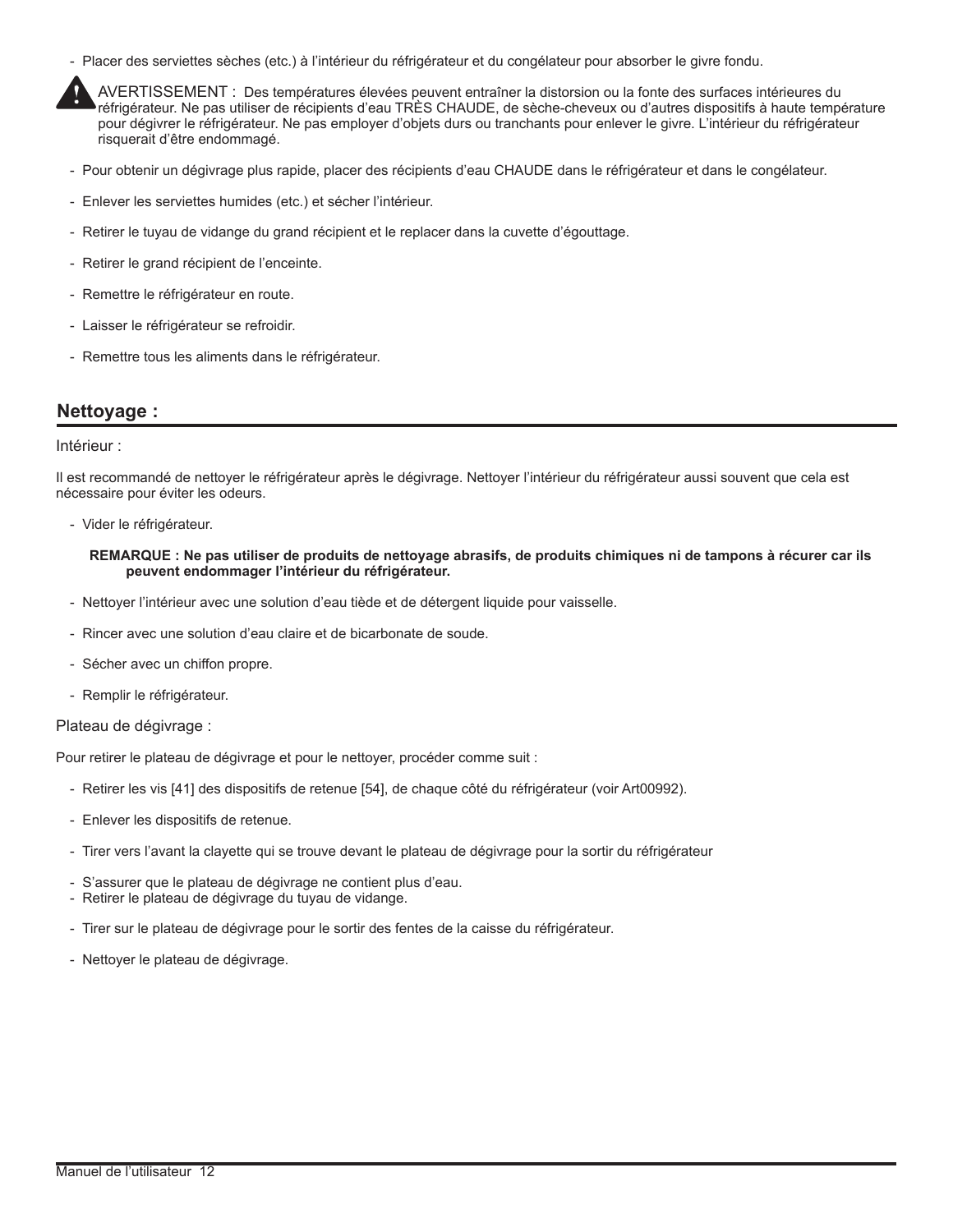- Pousser le plateau de dégivrage pour le remettre en place dans les fentes de la caisse du réfrigérateur.
- Pousser le plateau de dégivrage en place dans le tuyau de vidange.
- Remettre la clayette métallique en place dans sa position d'origine.
	- Installer les dispositifs de retenue avec les vis. Portes métalliques :

Pour nettoyer les portes métalliques :

- Laver les portes avec un produit de nettoyage doux ou un mélange de détergent liquide pour vaisselle et d'eau chaude.
- Rincer à l'eau propre.
- Sécher avec un chiffon propre.

REMARQUE : Ne pas se servir de produits de nettoyage abrasifs, de produits chimiques ou de tampons à récurer car ils risquent d'endommager les portes métalliques.

# **Étanchéité des portes :**

Vérifier l'étanchéité des portes (se reporter à Art00980).

L'intérieur du réfrigérateur peut givrer lorsque l'étanchéité de l'une ou l'autre porte n'est pas satisfaisante. S'assurer que les portes ferment correctement.

- Placer un morceau de papier de la taille et de l'épaisseur d'un billet de banque entre le réfrigérateur et la porte, puis fermer la porte, et ce, pour toutes les portes.
- Tirer doucement le morceau de papier.
	- Il doit se produire une légère résistance entre l'armoire du réfrigérateur et le joint de porte.
	- Répéter l'opération des quatre côtés de la porte.
	- Si le morceau de papier sort sans résistance, c'est que l'étanchéité n'est pas bonne.
	- Consulter le concessionnaire ou un Centre d'entretien autorisé Norcold pour corriger l'étanchéité de la porte.

# **Période d'arrêt prolongé du réfrigérateur**

Avant d'entreposer le réfrigérateur pour une période d'arrêt prolongé (hors saison d'utilisation) :

- Dégivrer et nettoyer l'intérieur du réfrigérateur.
- Fermer les portes avec le verrou de stockage.

Avant de remettre en route le réfrigérateur après une période d'arrêt prolongé :

- Vérifier que les orifices de mise à l'air libre, le conduit de fumée, le brûleur, l'orifice du brûleur, et le passage d'air de ventilation ne sont pas obstrués.

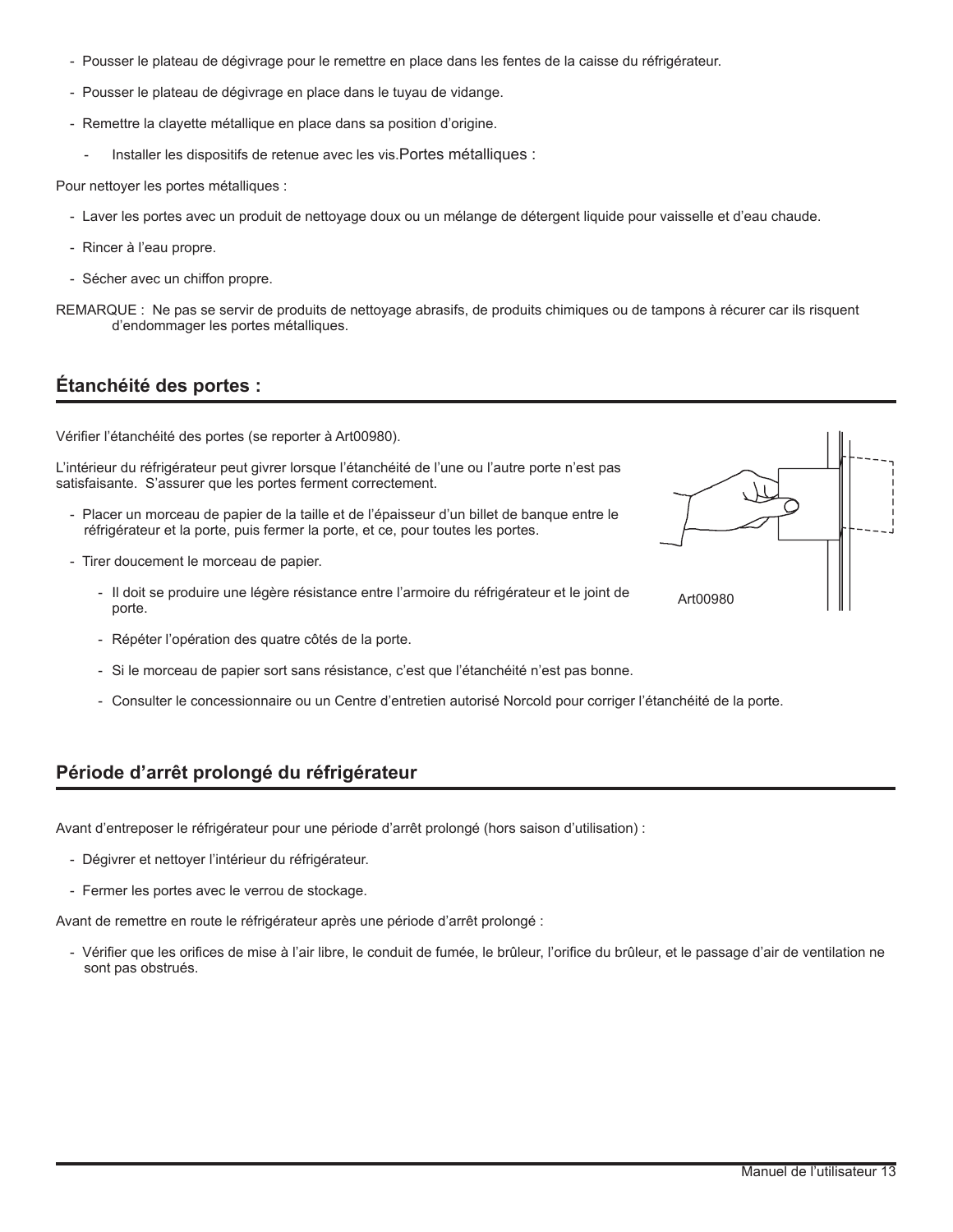Il est important de lire attentivement et de bien comprendre cette partie du manuel qui traite de l'entretien.

**REMARQUE : Norcold ne saurait être tenu pour responsable de l'installation, de la modification, de l'entretien et de l'entretien courant effectués par quiconque qui ne serait pas un concessionnaire véhicules de plaisance qualifié ou un Centre d'entretien autorisé Norcold.**

Les vérifications de bon état et de sécurité suivantes doivent être effectuées par un concessionnaire véhicules de plaisance qualifié ou par un Centre d'entretien autorisé Norcold :

- Examiner l'état des conduites d'alimentation en gaz et rechercher les fuites.
	- Remplacer ou réparer suivant besoin.
- S'assurer que la pression du gaz propane est de 11 pouces de colonne d'eau.
	- Régler la pression suivant besoin.
- S'assurer que le joint de compression est complet et intact.
	- Remplacer ou réparer suivant besoin.
- S'assurer que le brûleur et l'orifice du brûleur sont propres.
	- Nettoyer suivant besoin.
- S'assurer que l'écartement des électrodes est compris entre 1/8 et 3/16 pouce
	- Régler l'écartement suivant besoin.
- S'assurer que la tension C.A. est comprise entre 108 et 132 volts et la tension C.C. entre 10,5 et 15,4 volts.

# **Stockage de la machine à glaçons (option)**

Pour préparer la machine à glaçons pour son entreposage saisonnier, procéder comme suit :

- 1. Fermer le robinet d'arrivée d'eau relié à la machine à glaçons du véhicule.
- 2. Pousser vers le haut le bras de la machine à glaçons jusqu'à ce qu'il se verrouille en position « ARRÊT ».
- 3. Débrancher l'adaptateur de tuyau d'arrosage au niveau de l'électrorobinet d'eau.
- 4. Retirer de l'électrorobinet d'eau le tuyau d'eau de la machine à glaçons.
	- Ne pas démonter de l'électrorobinet d'eau la résistance de la chaufferette du tuyau d'eau.
- 5. Vidanger toute l'eau du tuyau d'arrivée d'eau et du tuyau d'eau de la machine à glaçons.
- 6. Placer l'extrémité du tuyau d'arrivée d'eau, l'extrémité du tuyau d'eau de la machine à glaçons et l'électrorobinet d'eau individuellement dans un sac en plastique propre.
- 7. Fermer à l'aide de ruban adhésif chacun des sacs en plastique autour des tuyaux d'eau et de l'électrorobinet d'eau.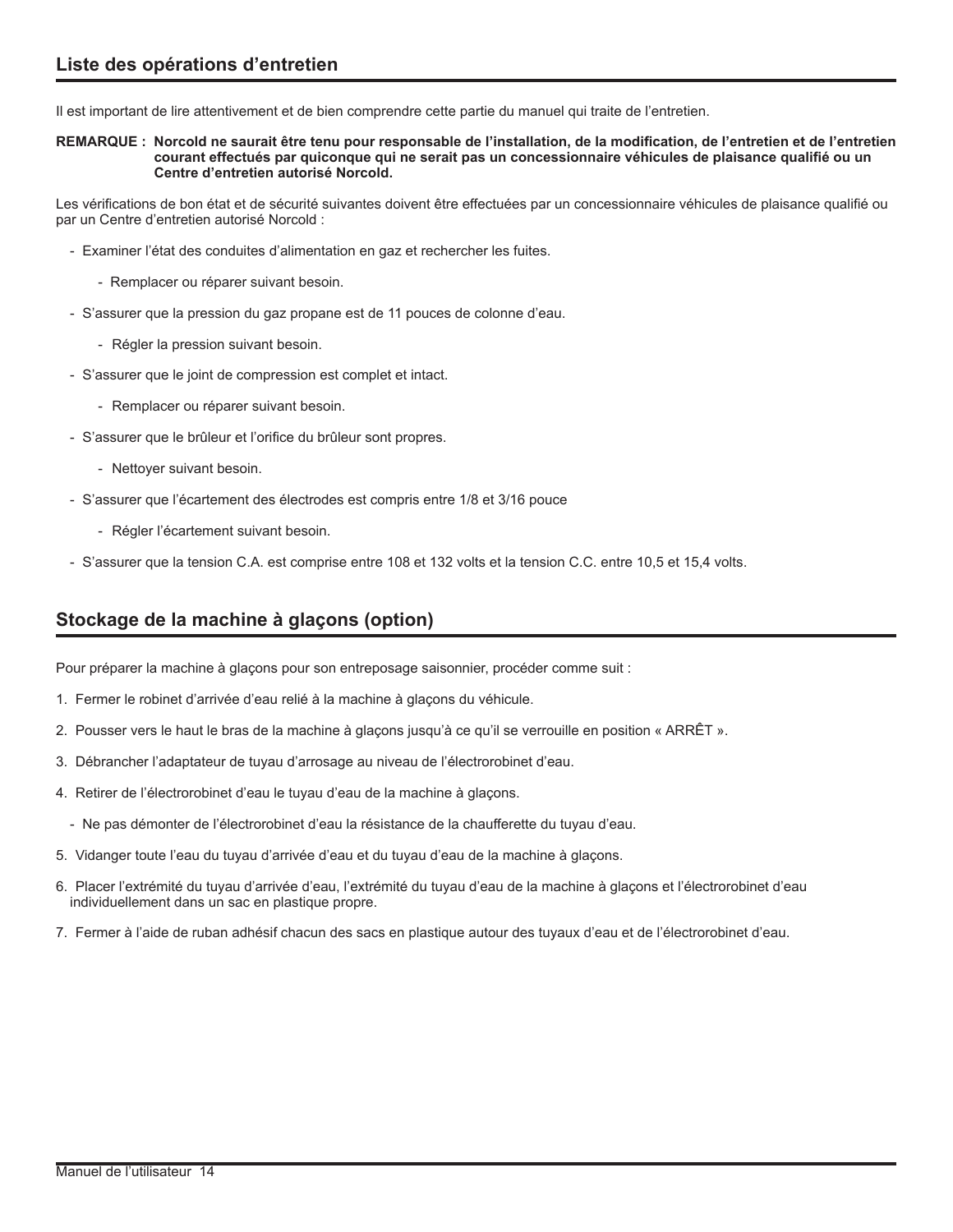Pour utiliser la machine à glaçons après son entreposage saisonnier, procéder comme suit :

AVERTISSEMENT : Ne pas utiliser la machine à glaçons si la température ambiante est inférieure ou égale à 0 °F. L'électrorobinet d'eau et le tuyau d'arrivée d'eau risqueraient d'être endommagés. **!**

- 1. Retirer le ruban adhésif et les sacs en plastique de l'extrémité du tuyau d'arrivée d'eau, de l'extrémité du tuyau d'eau de la machine à glaçons et de l'électrorobinet d'eau.
- 2. Brancher le tuyau d'eau de la machine à glaçons dans l'électrorobinet d'eau.
- 3. Brancher l'adaptateur de tuyau d'arrosage au niveau de l'électrorobinet d'eau.
- 4. Pousser vers le bas le bras de la machine à glaçons jusqu'en position « MARCHE ».
- 5. Ouvrir le robinet d'arrivée d'eau relié à la machine à glaçons du véhicule.
- REMARQUE : Jeter sans les utiliser les deux premiers groupes de glaçons. Il faut en effet environ trois cycles à la machine à glaçons pour fournir des glaçons entièrement formés et propres.

# **Entretien du réfrigérateur**

## **Aspect de la flamme :**

Le réfrigérateur étant en fonctionnement au gaz propane, examiner l'aspect de la flamme :

- Enfoncer le bouton SET TEMP jusqu'à l'apparition du chiffre « 9 » sur l'afficheur central.
- Ouvrir la prise d'air inférieure.

**ATTENTION :** Le couvercle du logement du brûleur peut être chaud. Porter des gants pour éviter les brûlures. **!**

- Examiner la flamme [75] (se reporter à Art00955).
	- La partie intérieure de la flamme doit être bleu foncé et l'extérieur doit être d'un bleu plus clair, la forme doit être constante et stable.
	- Si la flamme est jaune ou de forme erratique et instable, entrer en rapport avec le concessionnaire ou un Centre d'entretien autorisé Norcold.
	- S'assurer que la flamme ne touche pas l'intérieur du conduit de fumée [76].
	- Si la flamme touche l'intérieur du conduit de fumée, entrer en rapport avec le concessionnaire ou un Centre d'entretien autorisé Norcold.
- Fermer la porte du logement du brûleur.

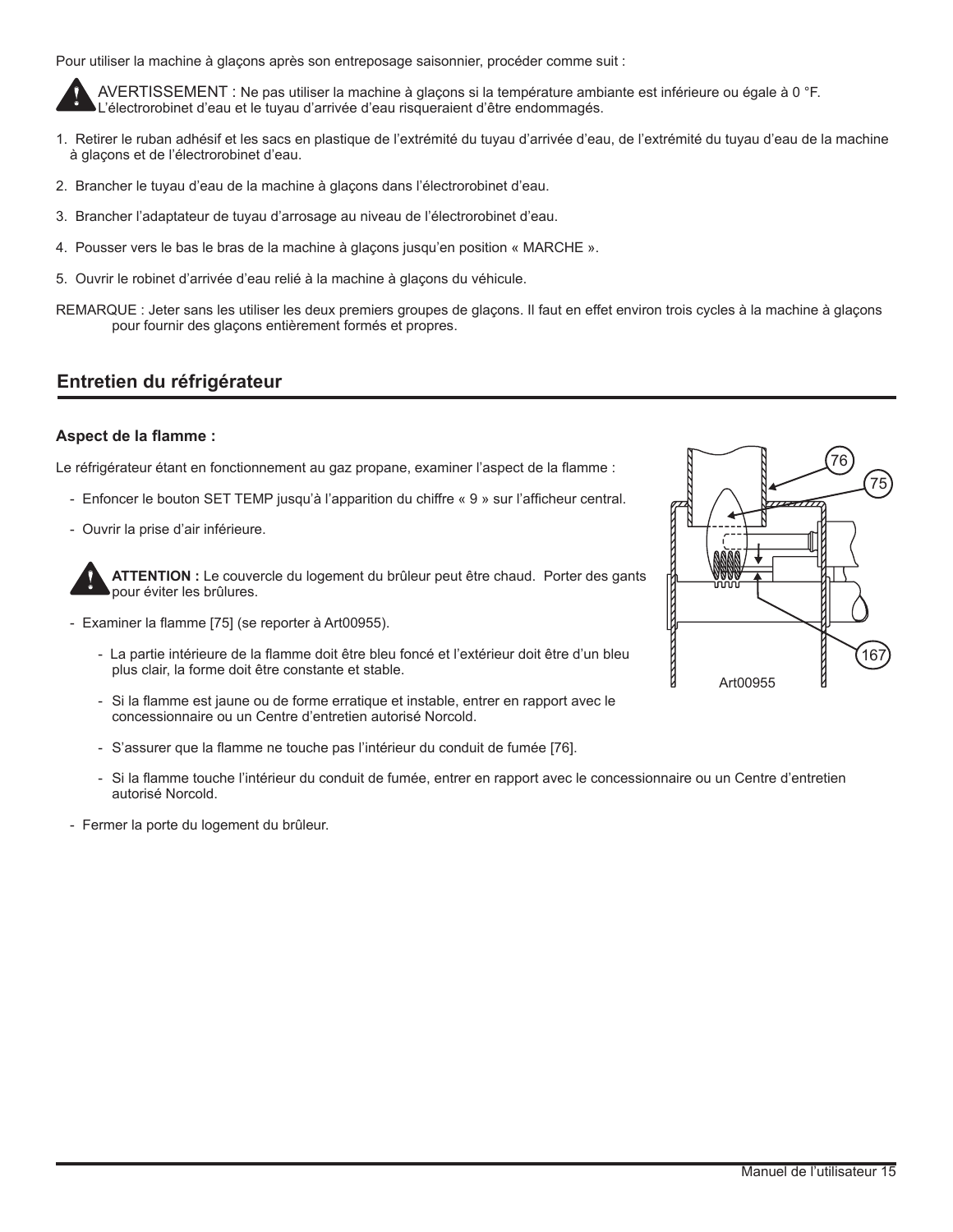## **Dépose et nettoyage de l'orifice du brûleur :**

Cette opération doit être effectuée par le concessionnaire ou un Centre d'entretien autorisé Norcold.

Pour déposer et nettoyer l'orifice du brûleur (se reporter à Art00956) :

- Fermer le robinet du réservoir de gaz.
- Enfoncer le bouton ON/OFF pour arrêter le réfrigérateur.
- Ouvrir la prise d'air inférieure.

**!**

**!**



- Enlever la (les) vis de retenue du couvercle du logement du brûleur et déposer le couvercle.

**MISE EN GARDE :** Pour éviter des fuites de gaz propane toujours possibles, toujours utiliser deux clés pour desserrer et resserrer les raccords des canalisations d'alimentation en gaz.

- Enlever l'écrou évasé de l'orifice équipé [77] (se reporter à Art00956).
- Déposer l'orifice équipé du brûleur [78].

 **MISE EN GARDE :** Ne pas essayer de séparer l'orifice [79] de son support [80] lors du nettoyage. La séparation endommagera l'orifice et le joint et peut créer une fuite de gaz propane. Le gaz propane peut s'enflammer ou exploser avec pour conséquence des blessures graves, voire la mort. Ne pas nettoyer l'orifice à l'aide d'une épingle ou de tout autre objet. **!**

- Nettoyer l'orifice équipé avec de l'air comprimé et de l'alcool uniquement.
- Remonter l'orifice équipé sur le brûleur en utilisant une clé.
- Monter l'écrou évasé sur l'orifice équipé.
- Inspecter tous les raccords et rechercher les fuites.
- Remonter le couvercle du logement du brûleur.

# **Enlèvement du réfrigérateur**

Cette opération doit être faite par le concessionnaire ou un Centre d'entretien autorisé Norcold.



**ATTENTION :** L'arrière du réfrigérateur comporte des bords effilés et des angles. Pour éviter les coupures et l'érosion de la peau pendant l'opération, être très attentif et porter des gants résistant aux coupures.



**MISE EN GARDE :** Pour éviter les fuites de gaz propane toujours possibles, toujours utiliser deux clés pour serrer et desserrer les raccords des canalisations d'alimentation en gaz du réfrigérateur.

- 1. Fermer le robinet du réservoir de gaz propane.
- 2. Débrancher le cordon d'alimentation en courant alternatif noir et le cordon d'alimentation de la machine à glaçons blanc(option) de la prise de courant.



Art 00956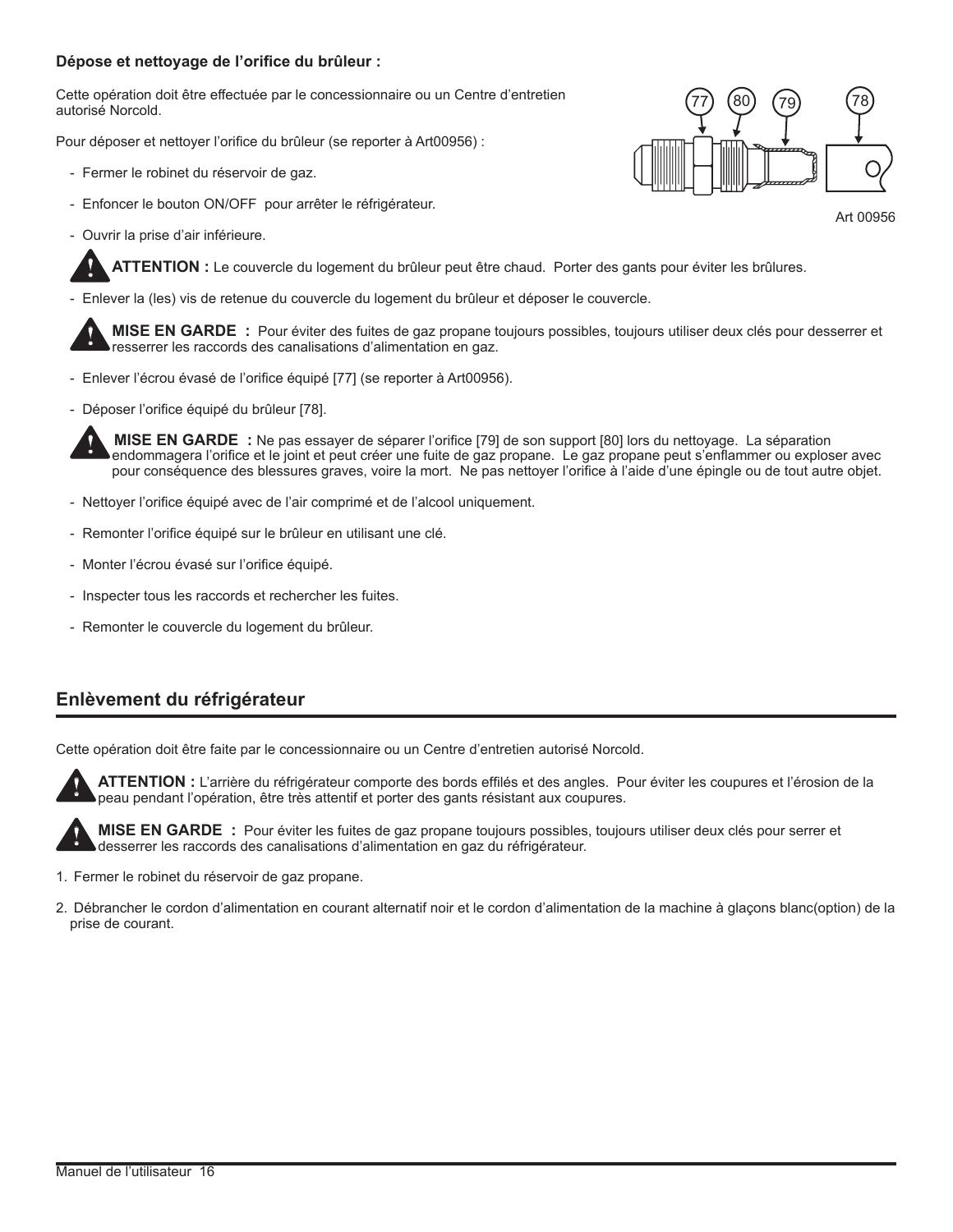- 3. Débrancher le câblage C.C. du réfrigérateur.
	- Mettre un repère sur les câbles C.C. afin de les rebrancher au bon endroit.
	- Enlever le fusible C.C. ou enlever le câblage C.C de la batterie ou du convertisseur du véhicule.
	- Déposer le câblage C.C. du réfrigérateur.
- 4. Ouvrir la prise d'air inférieure et débrancher la conduite d'alimentation en gaz du raccord sur la cloison du réfrigérateur.
- 5. Enlever les bouchons plastique des rebords de montage du réfrigérateur.
- 6. Enlever les vis des rebords de montage supérieur et inférieur à l'avant du réfrigérateur.
- 7. Enlever les vis du rebord de montage à l'arrière du réfrigérateur.
- 8. Sortir le réfrigérateur de son logement.

# **Remontage du réfrigérateur**

Cette opération doit être effectuée par le concessionnaire ou un Centre d'entretien autorisé Norcold.

**AVERTISSEMENT :** S'assurer que le joint de combustion est en parfait état, est correctement en place autour des rebords de montage du réfrigérateur et se trouve entre les rebords de montage et la paroi du logement. Un joint de combustion incomplet peut laisser les fumées toxiques s'infiltrer dans le lieu de séjour du véhicule. L'inhalation de fumées toxiques peut entraîner des étourdissements, des nausées ou, dans les cas extrêmes, la mort. **!**

- 1. Pousser le réfrigérateur à fond dans le logement.
- 2. Installer les vis par le rebord de montage à l'arrière du réfrigérateur.
- 3. Installer les vis par le rebord de montage supérieur puis par le rebord de montage inférieur à l'avant du réfrigérateur.
- 4. Mettre les bouchons plastique en place dans les rebords de montage du réfrigérateur.

**MISE EN GARDE :** Pour éviter les fuites de propane toujours possibles, toujours utiliser deux clés pour serrer et desserrer les raccords des conduites d'alimentation en gaz. **!**

- 5. Brancher la conduite d'alimentation en gaz au raccord sur la cloison du réfrigérateur.
- 6. Ouvrir le robinet du réservoir de propane.



**MISE EN GARDE :** Éviter le contact entre la solution utilisée pour la recherche de fuites et les composants électriques. Beaucoup de liquides sont conducteurs et peuvent causer un choc électrique, des courts-circuits, et éventuellement provoquer un incendie.

- 7. Utiliser une solution de recherche de fuites et inspecter la conduite d'alimentation en gaz.
- 8. Brancher le câblage C.C. au réfrigérateur.
	- Brancher les fils C.C. sur le réfrigérateur.
	- Installer le fusible C.C. ou raccorder le câblage C.C. à la batterie ou au convertisseur.
- 9. Brancher le cordon d'alimentation C.A. noir et le cordon d'alimentation de la machine à glaçon (en option) blanc dans la prise de courant.

# **Pièces de rechange**

Les pièces de rechange peuvent être achetées chez le concessionnaire de véhicules de plaisance local ou dans un Centre d'entretien autorisé Norcold.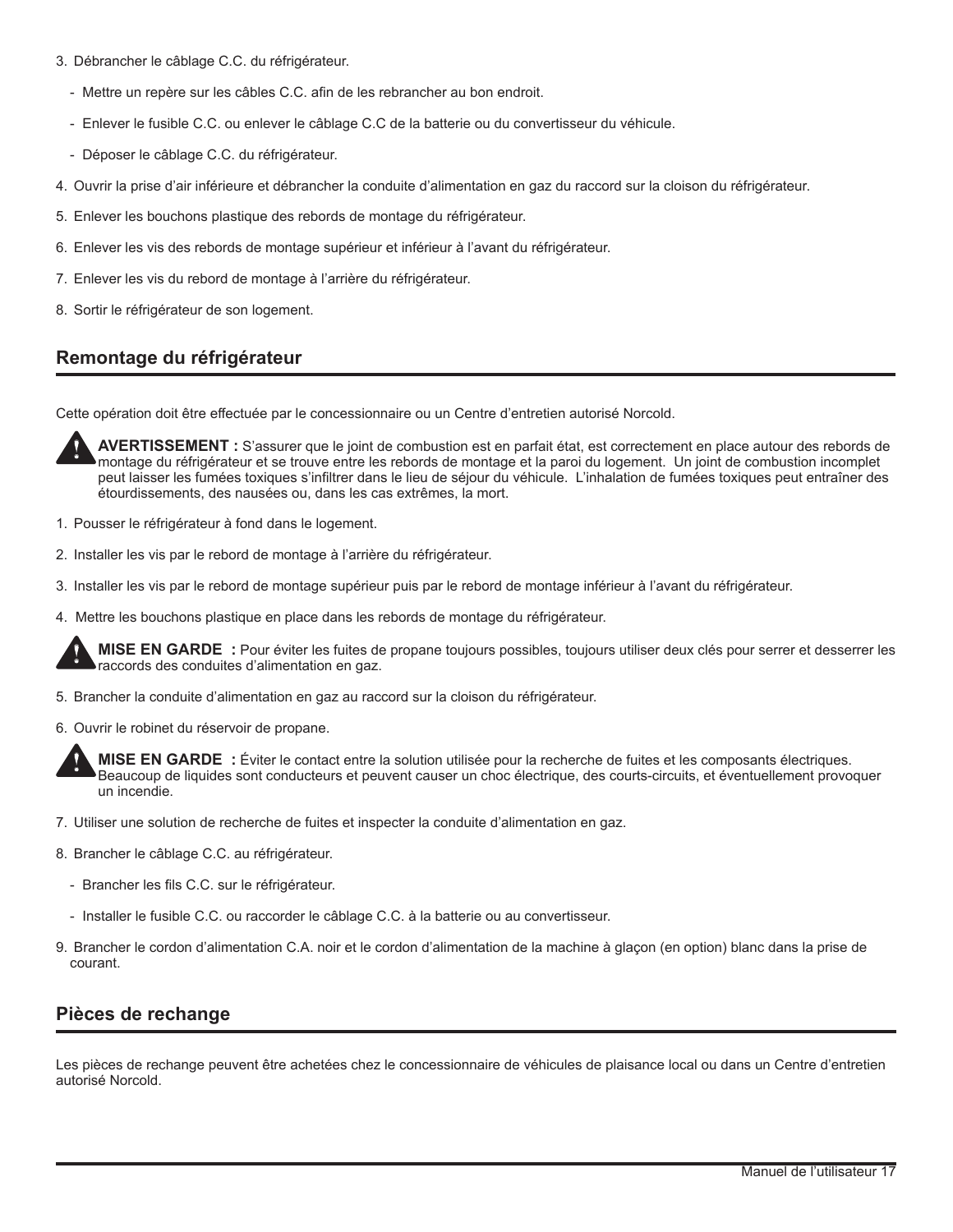# **Codes de défaillance**

| Code de defaillance                                                                 | Signification                                                                                                               | <b>Actions corrective</b>                                                                                                                                                                                                                                                                                                                                                                                                   |
|-------------------------------------------------------------------------------------|-----------------------------------------------------------------------------------------------------------------------------|-----------------------------------------------------------------------------------------------------------------------------------------------------------------------------------------------------------------------------------------------------------------------------------------------------------------------------------------------------------------------------------------------------------------------------|
| Rien n'aparaît sur<br>l'afficheur                                                   | La tension c.c.<br>n'est pas disponible<br>au panneau de<br>commande du<br>réfrigérateur ou le<br>réfrigérateur est arrêté. | Vérifier que:<br>- le réfrigérateur est en route.<br>- le système de charge de la batterie du véhicule est opérationnel.<br>- le convertisseur c.a./c.c. est opérationnel (s'il existe).<br>Entrer en rapport avec le concessionnaire ou la Centre d'entretien autorisé<br>Norcold.                                                                                                                                         |
| "dr"<br>L'alarme sonore se fait<br>entendre.                                        | La porte est restée<br>ouverte pendant plus<br>de 2 minutes.                                                                | Fermer la porte.                                                                                                                                                                                                                                                                                                                                                                                                            |
| "no" "FL"<br>L'alarme sonore se fait<br>entendre.                                   | Le brûler n'est pas<br>allumé ou rallumé.                                                                                   | Verifier que:<br>- le robinet du reservoir(s) de propane est ouvert.<br>- la pression du gaz propane est correcte.<br>- le robinet d'arrêt manuel du réfrigérateur est ouvert.<br>- la conduite d'alimentation en gaz propane est purgée. Se reporte à "Purge<br>de l'air des canalisations d'alimentation en gaz" de ce manuel.<br>Entrer en rapport avec le concessionnaire ou la Centre d'entretien autorisé<br>Norcold. |
| "no" "AC"<br>L'alarme sonore se fait<br>entendre.                                   | La tension c.a.<br>n'est pas dispnible<br>au panneau de<br>commende du<br>réfrigérateur.                                    | Verifier que:<br>- le réfrigérateur est branché dans une prise qui fonctionne.<br>- le fusible ou le disjoncteur du véhicule est intact.<br>- la génératrice du véhicule est opérationnelle (si elle existe).<br>Entrer en rapport avec le concessionnaire ou la Centre d'entretien autorisé<br>Norcold.                                                                                                                    |
| "dc" "LO"                                                                           | La tension c.c.<br>au panneau de<br>commande du<br>réfrigérateur est trop<br>faible.                                        | Verifier que:<br>- le système de charge de la batterrie du véhicule est opérationnel.<br>- le convertisseur c.a./c.c. est opérationnel (s'il existe).<br>Entrer en rapport avec le concessionnaire ou la Centre d'entretien autorisé<br>Norcold.                                                                                                                                                                            |
| "LI" "oP"                                                                           | L'interrupteur de limite<br>de haute température<br>est ouvert.                                                             | Aucune action caoorective par l'utilisateur/propiétaire.<br>Entrer en rapport avec le concessionnaire ou la Centre d'entretien autorisé<br>Norcold.                                                                                                                                                                                                                                                                         |
| La sélection de<br>température clignote<br>lorsqu'on enfonce le<br>bouton SET TEMP. | La sélection de<br>température clignote<br>lorsqu'on enfonce le<br>bouton SET TEMP.                                         | Aucune action caoorective par l'utilisateur/propiétaire.<br>Entrer en rapport avec le concessionnaire ou la Centre d'entretien autorisé<br>Norcold.                                                                                                                                                                                                                                                                         |
| "AC" "rE"<br>L'alarme sonore se fait<br>entendre.                                   | Défaillance du système<br>de commande du<br>réfrigérateur.                                                                  | Aucune action caoorective par l'utilisateur/propiétaire.<br>Entrer en rapport avec le concessionnaire ou la Centre d'entretien autorisé<br>Norcold.                                                                                                                                                                                                                                                                         |
| "AC" "HE"<br>L'alarme sonore se fait<br>entendre.                                   | Défaillance du système<br>de commande du<br>réfrigérateur.                                                                  | Aucune action caoorective par l'utilisateur/propiétaire.<br>Entrer en rapport avec le concessionnaire ou la Centre d'entretien autorisé<br>Norcold.                                                                                                                                                                                                                                                                         |
| "Sr"<br>L'alarme sonore se fait<br>entendre.                                        | Défaillance du système<br>de commande du<br>réfrigérateur.                                                                  | Aucune action caoorective par l'utilisateur/propiétaire.<br>Entrer en rapport avec le concessionnaire ou la Centre d'entretien autorisé<br>Norcold.                                                                                                                                                                                                                                                                         |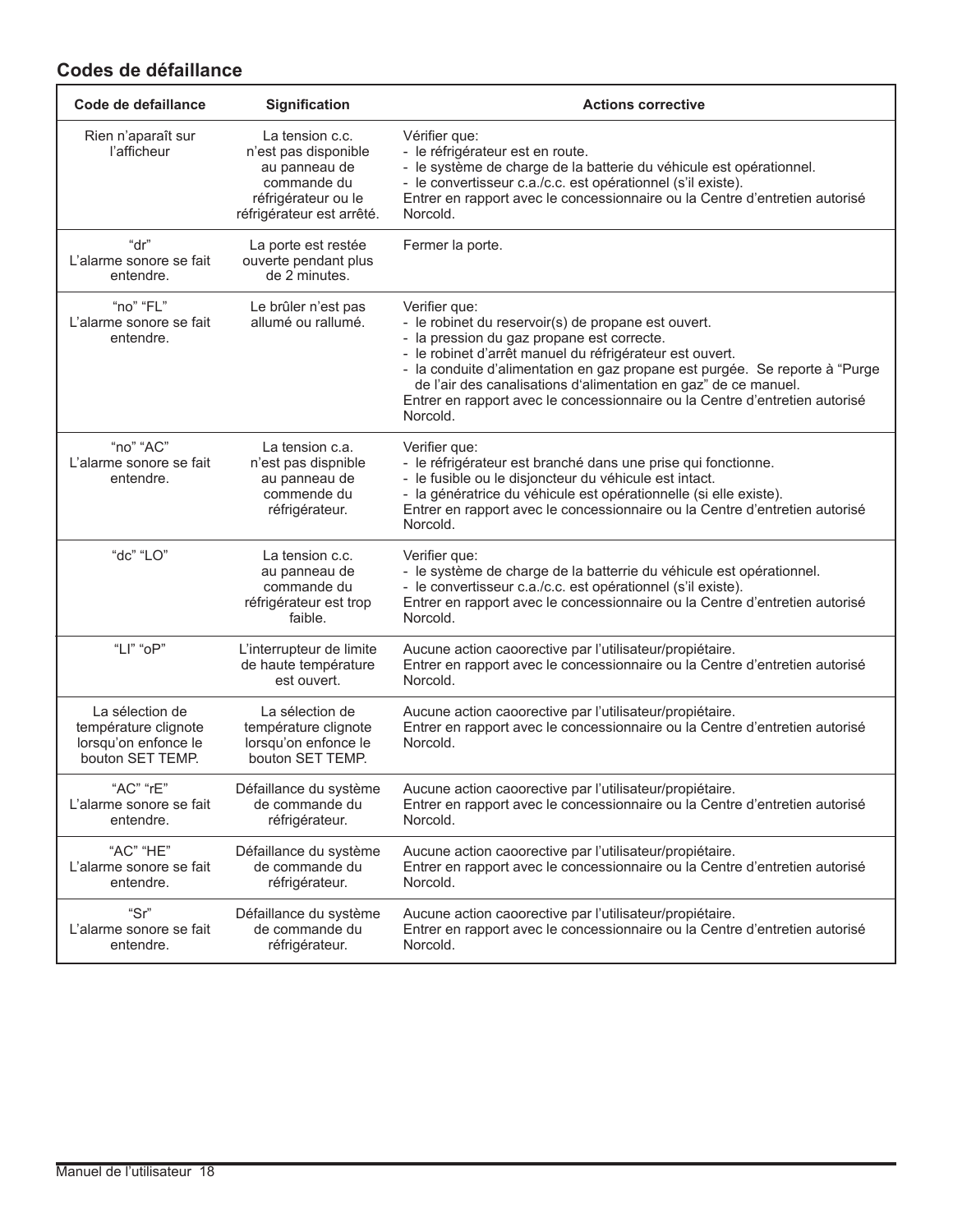Le schéma de câblage présente les composants suivants (voir Art01769). Le graphique de câblage présente les composants suivants (voir Art01770).

| Thermistance                            |
|-----------------------------------------|
| Lampe                                   |
|                                         |
|                                         |
|                                         |
|                                         |
| .Ventilateurs                           |
|                                         |
| .Chaufferette du robinet d'eau (option) |
|                                         |
|                                         |
| Robinet du distributeur (option)        |
|                                         |
|                                         |
|                                         |
|                                         |
|                                         |
| Allumeur (option)                       |
|                                         |
|                                         |
| la porte                                |
| .Commuté 12 V c.d                       |
|                                         |
|                                         |
|                                         |
|                                         |
|                                         |
|                                         |
|                                         |
| Robinet de gaz + 12 V c.d.              |
| Fusible 5 A c.d.                        |
| Fusible 5 A c.a.                        |